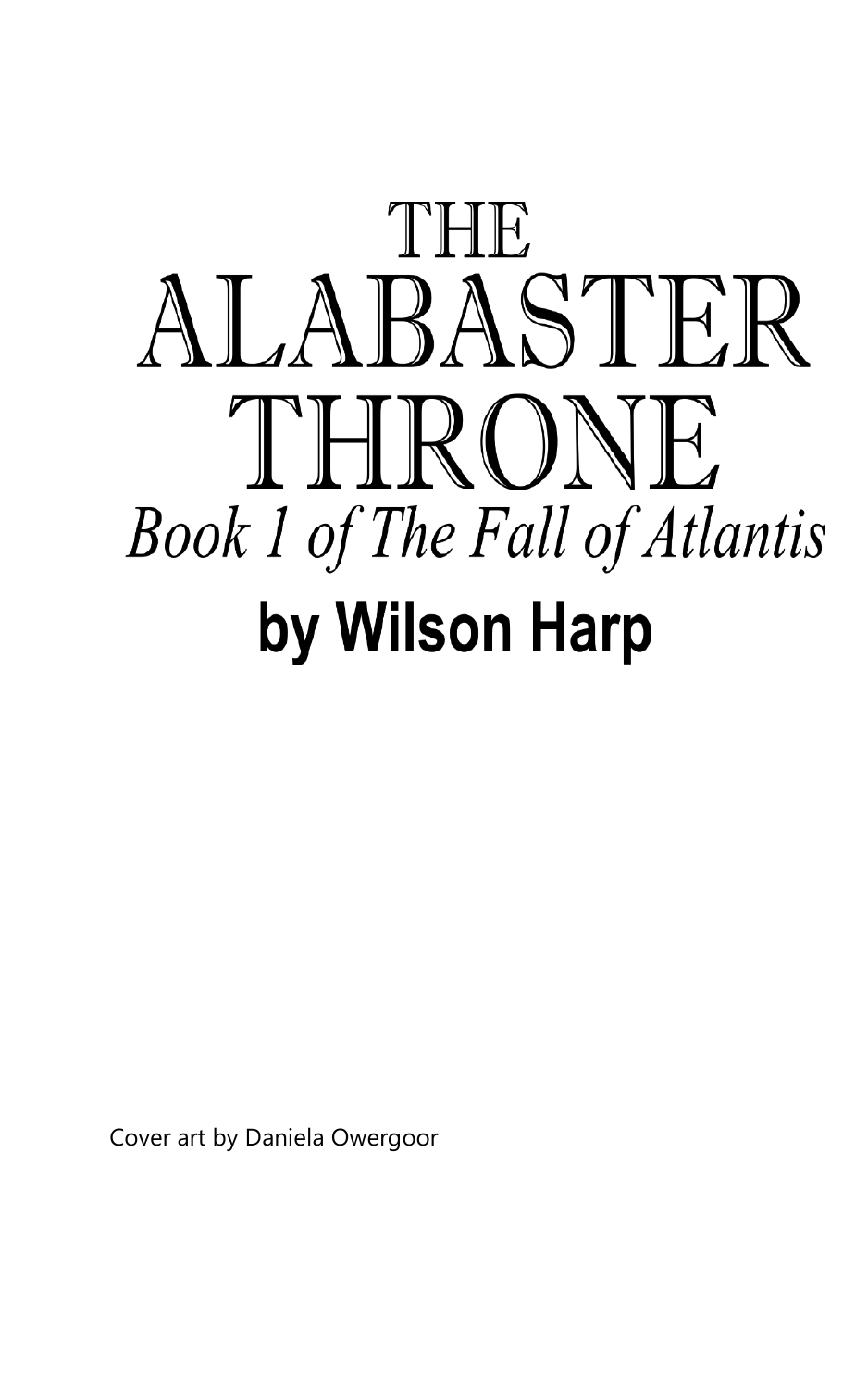Copyright © 2016 by Wilson Harp All Rights Reserved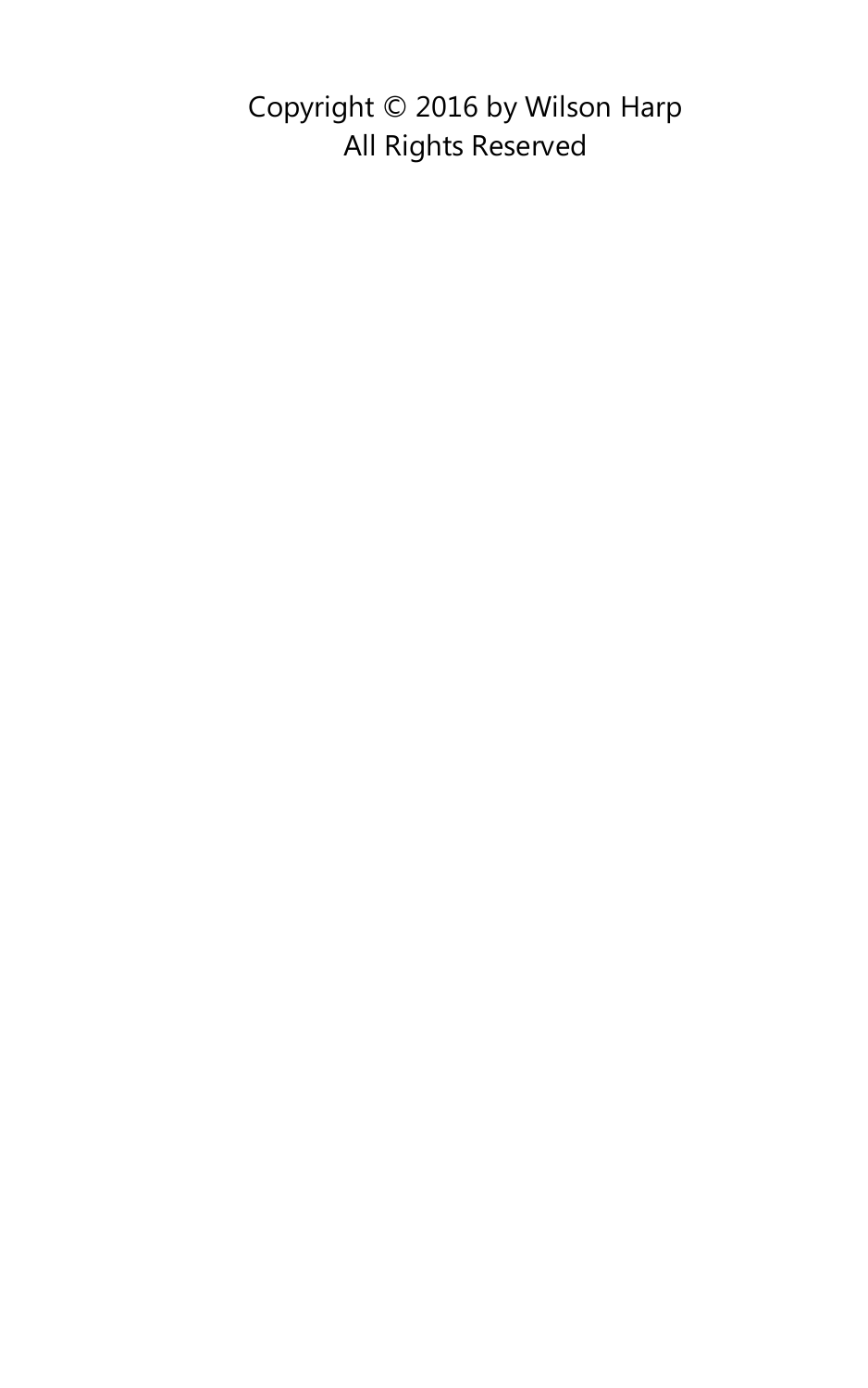For my Denisa I love you to the moon and back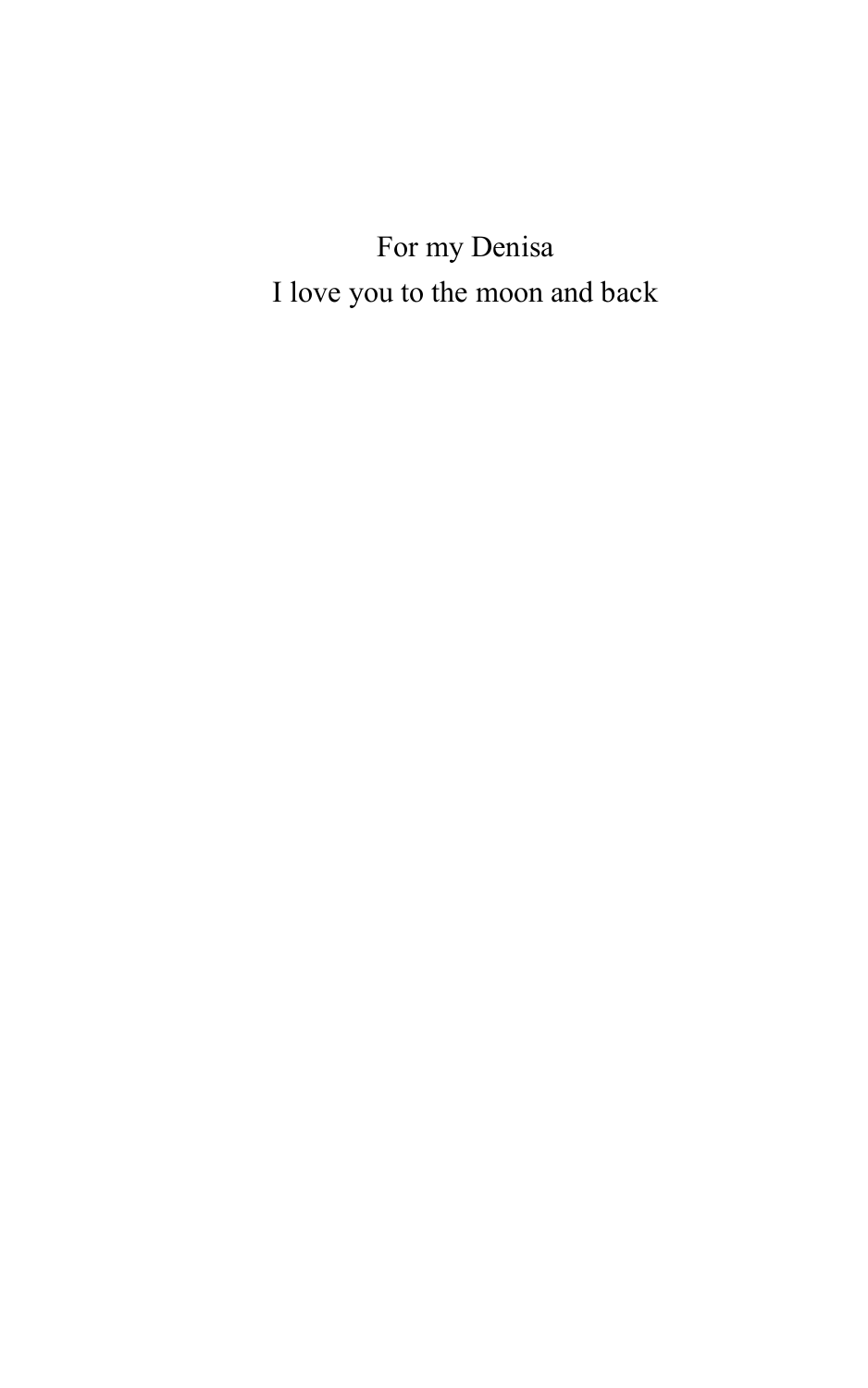#### ONE

al kept his lips sealed tight as he watched al kept his lips sealed tight as he watched<br>his brother adjust the breastplate. He sat with his arms wrapped around his knees in the folds of the curtain which flapped in the soft breeze. The blue linen decorated with silver thread would blow in front of him, but he still watched in rapt attention to the servants who worked without words to prepare their lord for his day of glory. Tal had been told to keep his breathing quiet as the fitting took place, and had kept his mouth closed so not to be sent away. He felt the excitement and thrill he was sure gripped his older brother.

Galius admired himself in the polished oval of copper one of the slaves held before him. The silver leopard head snarled in sharp relief against the finely crafted polished bronze breastplate which gave the young man a look of power and regality beyond his years.

To be chosen as commander was a great honor, and that Galius was only fifteen years old spoke of the trust their father, King Fa'amuil, held in his second son.

"My Lord."

General Praset came into the room. His four guardsmen stopped just outside the room to assure no one would approach the powerful officer without his knowledge. Tal had heard the General laugh at warnings of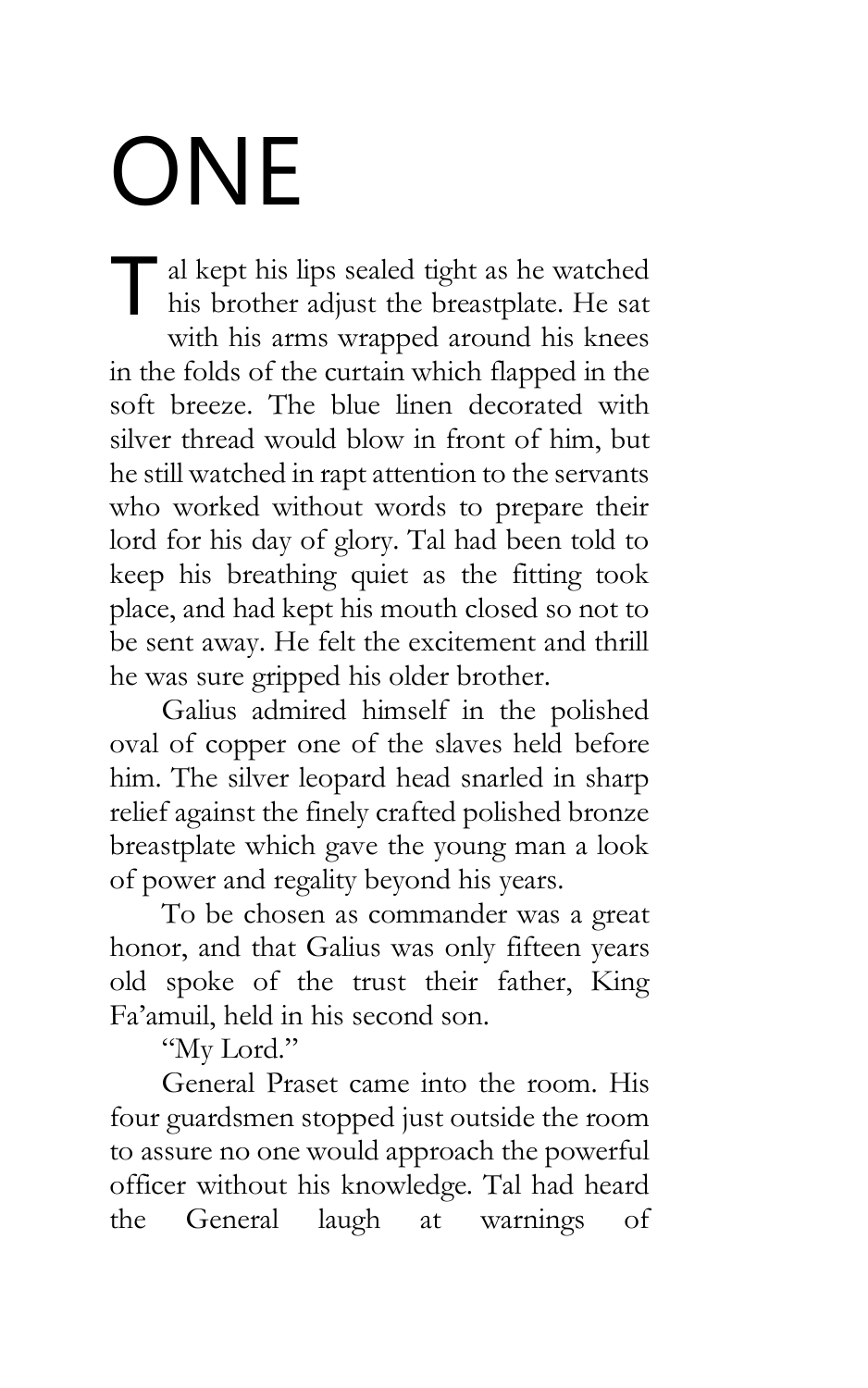

assassinations, but he acted as though he believed each moment he was under threat. His security was as formidable as the High King's.

Galius peered at himself in the polished copper for a few seconds more before he dismissed his servants with a wave of his hand. Tal readied himself to be sent away, too, but his silence had rewarded him. Galius had forgotten his little brother watched from the dark corner of the room.

"General, I trust the field is prepared as I have ordered."

"The troops will be in position, my lord. I will ride directly behind you."

"And who will be facing us tomorrow?"

"General Noma has sent a commander from Avatui. I know little about him."

"No matter. You have trained me well, and I have a keen mind. The battle will go as we have planned and I will return with a victory to present to my father."

"His majesty will be pleased by your success today, my Lord."

"As he should be. I will earn him great honor and my victory will announce to the people that Mestor has a new commander who's to be feared."

The slightest twitch at the corner of Praset's mouth indicated his approval. "So it shall, my Lord. Your chariot will be welcomed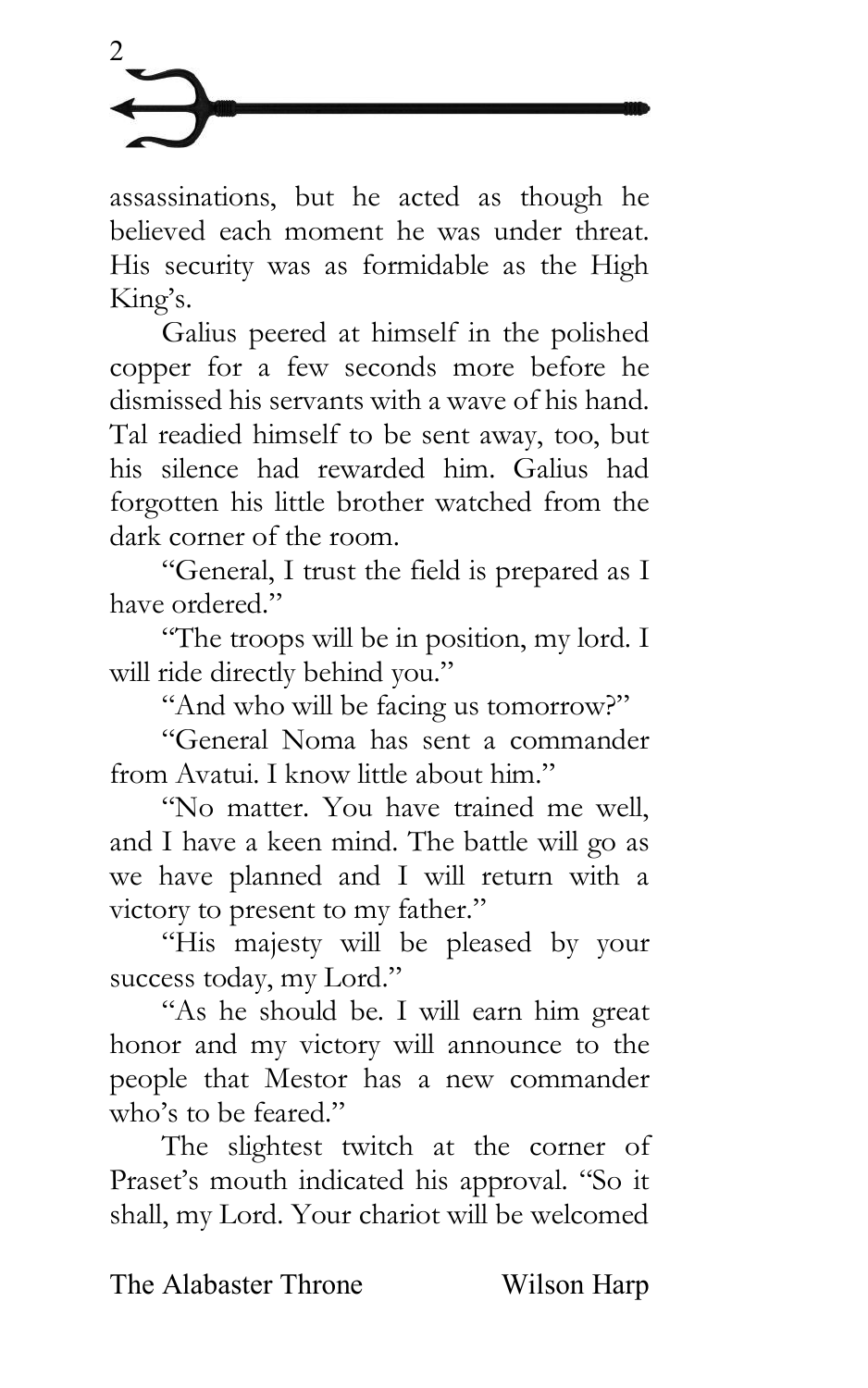

into the gates with the highest honor. I'm sure his majesty will step down from his throne and place the crown on your head himself."

"The first of many crowns," Galius said. He strapped the silver traced bronze helmet onto his head and walked out of the room with a haughty smile. The general peered after him and pursed his lips as if in thought.

Tal considered his situation. He was afraid if he were caught hiding in the corner, he would be punished. But he didn't think the general knew of his presence, so he stayed still and waited for a moment when he could slip out unobserved.

General Praset looked to the door and bowed deeply.

"Your majesty," he said.

Tal felt shock his father might catch him and shrank back behind the curtain. He almost sighed out loud when his mother entered the room a second later, but was able to control his breathing.

The queen stepped inside and looked around. Her eyes seemed to take in every object in the room, but she never looked in the dark corner where Tal had hidden himself. She extended her hand to the general and he took it and kissed it. Then he kissed up her arm and took her in a lover's embrace and kissed her on the lips.

"Careful General," Queen Jala said as she pulled herself from his embrace. "I don't wish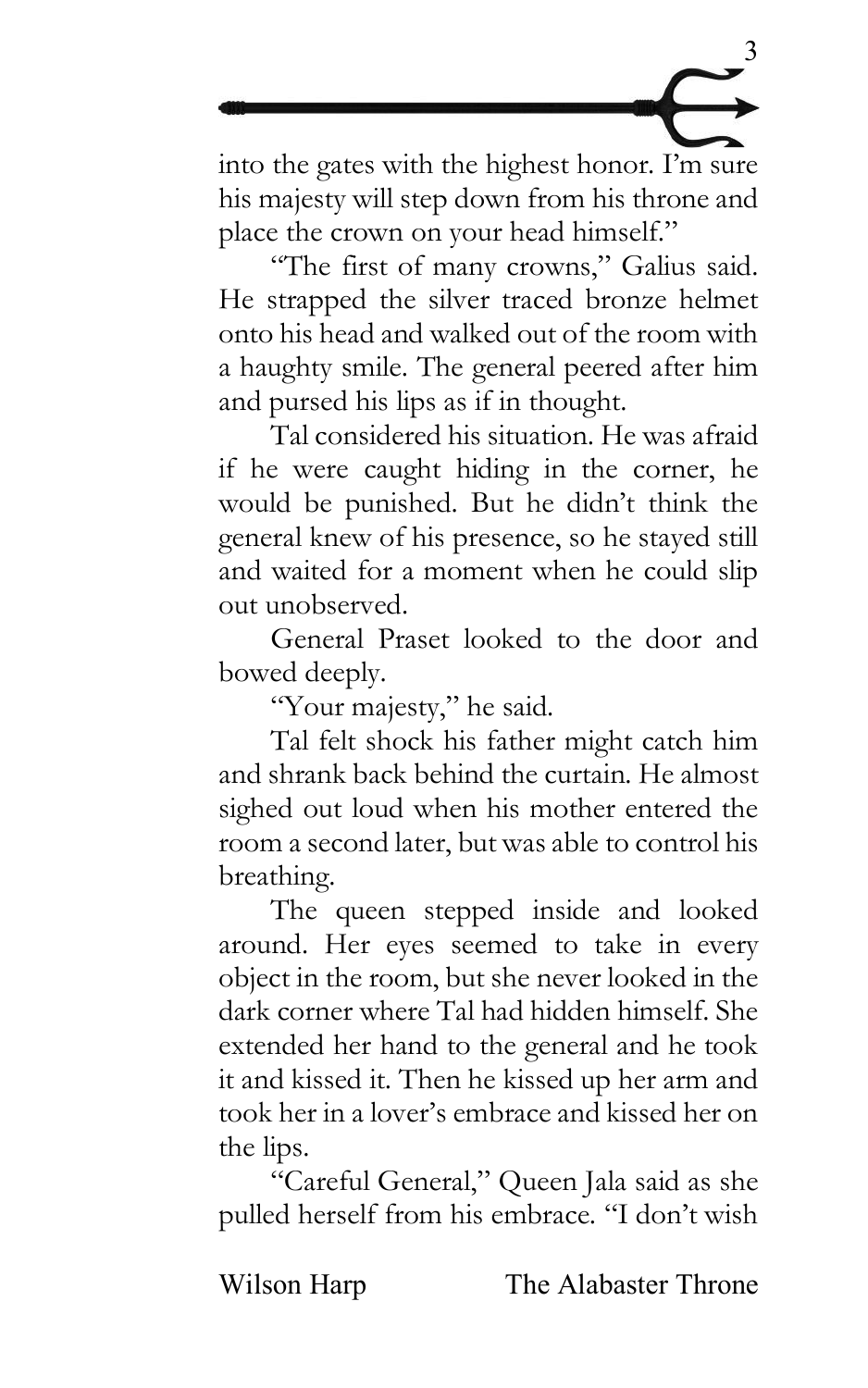

the servants to speak of us meeting in my own son's chambers."

"Of course, my Queen. Galius has gone to the stables. He is fully suited for battle and his chariot will soon take him to the field of Comril."

"Then you must go soon and calm him before his day."

"Did you wish to see him?"

"No. I said my farewells this morning when I had breakfast with him. I waited until he left before I came to you."

"It will go as you have instructed," Praset said.

"Did you speak any falsehood to him?" Queen Jala asked. She stepped over to the window just feet from Tal.

"No, your majesty. I would never offend the gods by being false to royalty. I told him his chariot would enter the city in glory and he would be honored by his father placing a silver coronet on his head."

"And then he will be lowered into the water," the queen muttered as she turned to look out of the one window where she could see the ocean. She smiled as she took in the view.

The general stepped behind her and rested his hands on her shoulders. "Your plan is in place. Everything is arranged."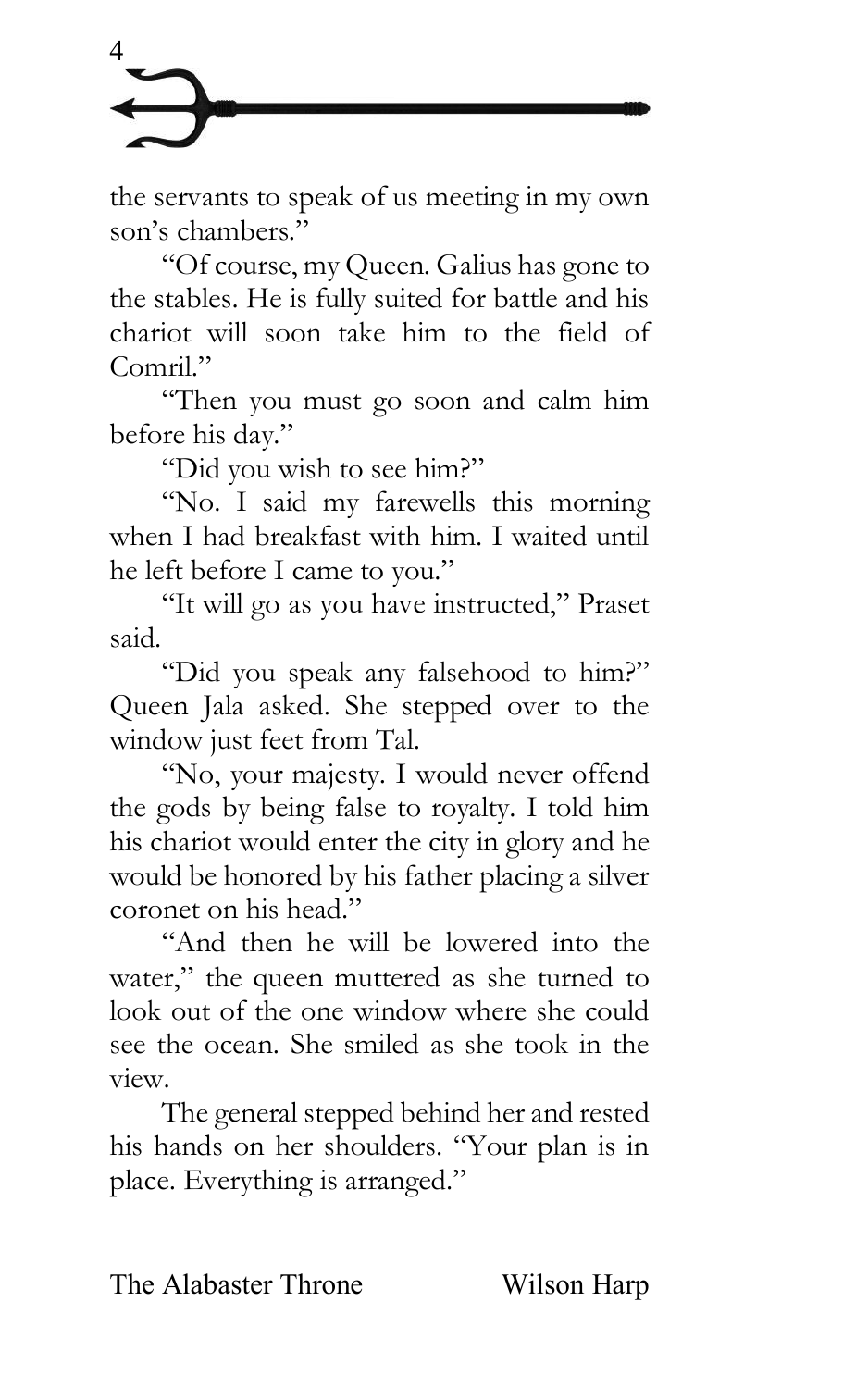

"When I sit on the Sapphire Throne, you will be my personal guardsman. I will keep you with me for your loyalty."

Praset kissed her neck. "Among other things."

She laughed and turned to him. "Yes, among other things." She kissed him on the lips and then slipped from his grasp again. "Go now and mount your chariot. Give my son a great entrance onto the field of battle. This moment will be his pinnacle; he needs to ascend great heights in front of his men. Let their hearts soar as their new commander arrives in the highest honors."

"Banners and pennants will wave from every spear. It will be a glorious entrance."

"Tomorrow evening I will mourn for him in true grief, but for now I must be the proud mother and prepare with the other women. We must finish the hero's welcome which all expect."

She lifted her hand to Praset who kissed it in farewell. He walked out of the room and Tal heard the footsteps of his guardsmen follow him down the main stairs from the apartment.

Queen Jala turned back to the window and sighed. She uttered a short prayer to Rosta, goddess of storms, and looked around the room.

"You had an arrogant way, my Galius. I could have used that if you weren't so stubborn."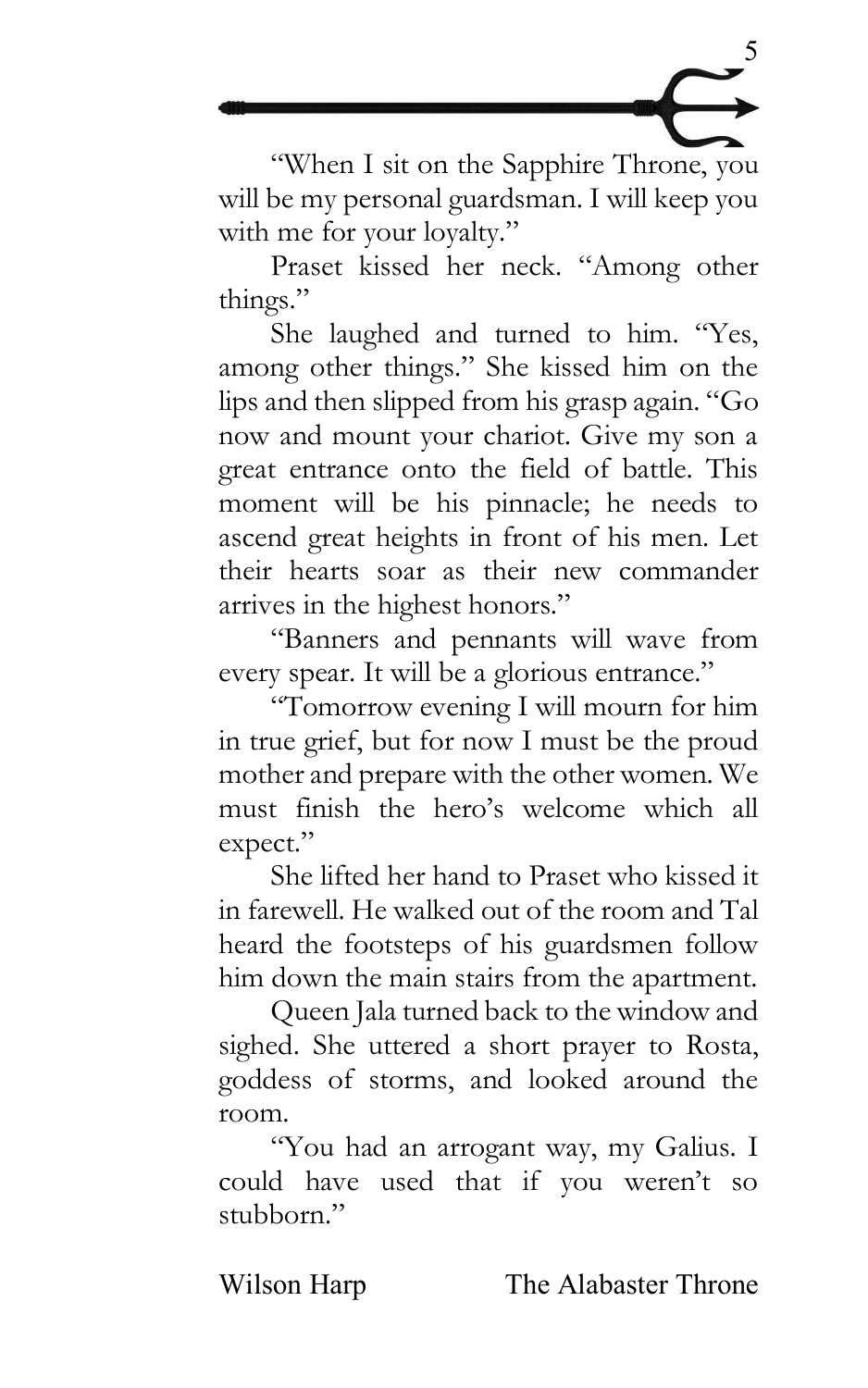Tal watched as his mother left the room and turned toward the main stairs. He picked a blue striped tile and had decided to wait until the shadow from the door reached it before he left the room in order not to be seen. He thought about what he had seen and heard as he watched the shadow on the floor. That his mother had taken General Praset as a lover was no surprise. His father had many women in his service and his mother had taken many men to her bed as well.

6

What confused Tal was the talk of Galius being killed. His mother mentioned mourning and Galius being lowered into the water. But how could that be? Praset was a great general and Noma was a doddering fool who had to gum his food and women? That was what King Fa'amuil had said just the night before when he gave Galius command of the army.

The shadow reached the tile and Tal crept from behind the curtain. He spared a moment to look around and make sure there was nobody who lingered outside of his brother's apartments before he walked out the door into the bright noon sun.

He darted from the doorway to a large terrace of flowers and looked around. No one seemed to notice. He turned to descend the stairs which climbed down the wall side of the royal apartments.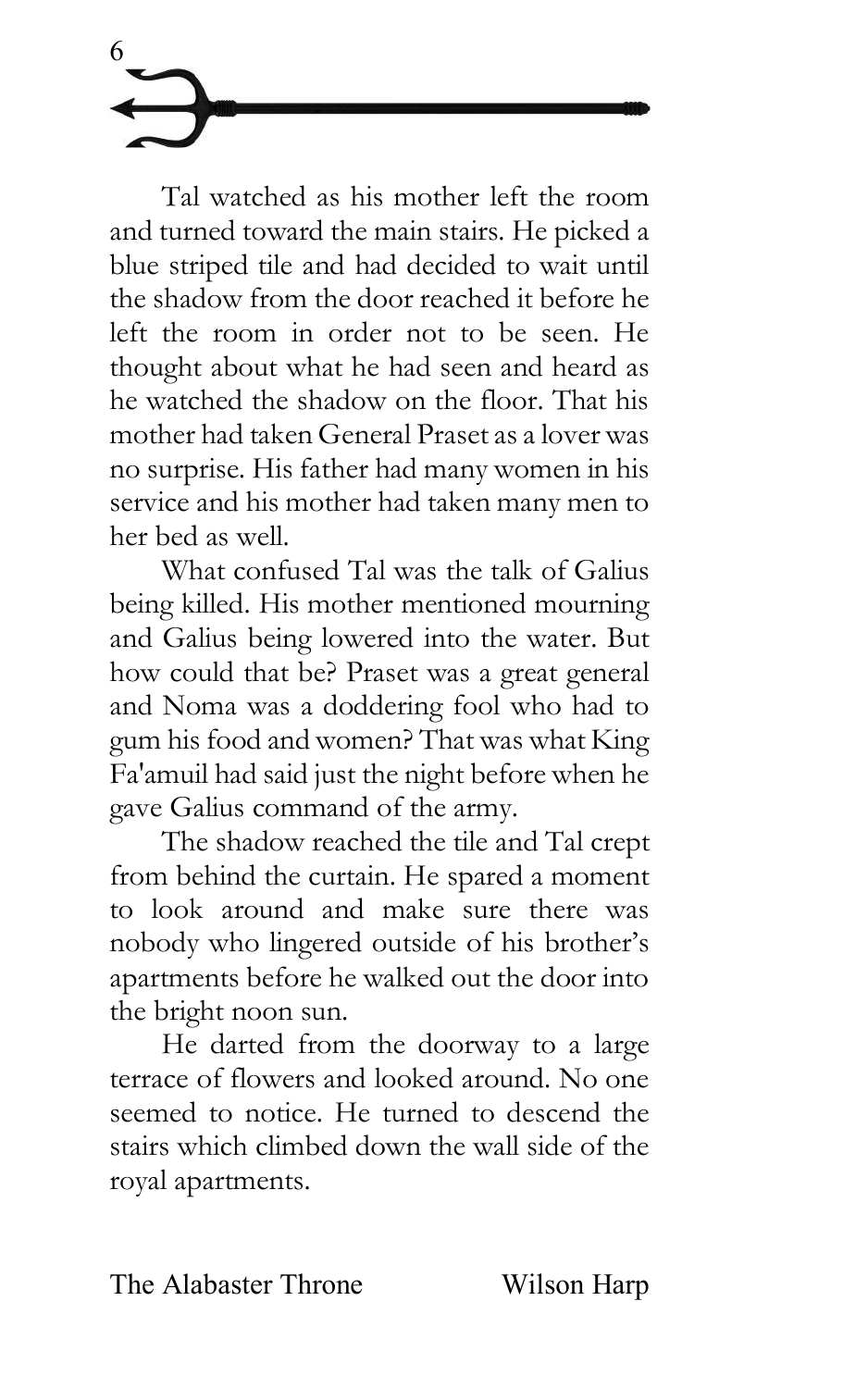

"Tal," Meleus said as he rounded the corner. "I'm glad I found you. Come on, let's go. Tumat is waiting."

"Why are you in such a hurry?" Tal asked. "He's just a dried up plum. He talks to me like a servant."

"He lets me listen and I can watch you practice. I think it's interesting. I like him."

Tal snorted. "You would. But you won't be holding a spear in battle, leading the army to victory."

"Maybe not, but I do want to learn about the untamed lands and the men and beasts which live there. I won't lead men into battle on the isles, but maybe I'll go to Sais one day."

A trumpet sounded from the front gate and the boys turned to look.

"Come on," said Tal. "Let's climb the wall. We should be able to see from there."

The boys ran down the stairs of the apartments and along a small garden path until they reached one of the many stairs which led to the top of the city wall. The wall on this side of the city fell away to the rocky shores a hundred feet below, so there were few guardsmen to move around. The horns blared again and the boys looked over to the gate.

"See!" Tal said. "It's Galius's chariot. The procession is leaving now!"

The two boys watched enthralled by the sight of the soldiers marching out. Galius, Praset, and other officers went first in their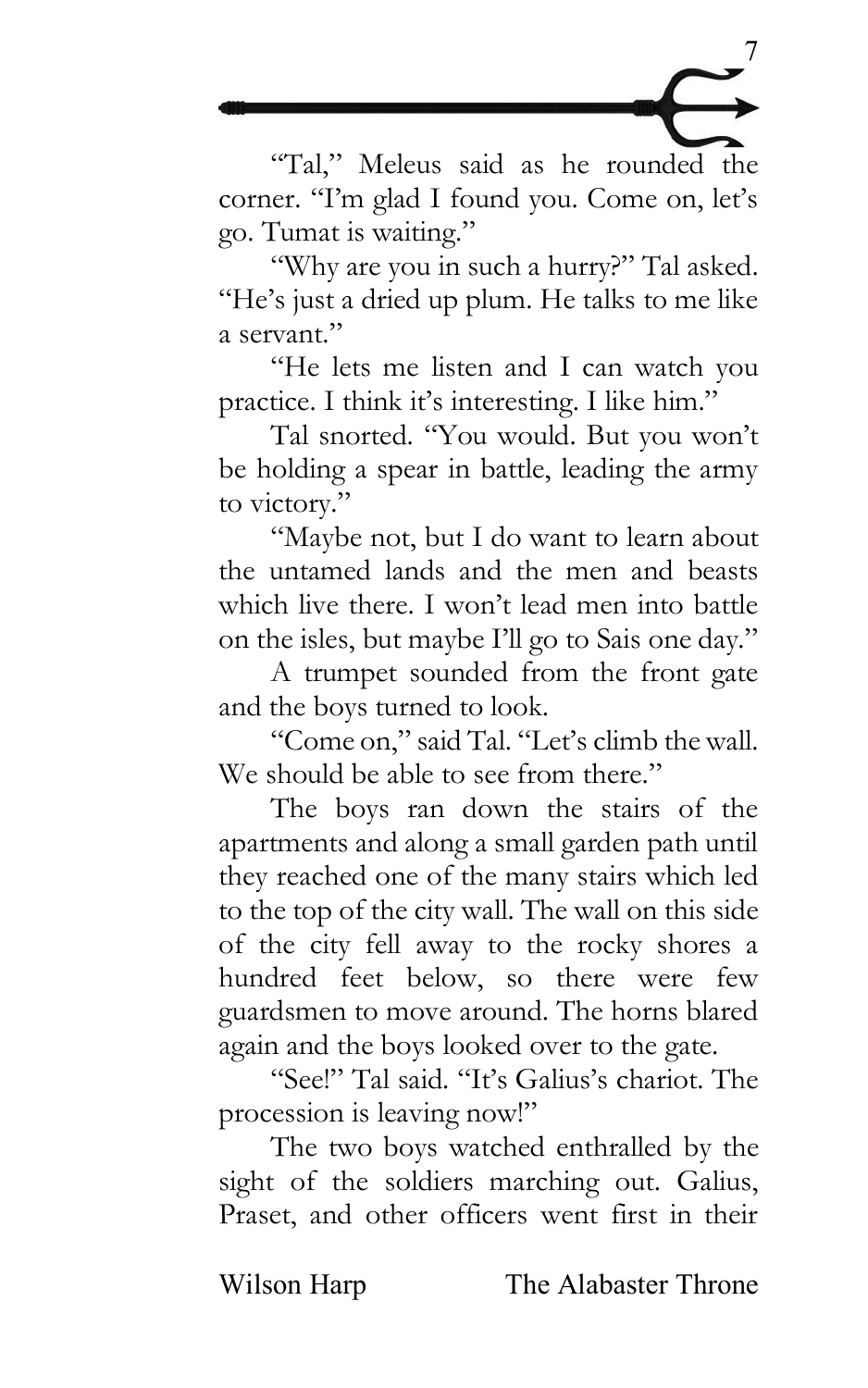

chariots. The large warhorses were held to a slow cantor to allow the parade to be seen by as many people as possible. The trumpeters came next in their red tunics, the brass instruments blown when signaled by their leader. The ranks of spearmen which followed were in proper formation. Every spear head shined and gleamed with golden light, its bronze tip sharpened to needlepoint.

"One day you will ride out like that," Meleus said.

Tal nodded as he watched. He saw Galius wave to the crowds which lined the road out of the city and to the crowds which filled the tops of the walls near the gate. He wanted to cheer for his brother, but he knew he would never be heard. And he felt strangely sad, like he would never see Galius again.

"What's wrong?" Meleus asked.

"I… I don't know."

"Your father said this would be a great victory for him. Tomorrow night he will return ahead of the army and there will be a great feast."

"There will be," said Tal. But he couldn't shake the image of Galius being lowered into the water with a silver circlet on his head.

"Come, let's go and find Tumat," Meleus said. He pulled on Tal's tunic as he tried to get the young royal's attention.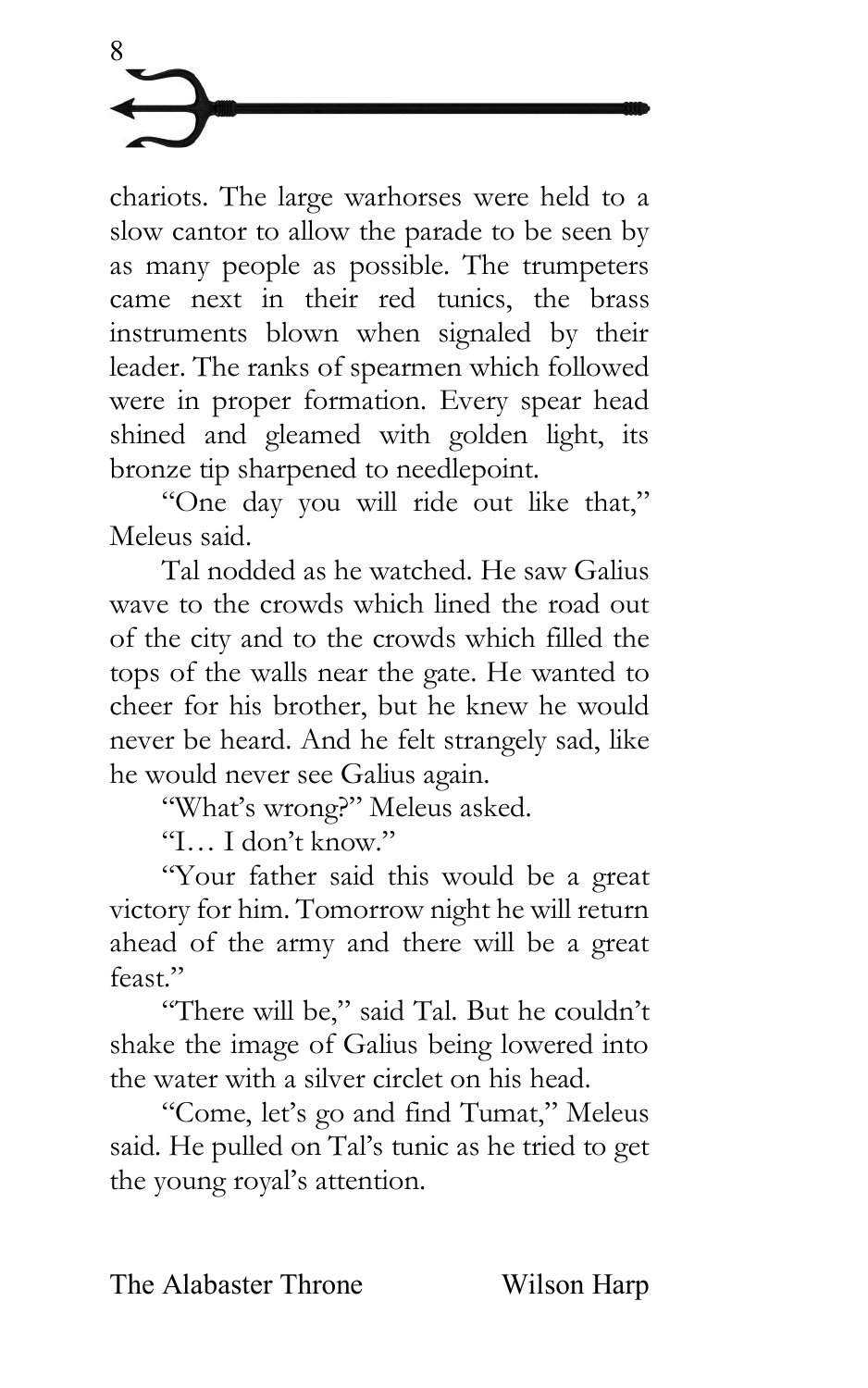

"I hoped that old toad would have been caught up in the excitement and not come to look for me today. He should take the day to rest his bones, as he complains they always ache."

"He won't lecture if you're not there, and I love to hear the stories."

Tal turned for his friend's sake and walked toward the garden where he knew Tumat waited.

"Soon I will get to go to the yard and work with the spear," the young prince said. "And before long, I will get to go see a real battle."

"I suppose I will have to learn about the horses and chariots if I'm to drive for you," said Meleus.

"What else?"

"I don't know. I'd like to see the ships and travel."

"To the savage lands?"

"Sure. There's adventure and excitement over there. Wild beasts roam about and crazed barbarians with strange customs."

"Atlantis is exciting enough for me," said Tal. "Is that why you like the lectures so much? Because he drones on about the lands he has traveled?"

"It's an exciting life. I wish I could be a scholar and travel. But I wouldn't know where to start."

Tal laughed. "When I have my own Palace, I can send you on trade missions. I'll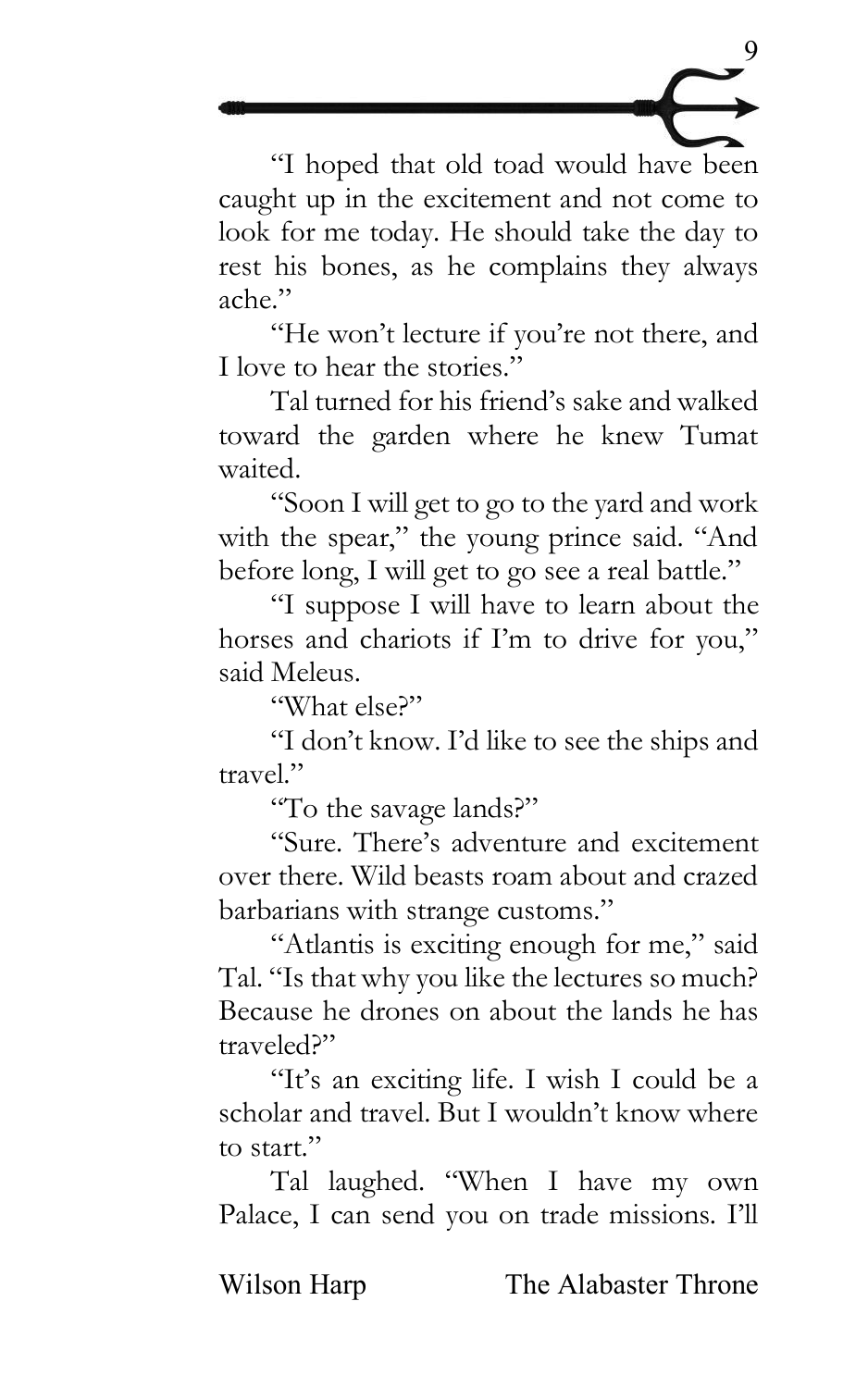get Father, or Olatic if he has taken the throne by then, to send you on the long voyages which will let you see the four corners of the world."

"Would you really, Taldirun?"

"I would indeed."

The young men broke into a run as they left the royal apartments and headed toward the garden. As they approached, they saw Queen Jala and several other women speaking with Tumat.

Tal slowed to a walk as he approached his mother and tutor.

"There's my son," she said. "Tumat tells me you are just on time."

"Yes, mother. A little late, to be truthful. I went to see Galius ride out."

Jala looked in the direction of the main gate. It was not the direction Tal had come from. "Did you need to get something from the palace?" she asked.

"No. I watched the procession from the top of the sea-side wall. It was a good view and I didn't have to work through the crowds."

 $"Oh?"$ 

"It was Meleus' idea," Tal said. Meleus shrank back from the mention of his name. His eyes never left the ground as he stood before the regal queen, but he was aware of her volatile temper.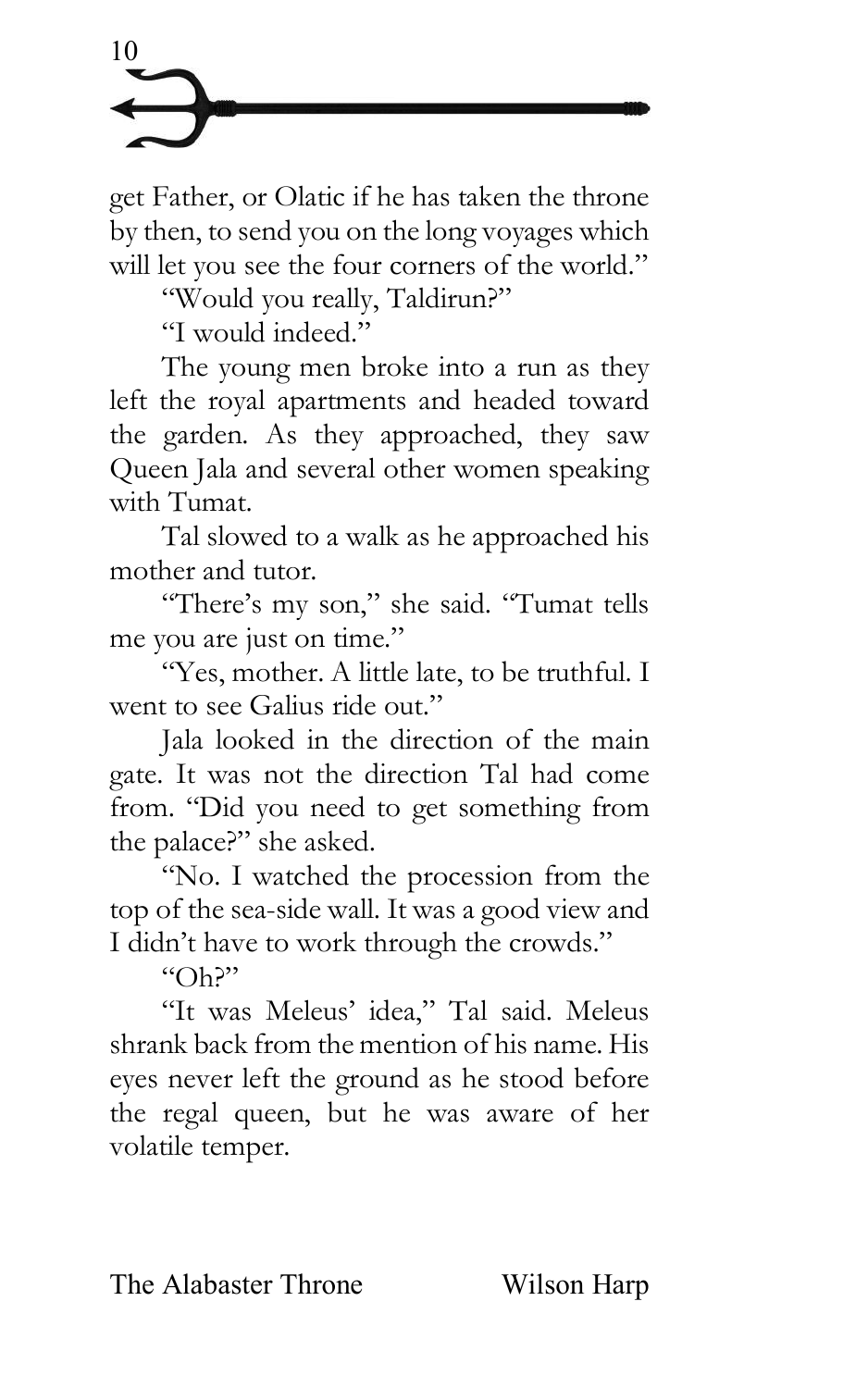

"That was a clever idea. It's good to have servants who show intelligence. He serves you  $w$ ell"

Jala motioned to the other women. "Come, we have the preparations to finish and then I wish to dine with Bator'cam tonight."

"Goodbye, Mother," Tal said as the women moved to follow the queen. She never turned back to acknowledge his words, but he was sure she had heard him.

One of the women spoke to a little girl as they left. It was Analise, the wife of General Praset, and she was bent over the strangest girl Tal had ever seen. The girl's hair looked like it was the color of a raven's feathers; black as the deepest night, but in some way it glimmered in the sun. Analise kissed the girl's forehead and fell in with the other women. All of the women in service to the queen were pristine examples of beauty with golden hair which flowed down to their waists in sheets and piercing blue eyes that reflected the blessings of the gods.

But the little girl who had been left with Tumat had mysterious dark hair which curled and twisted around her face. Tal found it hard to believe she was Atlantean at all. He had never seen hair so dark, and yet she didn't look like one of the savages from the far lands.

Tumat smiled and bowed at all of the women until they were beyond his sight. He turned to Tal and motioned him into the garden.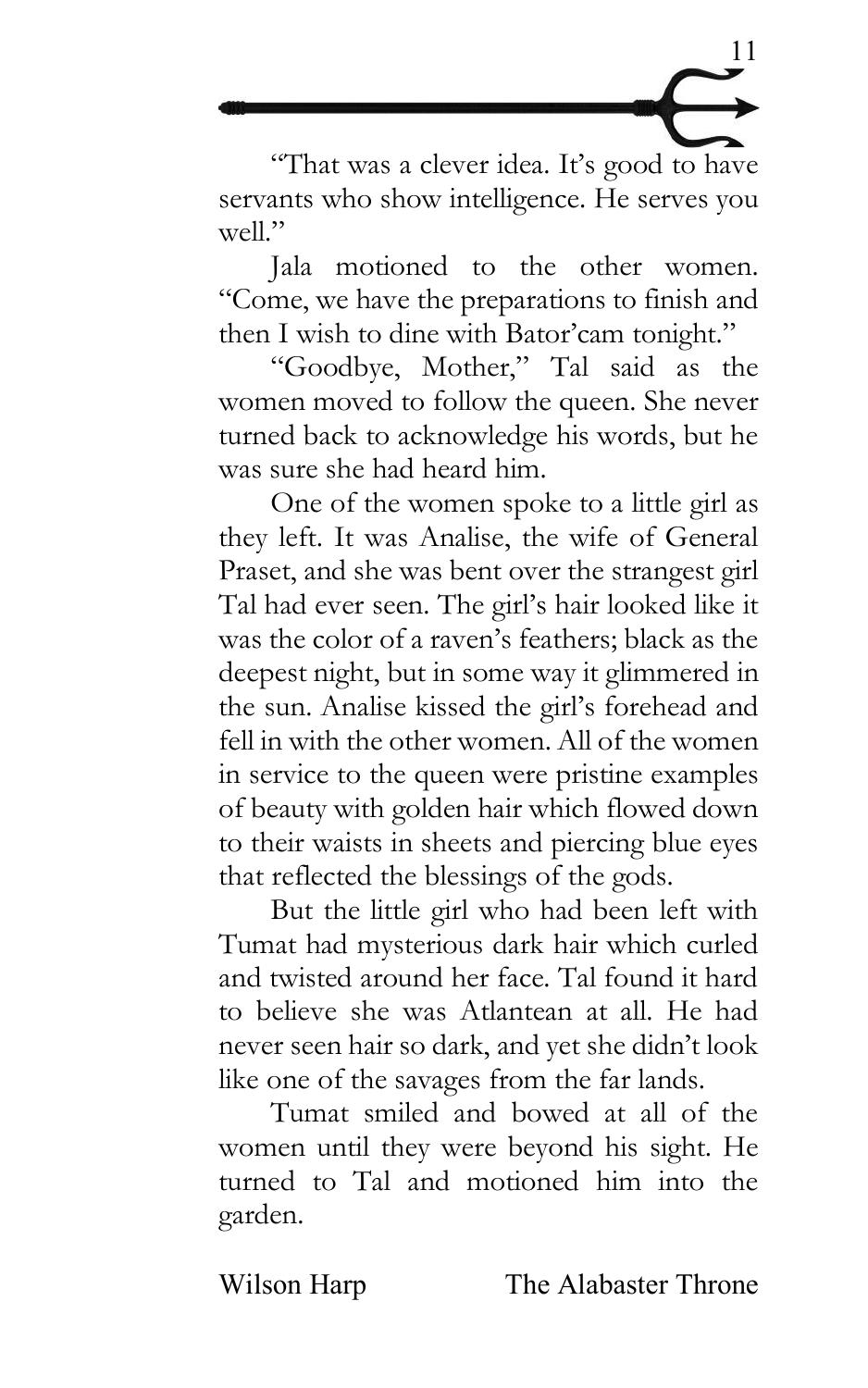"You should be glad you arrived when you did, Taldirun. Your mother was asking where you were and I am finding it hard to make excuses for why you are late or altogether absent from my lessons."

"If I'm absent, then you can rest," Tal said.

"Yes, yes, rest. But your father would hear of me taking his silver and not teaching his son. And where would that place me? If lucky, on a ship back to Sais where I can teach some other ungrateful boy."

The old man turned back to the entrance of the garden and gestured at the little girl. "Come on, it's this way. We'll sit by the pool in the shade as I teach."

The young girl followed them at a distance.

"Who is she?" Tal asked.

"General Praset has convinced the King to allow his daughter some education. Apparently his wife's mother was a Savarati woman and in their lands, both men and women were taught by tutors."

"Have you ever taught a girl before?"

"No, and I wouldn't now except your father wants her taught. I see no use in it, she doesn't need to know more than enough numbers to be of aid to her husband if she marries a merchant. And if she marries anyone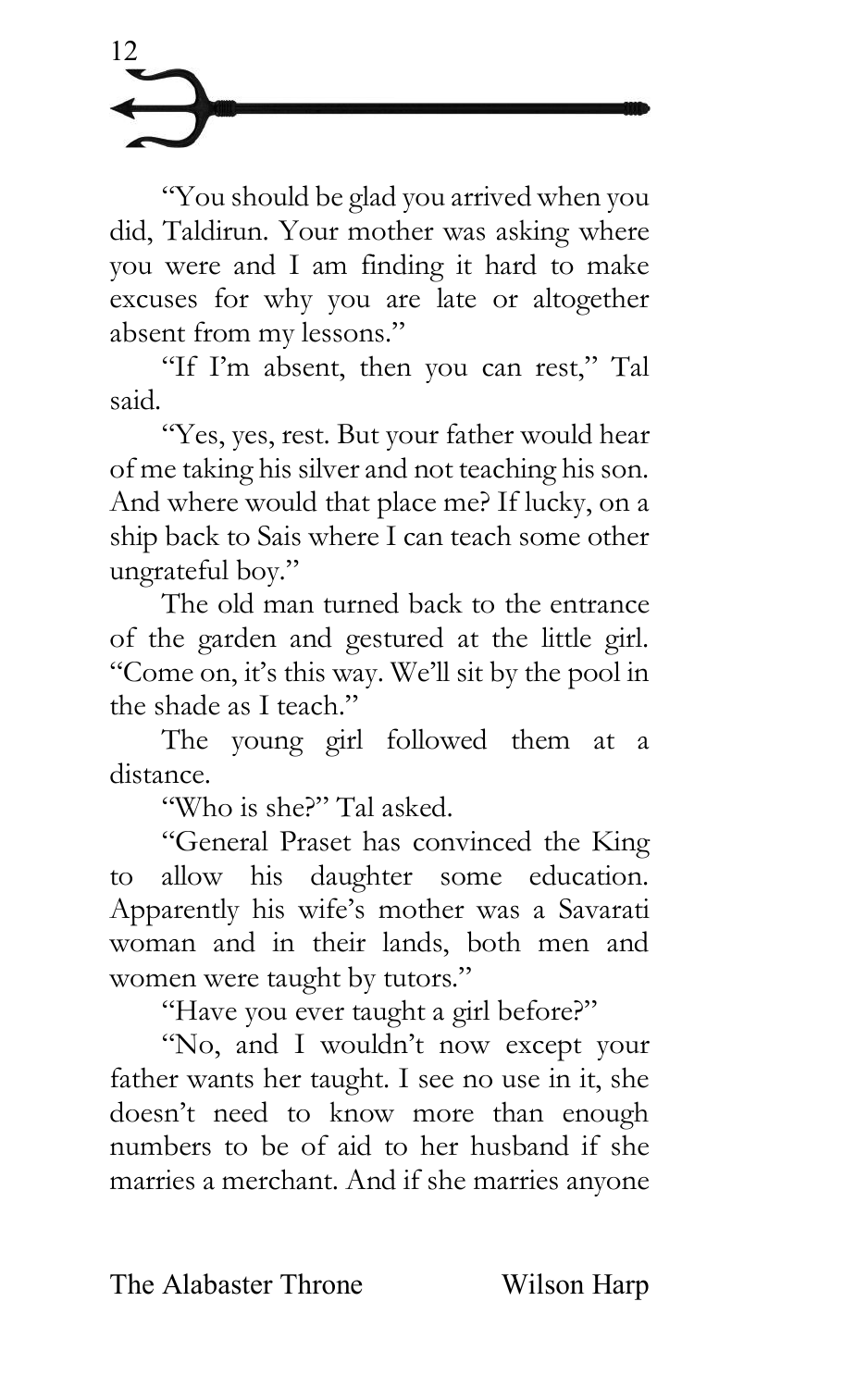

but a merchant, my knowledge will be of no use to her whatsoever."

They reached the central fountain and Meleus climbed up to sit on the edge of the water. He always sat on his perch and watched as Tumat taught Tal all the knowledge the old man thought his young charge could handle in a single session. Often Tumat presented drawings, or samples, of animals and plants either from Atlantis or from one of the far-off lands. Meleus never interfered or made a sound during the lessons, he just remained attentive to Tal and soaked in the knowledge the tutor revealed.

Tumat pulled himself up the first block of stone which made up the base of the fountain and sat with a grunt on the second step. Tal was about to join him, when he heard a whimper behind him. The little girl struggled to pull herself up on the structure, and Tal reached down to offer his sleeve for her to grab onto. She grabbed his hand instead and then went wide eyed as she realized she had touched a prince. Tal's eyes went wide as well. No one but his family was to touch him unless he gave permission. That was a dictate from the gods. The royal family was divine, and to presume to make yourself equal to them by physical contact was an affront to the sea.

The girl tried to let go, but Tal held on. He later convinced himself she would have fallen and might have become hurt if he had let her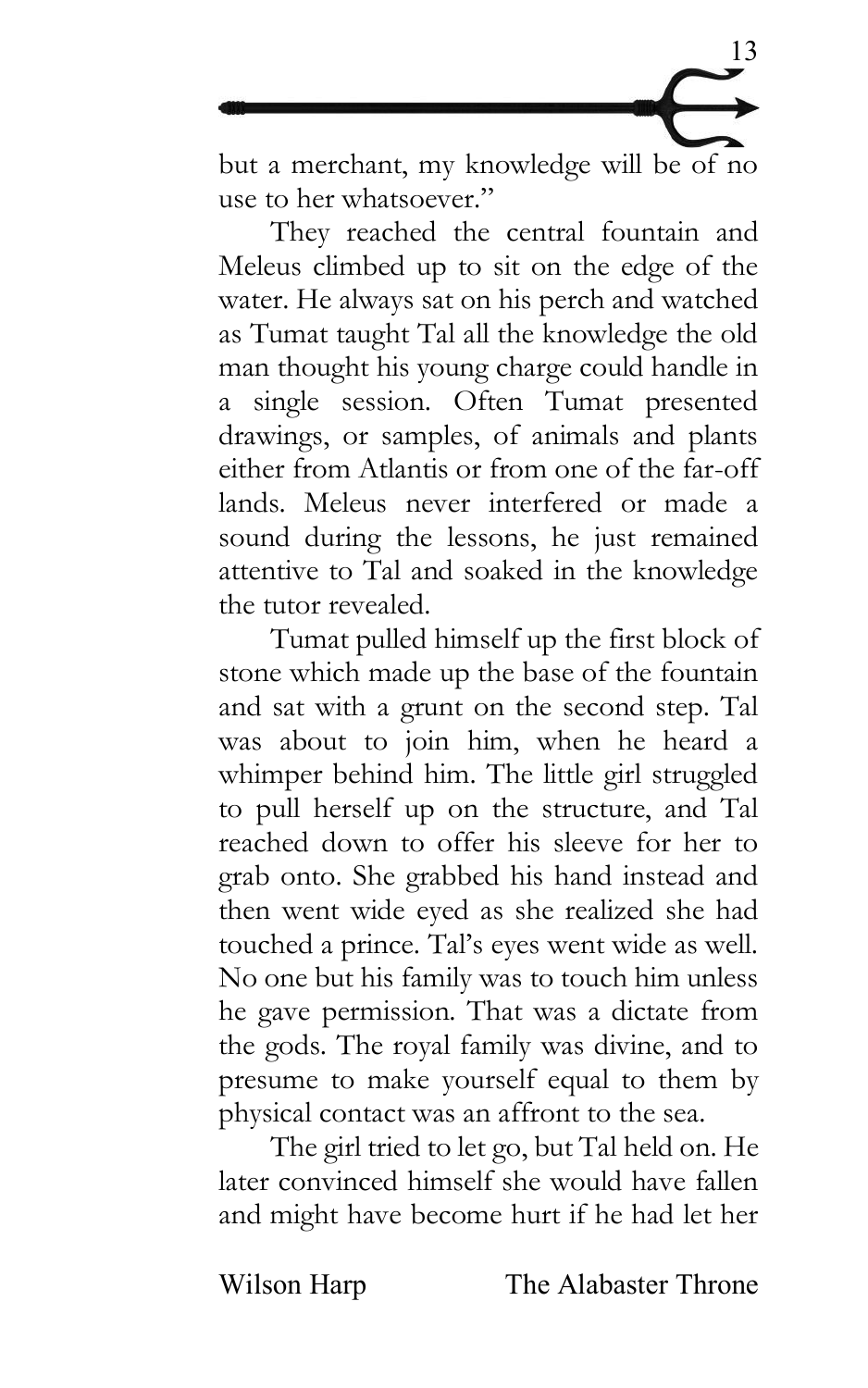go, but the truth was he was frozen in place. Her eyes were dark, like the deepest shadow of the deepest night. He had never seen eyes like hers before. His eyes were blue, like all of his family and almost all Atlanteans. A few had eyes which were green, like the sea when it was angry. That was a sign they were to serve as priests in the temples of Hondre, or as serenes in the temple of Rosta.

But dark eyes. Eyes which locked onto his with a mix of fear and wonder. He couldn't have imagined anything like that. He pulled her rest of the way onto the stone and helped her steady herself.

"Thank you," she said. She looked down as he released her hand and hurried to sit below the legs of Tumat.

"What is your name?" Tal asked.

The girl buried her head under her arms and turned toward the stone. She wept and her body shook. Tal knew she must think herself in great trouble.

"Her name is Siande," Tumat said. "And as long as she cries quietly, she won't disturb our lesson."

"Her eyes. They're black," Tal said.

"A deep brown. It comes from her grandmother. Her mother has the same eyes. It's a curse on their family. If Praset wasn't a favorite of your father's, the queen would no doubt send Anilisa from her presence. But the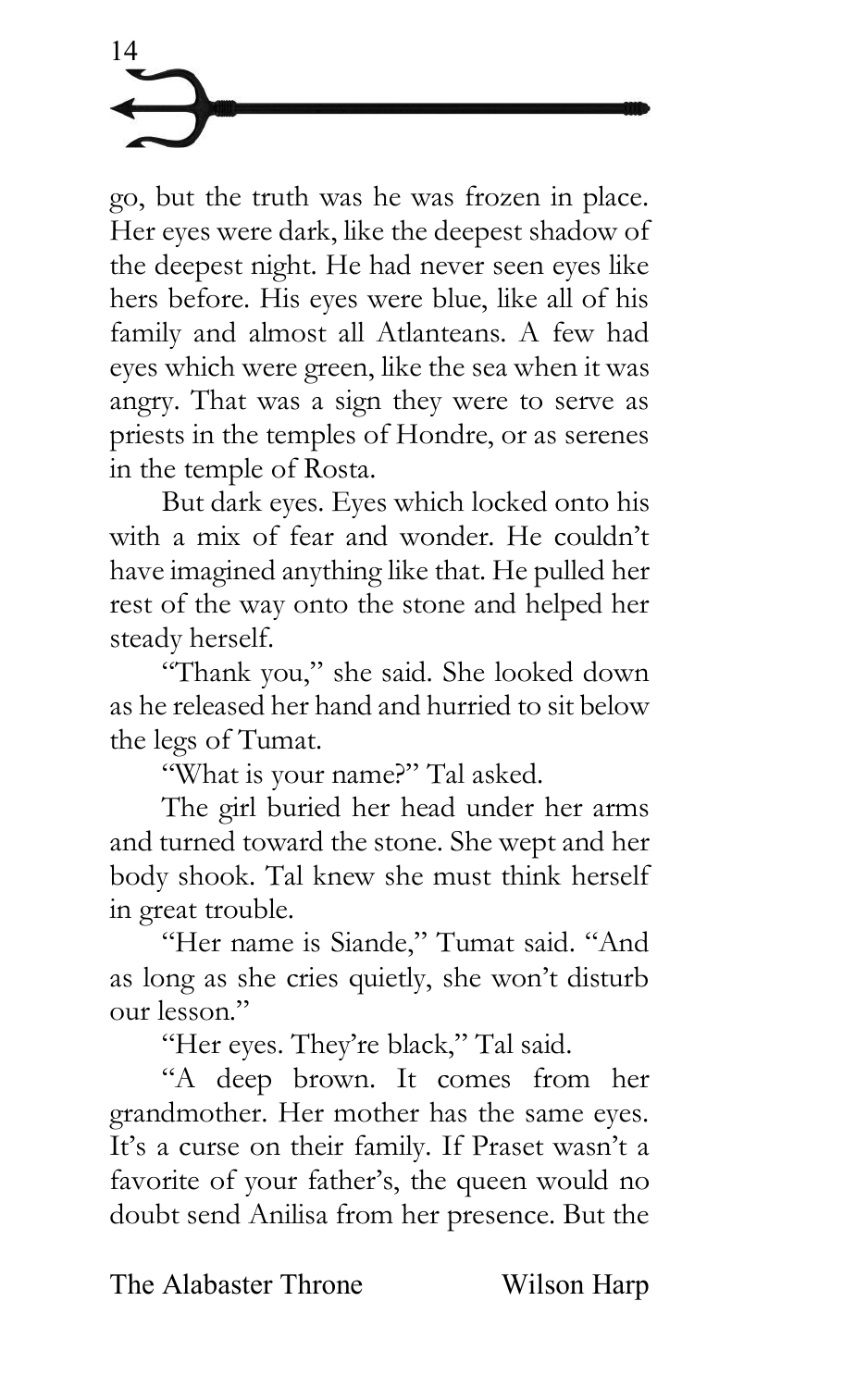

workings of court aren't a matter for us to discuss."

"Do all barbarians have dark eyes?"

"Most do. It's one of the ways we can see they are cursed. Dark hair and dark eyes, as the gods did not see fit to dress them as the sun and sea."

Tumat launched into his prepared lesson. Today he spoke of the herbs which were good to eat, where they were grown, and how they affected the body. He spoke of omens of birds and how you could use their behavior to let the gods guide you to make decisions. He told a story of war and how inept and foolish the barbarians were to stand against the will of Atlantis.

Tal sat and listened, but he took glances both up and down as Tumat prattled on. Meleus's eyes never left the old tutor as he absorbed each word. And young Siande sat as if under a spell, still as a mouse afraid of a cat. But every so often as Tal glanced at her, her eyes would meet his and for the first time in his life, he wondered about the world beyond Atlantis.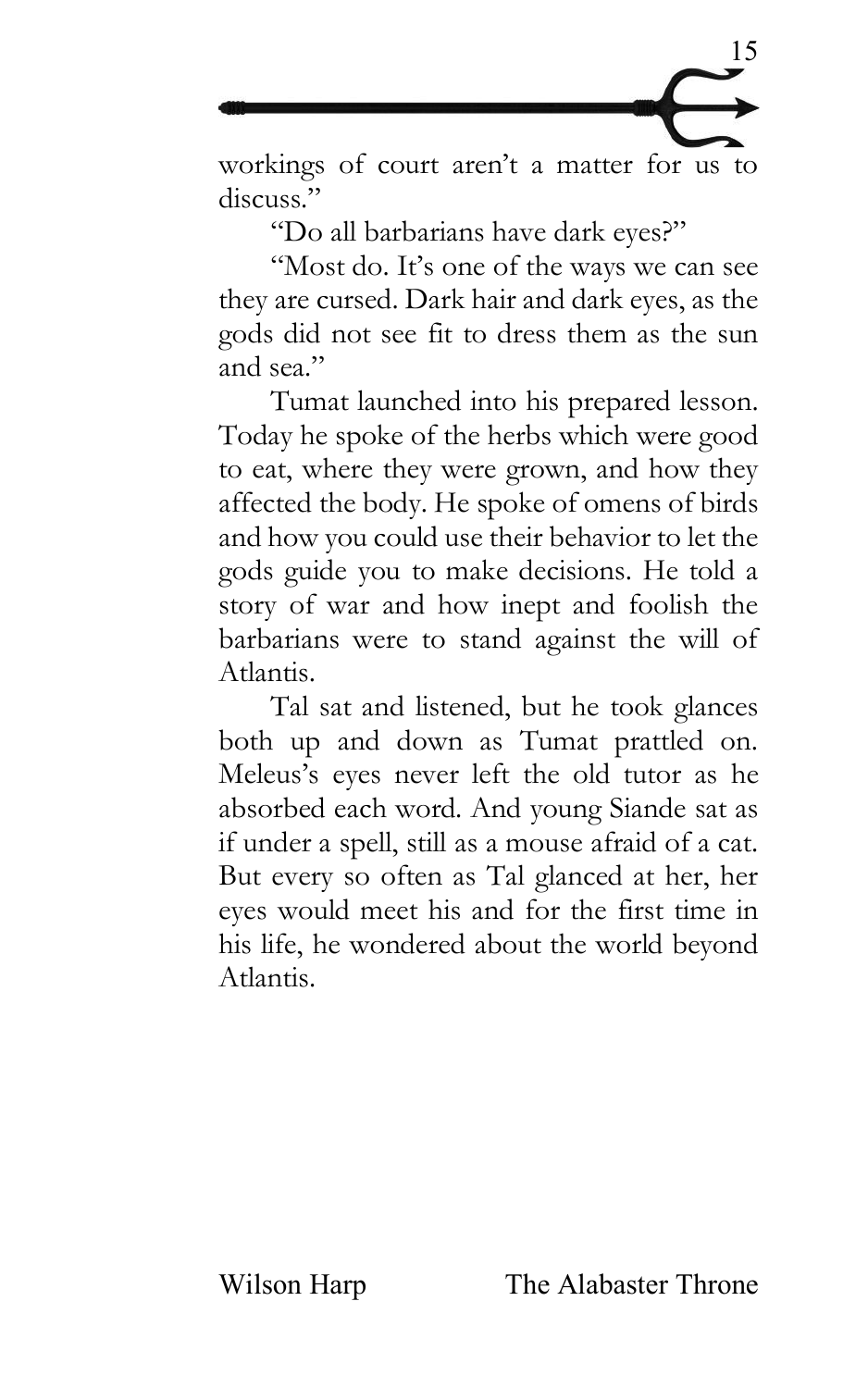## 16 TWO

*al walked through the forest. The trees were bright and grew tall, but an amber haze cut off the*  T *horizon in all directions. In fact, there was nothing but trees. Trees and short grass which carpeted the forest, but there was no underbrush, no bushes, no tangles. Just trees as far as he could see. The forest faded off into the haze with no sense of ending, but he felt comfortable.* 

*This was odd because he was sure he was lost. He was sure he would never find his way out, and being lost in the wilderness was the one thing he dreaded above all else. He had heard stories of people who were lost in the wilderness and could never find their way home again. He didn't feel lost, though. He felt safe. He felt secure. He felt like he belonged here. He'd never seen this forest before and there were trees he didn't recognize. There were trees which couldn't exist, they were so beautiful and enormous.* 

*There were evergreens, which he was familiar with from his few trips to the mountains, but they grew alongside larches and maples. Those trees only grew in the fields near the farms on the giant plain of Llahesc. But here they all grew together and were perfect and harmonious.* 

*Some of the trees bore fruit or nuts, others just shaded the sky with their tall branches and boughs full of leaves. He wondered why he was here and how he*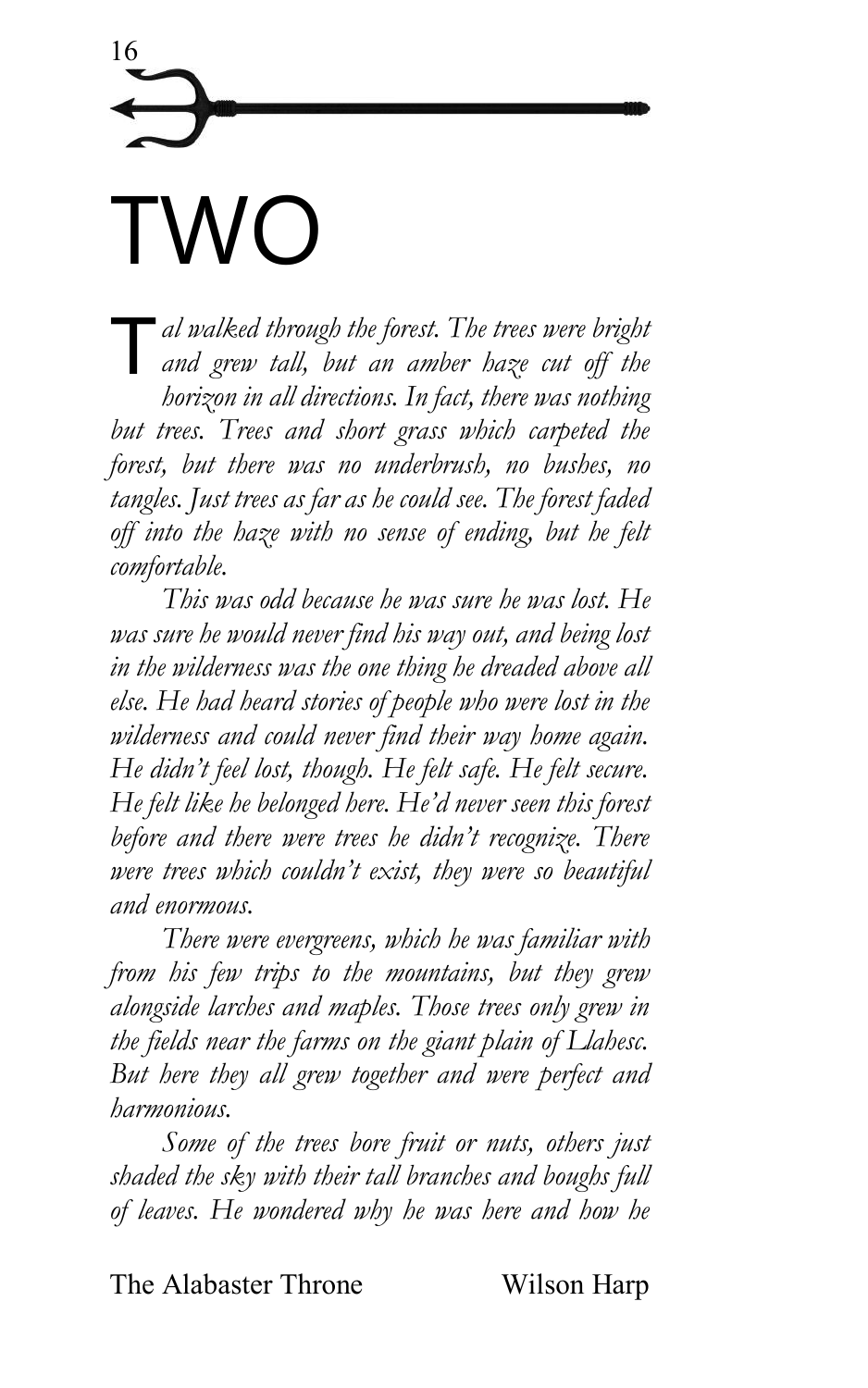

*knew he shouldn't be. He didn't know this place and yet it felt like home. Was he in danger? "You're perfectly safe."*

*Tal turned and saw the man who spoke. He was dressed in a simple garment and he sat on a fallen tree.* 

*But the tree wasn't fallen, it was bent over. The man stood and the tree became upright. Tal blinked his eyes. The tree didn't move it simply changed.* 

*"Let's walk a bit," the man said.*

*"Who are you?" Tal asked.*

*"It's a dream, Tal," the man said. "I'm talking to you in a dream. No matter what name I gave, you would understand no more or less because it's a dream."*

*"That's not true. Dreams are important and we can understand much when we dream. The priests tell us dreams can be dangerous, they can tell the future and the truth."*

*The man nodded and smiled. "That is true. Dreams can tell the truth, and they can show the future. Today, however, it's just the truth."*

*They walked in silence for a few minutes. Tal didn't see any landmarks the man walked toward, but he led them as if he knew every tree.* 

*"What do you remember before you went to bed?" the man asked.* 

*"I remember being down at the square where they were preparing the celebration. Mother had sent women to the kitchen to cook for the feast tomorrow."*

*"Will there be a feast tomorrow?"*

*"Of course. The food is being cooked now and Galius will return from battle."*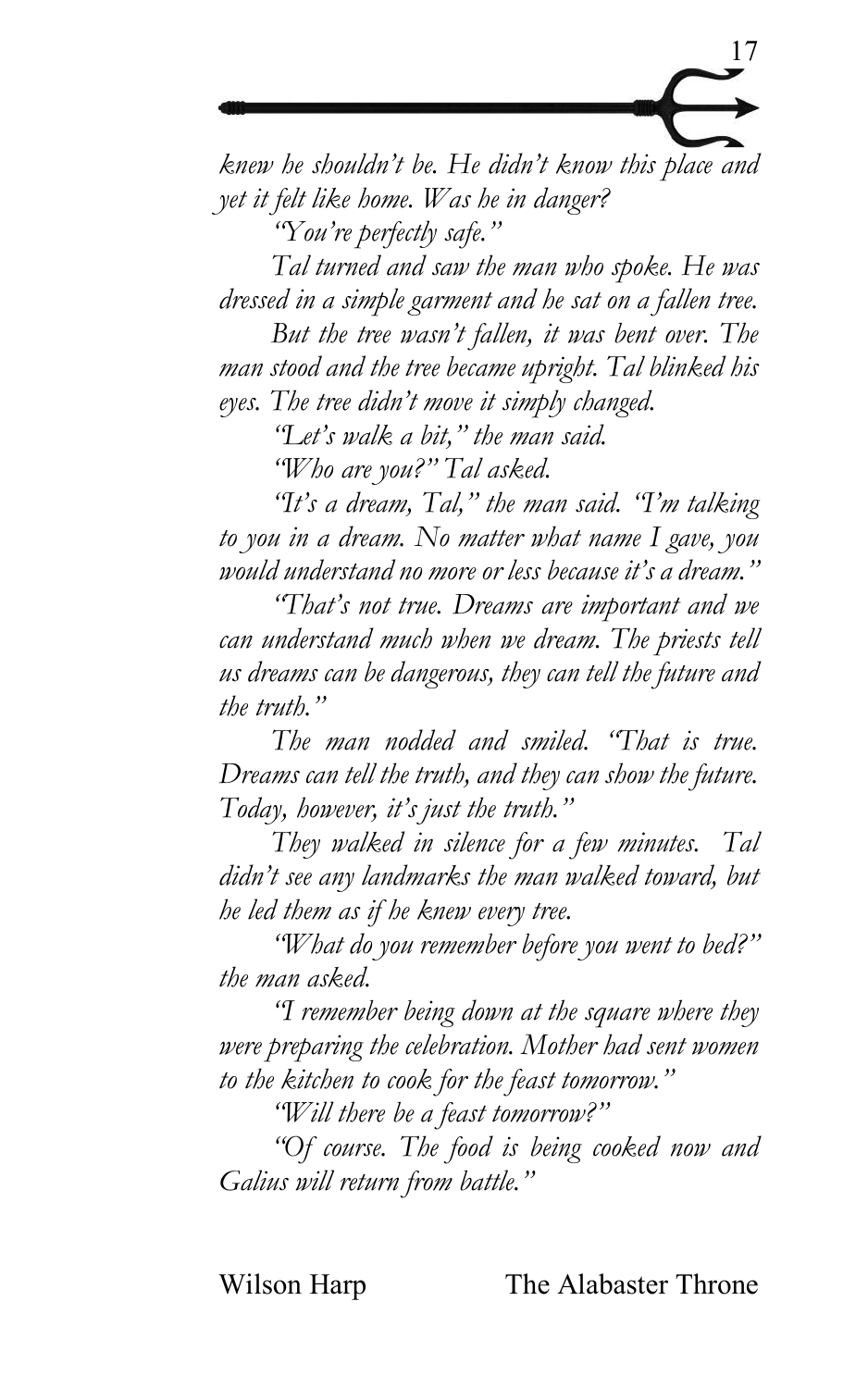*"And when Galius comes through the gate, where will you be?"*

*"With mother and father. We'll be seated at the table when his chariot arrives in the square. Father's very excited about his triumphant entry."*

*"And your brothers and sisters?"*

*"They'll be there as well."*

*"Then you'll feast when he comes through the gate?"*

*"Of course," Tal said. He frowned and came to a stop. "Why are you asking me these things when you already know them?"*

*"To make sure you know them. I know they're true but I also know you don't understand why they're true."*

*"Why are they true?" Tal asked as they started walking again.* 

*"I like you, Tal, and I want you to understand whatever I tell you is the truth."*

*Tal felt the man's words were true more than he knew a fire was hot.* 

*"I believe you," Tal said.*

*"You heard something today. In Galius' room, you heard something which makes you doubt what you know."*

*"General Praset said Galius would return through the gates and be honored by father. That a crown would be set on his head."*

*"And your mother said something in response to the general's comment."*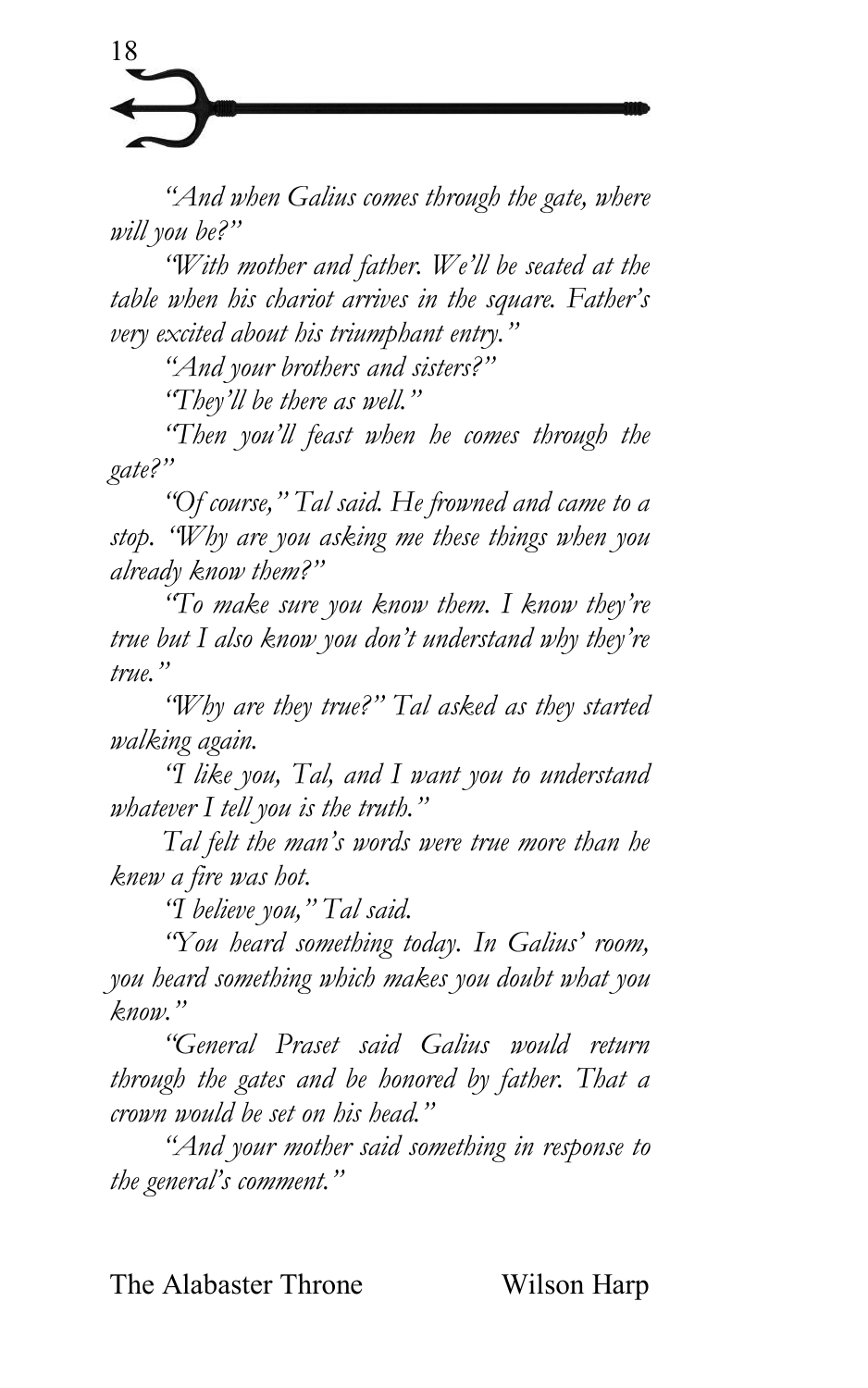

*"I didn't hear her correctly. I was shrunk back behind the curtain, and I couldn't hear what she said."*

*"You did Tal. And you know it's true. You knew it when she said it, and you know it now, but you can't bring yourself to face the truth."*

*"Mother said Galius would be lowered into the water."*

*"And what does that mean?"*

*"Galius will be dead."*

*"Why would he be dead? How can he be honored and dead at the same time? How can both be true?"*

*Tal dropped his eyes to the ground. "It means he'll be killed in battle. He'll be honored because he died in service to Mestor. He will be lowered into the water and we will feast at his funeral."*

*"It's true, Tal," the man said. He knelt next to the boy and opened his arms. Tal fell into his hug and let this stranger hold him while he sobbed.* 

*"I want you to know I didn't hide the truth from*  you, I didn't tell you it would be well. It won't be well. *You'll mourn, and you'll mourn more because you knew the truth before you could see it."*

*"But how could mother know?" Tal asked. "If there's an accident in the battle tomorrow and Galius is killed, how would mother know that?"*

*"That's a truth for another day. The truths you must understand today is I tell you only the truth and you know in your heart what is true. Now you understand these things, you can't ignore the truth. You have to face it, you must accept it, and you must live your life according to the truth. Do you understand?"*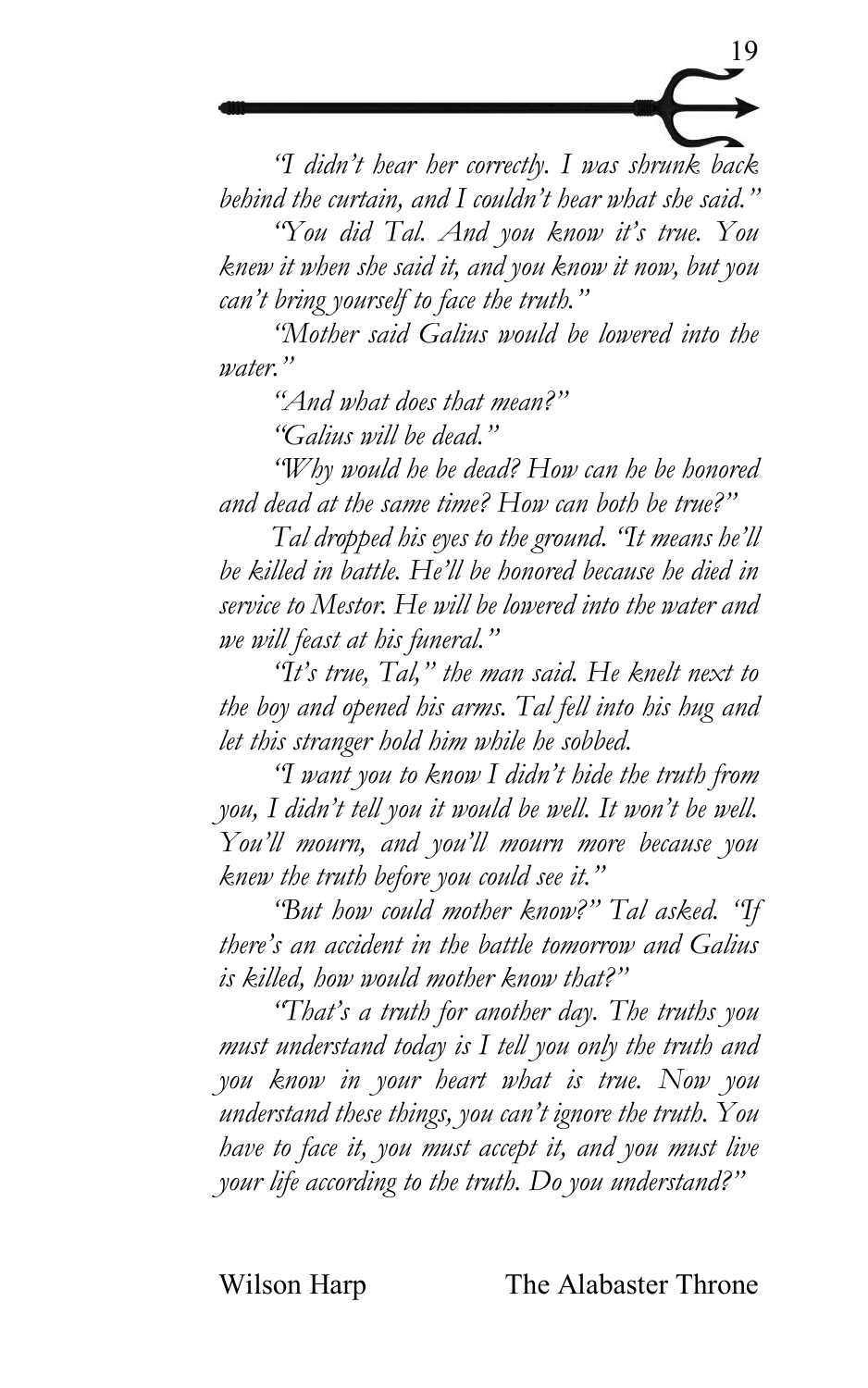*Tal pulled away from the man and stared at him. Telling the truth was an obligation, his father said. But as a Prince he was only obligated to his father and mother. And the High King of course.* 

*"If the truth doesn't give us what we want, and leads us into trouble or into loss, then why follow the truth? I'm not obligated to it."*

*"It saddens me, Tal. You think where you want to go is better than where the truth will lead. It is true those who do not follow the truth often find themselves in places where they desire to be, but where you desire to be is not always the best place for you."*

*"I don't understand. The priests say where we desire to go, we should go. The royal families' desires are the best desires for the people of Atlantis."*

*"Not always. Sometimes it is. Sometimes the leadership of Kings lead the people to a greater understanding and a greater purpose in life. But desires often lead to destruction and the more someone desires something, the more dangerous it becomes. Do not look to your desires to lead you, but seek the truth which is buried in your heart. The truth will always lead you to a better place than your own desires."*

*"Will we talk again? asked Tal.*

*"Yes, we will," the man said. "But now we've walked a long time. Your mind is rested and your body grows restless. It's time to awaken and face this day. It's a day you will remember for a long time, but never forget, the truth will always lead you to a better place."*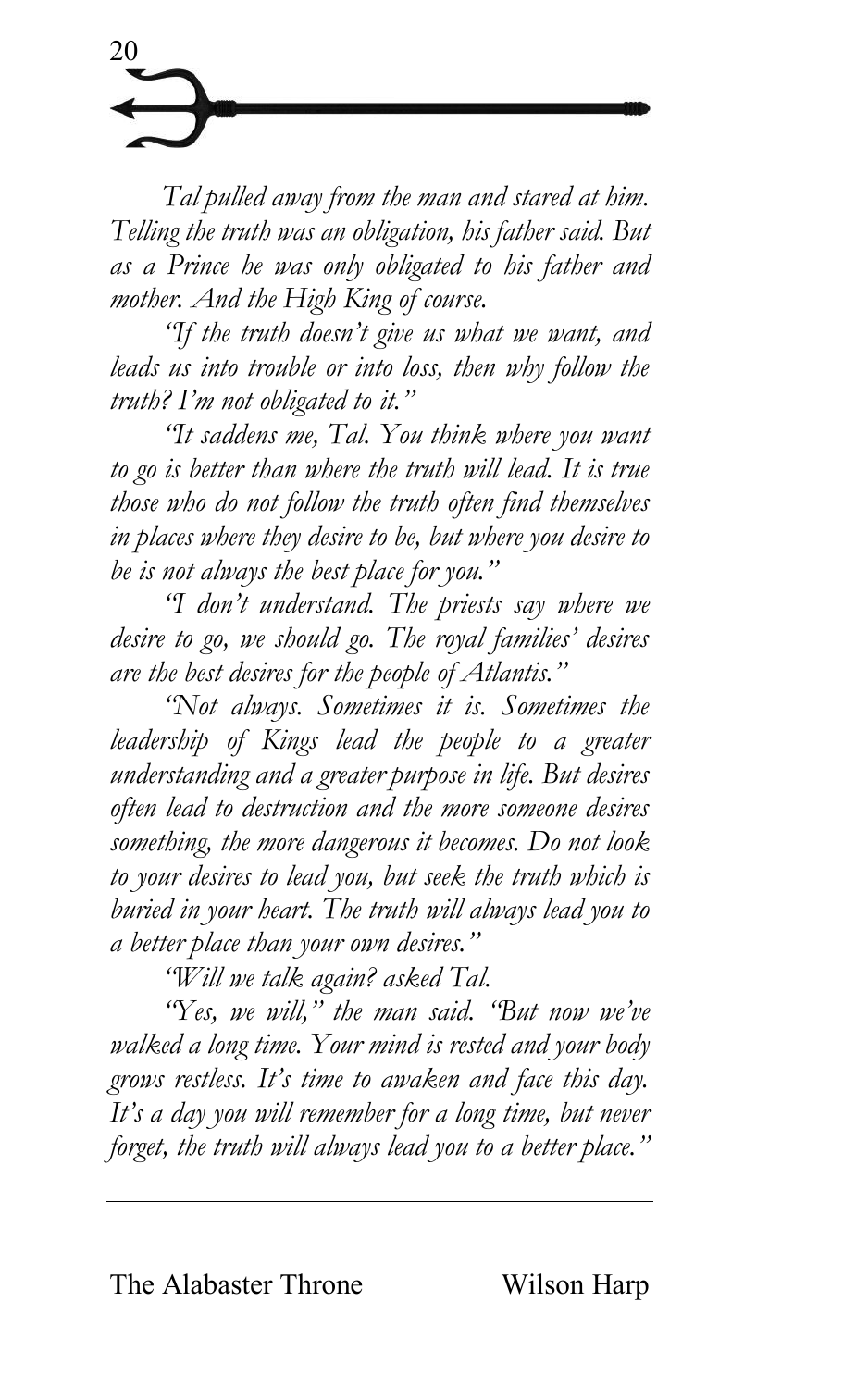Tal opened his eyes. The dim light of morning greeted him and he heard sounds of others as they performed their morning duties among the royal apartments. Tal went to the window in his room and looked out to the sea. He looked to the sea every morning. It was the ritual he was raised with. The sea was life, it was what gave Atlantis its blessing and power. The western sky was still dark and the shadow of night still hung over the waters, but dawn was about to break open and spill its brilliance onto the day. Meleus would soon be in to awaken him.

21

He tried to remember his dream, but the images faded from his mind as he grasped at them. He could see the forest and the man, and the odd way the trees kept going forever. He tried to see the sky, but he never looked up beyond the leaves of the trees that he could recall. The ground had seemed to him a welltended garden without anything else to remember. The man was indistinct, a perfect looking man and acceptable in every way but nothing which would have caught his eye had he seen him in a field or in the city. He wasn't particularly old or young, but his eyes had authority and his beard was grown to the right length for his face. There was nothing about him that made Tal feel in any way different than comfortable.

Tal thought about the message the man taught him. It was odd, he couldn't recall much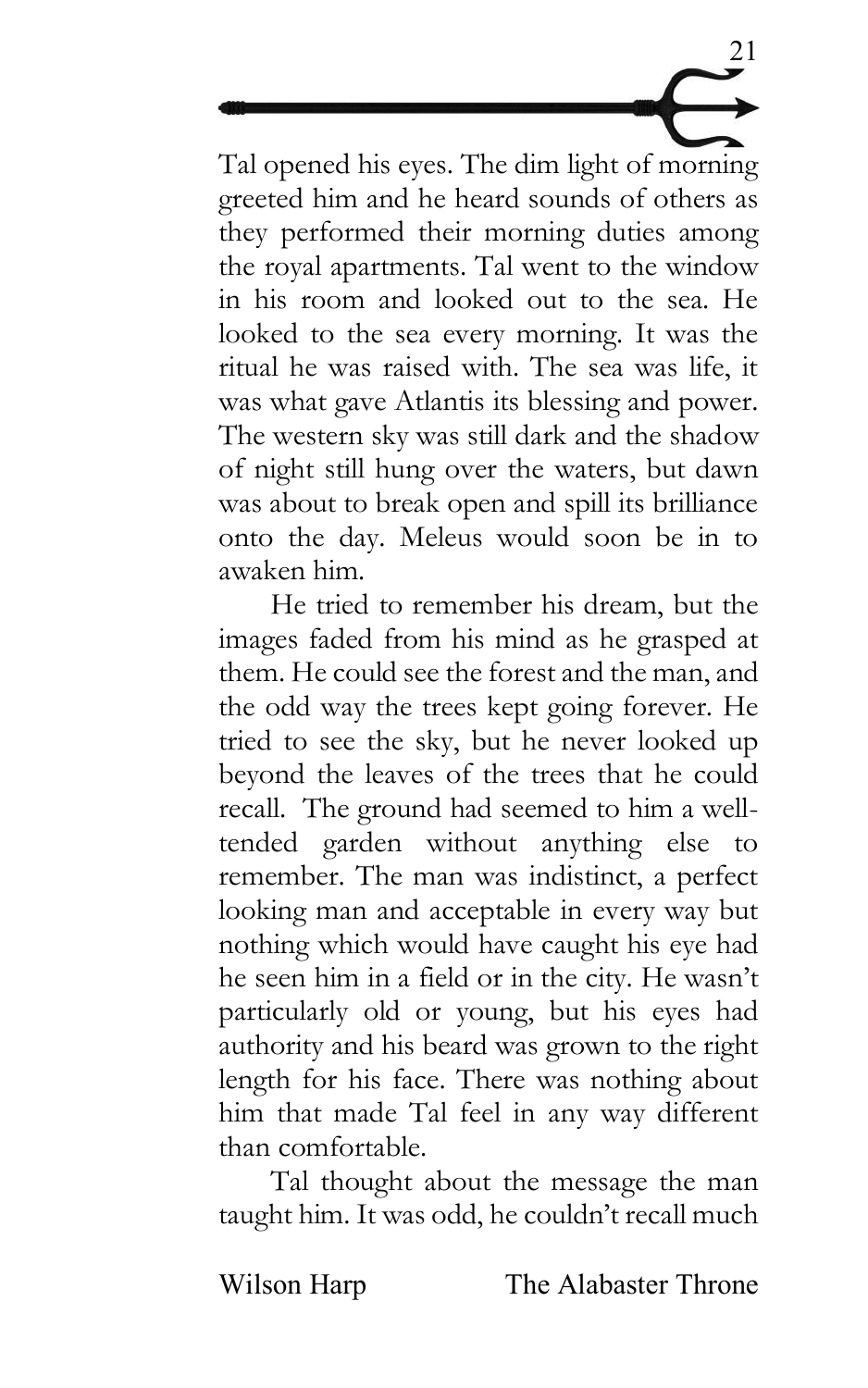

of what he saw, he just had vague ideas of where he had been, but he remembered each word of their conversation. He knew the most important thing to remember was the man only spoke the truth and he wanted Tal to always seek and follow the truth wherever it led.

Tal chewed on his lip as he thought of Galius. At this hour he would be awake and preparing for battle. By noon the battle would be over and Galius would head back to Mestor. But Tal knew in his heart Galius would never smile his bold grin or say the fiery words which made all the people love him. Galius would be killed today in battle. And somehow, their mother knew it. She said Galius would be lowered into the water.

The door to his bedroom opened and the light from an oil lamp spilled into the room.

"Oh, you're up," Meleus said.

"Just now," Tal said. "I don't know why I woke early but I did."

"You're excited about today. Galius will return and be feasted!"

"That must be it. Let's go to the square and see the preparations. I'm sure they've already got the tables set up."

The two boys ran out of the room and down the stairs of the apartments. The temple of Balket was already bright with the fires which would be used for the sacrifices. When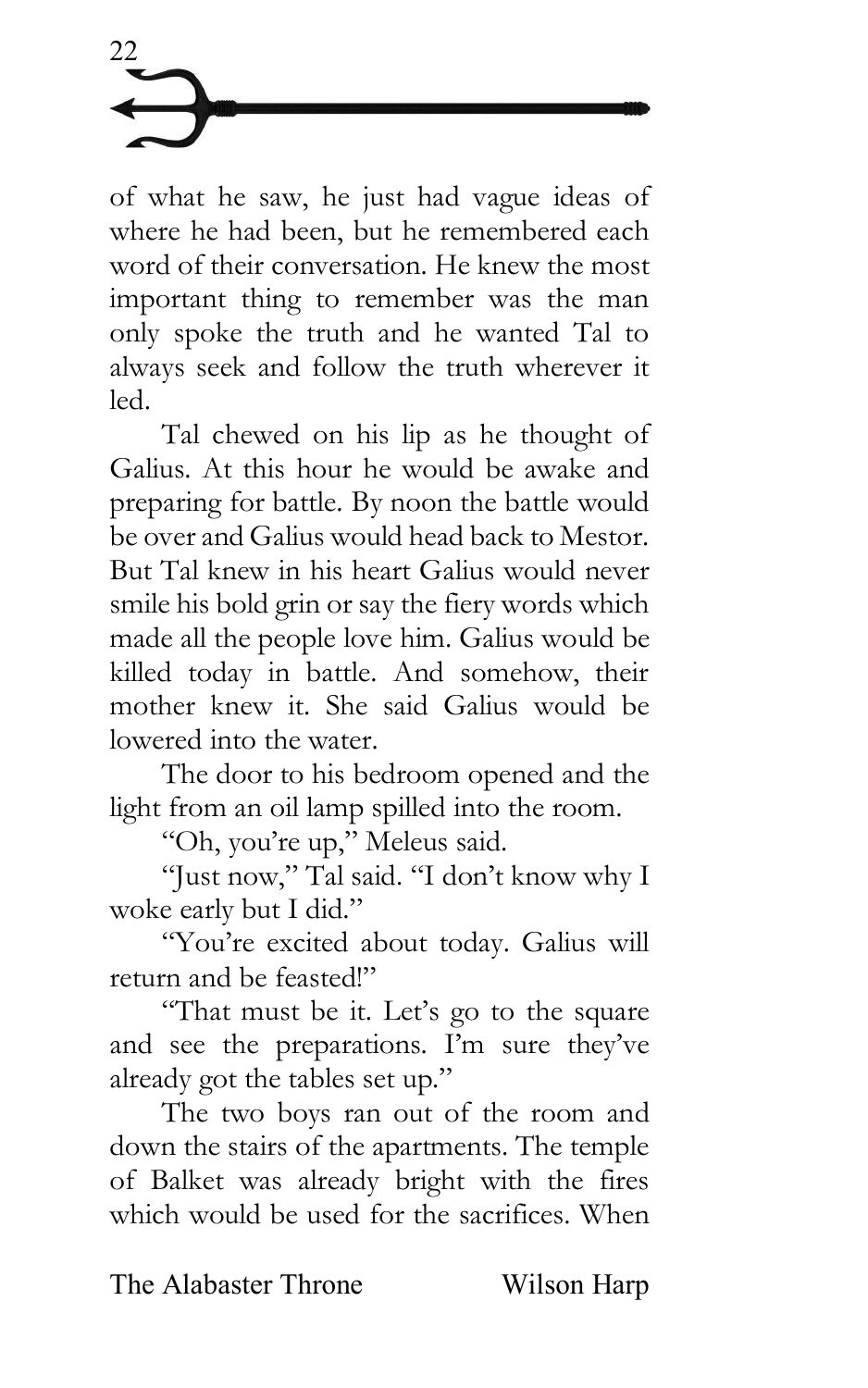

Galius returned, he would present to the King captives from the field of battle as slaves. The king in turn would offer them back to the gods, and they would be sacrificed by the high priest to bring blessings upon Mestor.

The boys reached the large square before the palace as long fingers of color threaded through the clouds above the eastern mountains. The central courtyard would have merchants and traders set up with their wares out by now on any typical day, but for a celebration of this size, the king had ordered everyone out. Long tables were set up and food was already in place as the workers and the laborers decorated and arranged the area. They ate as they worked, for the feast would last all day, that night, and well into the next morning. Food and drink would be available to all who came and there would be no restrictions until the king himself arrived at midday.

Tal's father was a good king and served his people well, at least in Tal's mind he did. But he believed in the old ways, and the structures and rules which had been handed down through the generations. The laws written on the golden post on Mount Atlas were the basis of his rules, but he held to the traditions of his forefathers. He believed the people should obey him with complete and immediate action, and he in turn would love them and care for them to the best of his ability. He expected this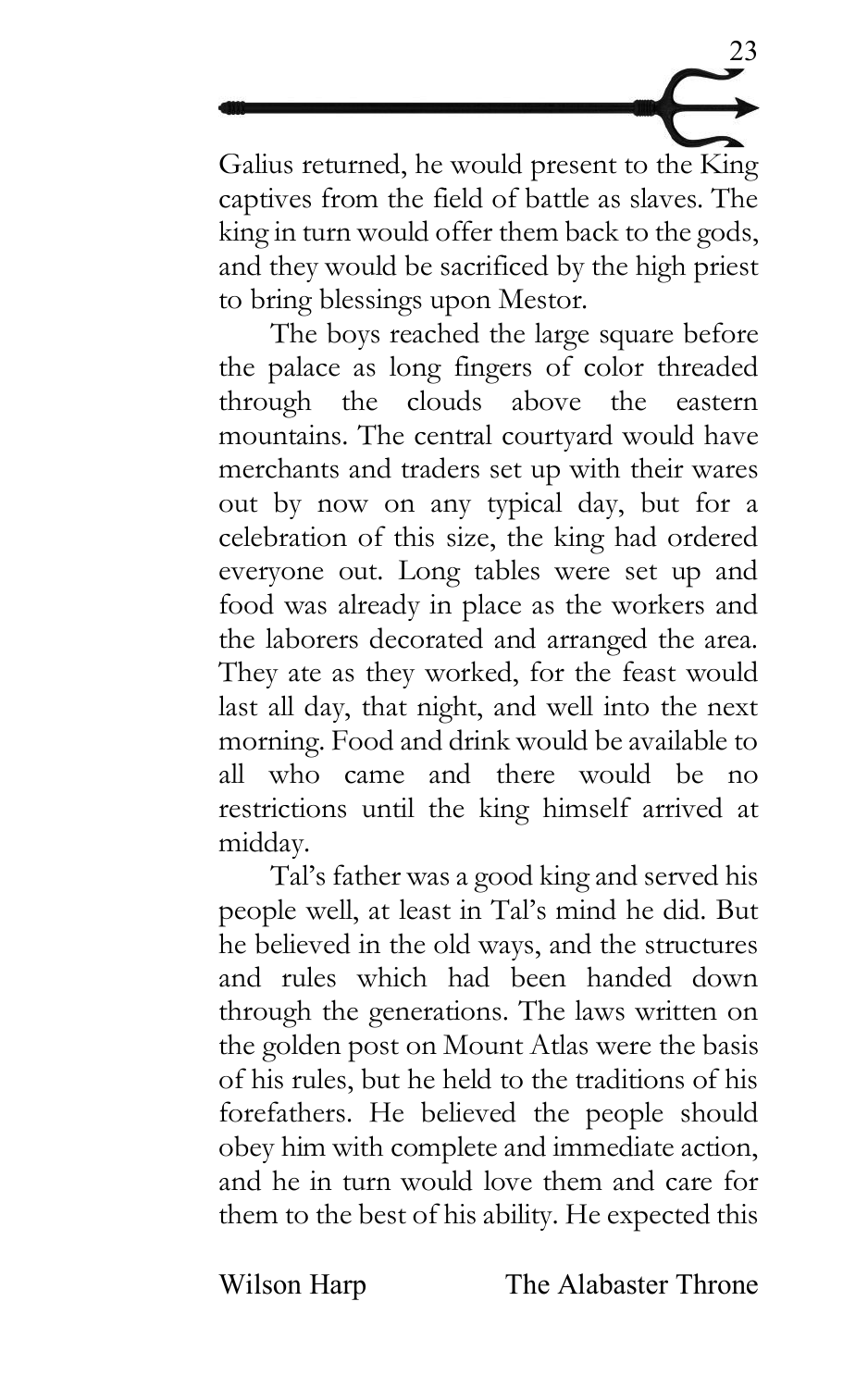of the people, and he expected this even more of his family, but he was kind and gave generously to the people when they pleased him.

Mestor was wealthy because of its proximity to Del'rak and the control of access to many unique woods, spices, animals and crops. Though not as wealthy as Atlas, Gadeirus, or Mneseus, those kingdoms controlled much of what was known as the inner sea of the barbarians, Tal's family was still powerful and well respected; wealthy beyond any but a king could imagine.

Large bowls of an orange fruit sat on the nearest table. They had been cut open and their sweet fragrance drew the boys over. They each grabbed two pieces and wandered into the square. They dodged the servants which<br>hurried to and fro. arms laden with and fro, arms laden with decorations, food, or even animals. Carts pulled up to the edge of the square every few minutes and their cargo unloaded for the celebration.

When Olatic, Tal's oldest brother, had been placed in command of his first battle, the feast lasted for three days. Bulls were brought in from the finest herds to be sacrificed for the wonderful victory. Olatic was considered one of the greatest military minds that Mestor had ever seen, and Galius showed even more promise according to the generals.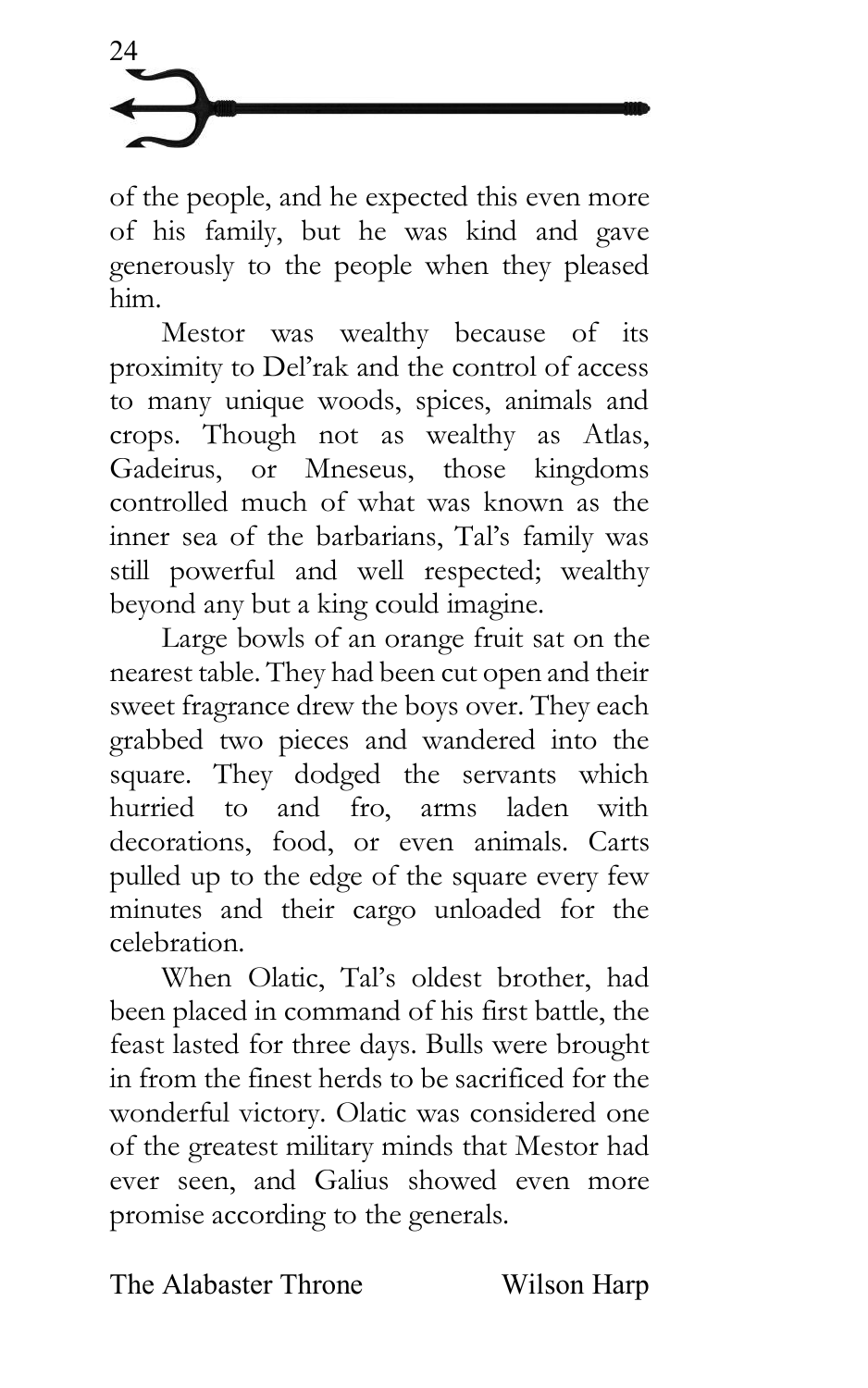

King Fa'amuil was proud of his sons. He was still short of his elder years himself, and was considered a talented battlefield commander, so to have two sons who could lead armies as well was a great blessing from the gods.

Bator'cam, however, did not show such promise. The third son of Fa'amuil had a keen mind, and was shrewd with his words, but showed little skill with the spear or the chariot. He preferred the company of his tutors over the training ground of the soldiers and Tal believed he would be happier learning from the priests over leading men into battle. He often spent his time at the temple with their mother, and would repeat back the lessons he had learned with fervor. There were rumors he grew fearful at the sound of battle and his training with arms would come to an end soon and he would spend his time learning the rituals of the temple.

But Tal longed to be like his two oldest brothers. He wanted to go to the training yard where he could practice with a spear and learn to drive the chariot. He wanted to know the rules of battle and understand the strategies of war. Tumat was a fine teacher, but his lessons bored Tal each day. He wanted a life of excitement.

Galius had allowed Tal to come and watch his training at times. Often it was just hard work in the yard, with the officers drilling the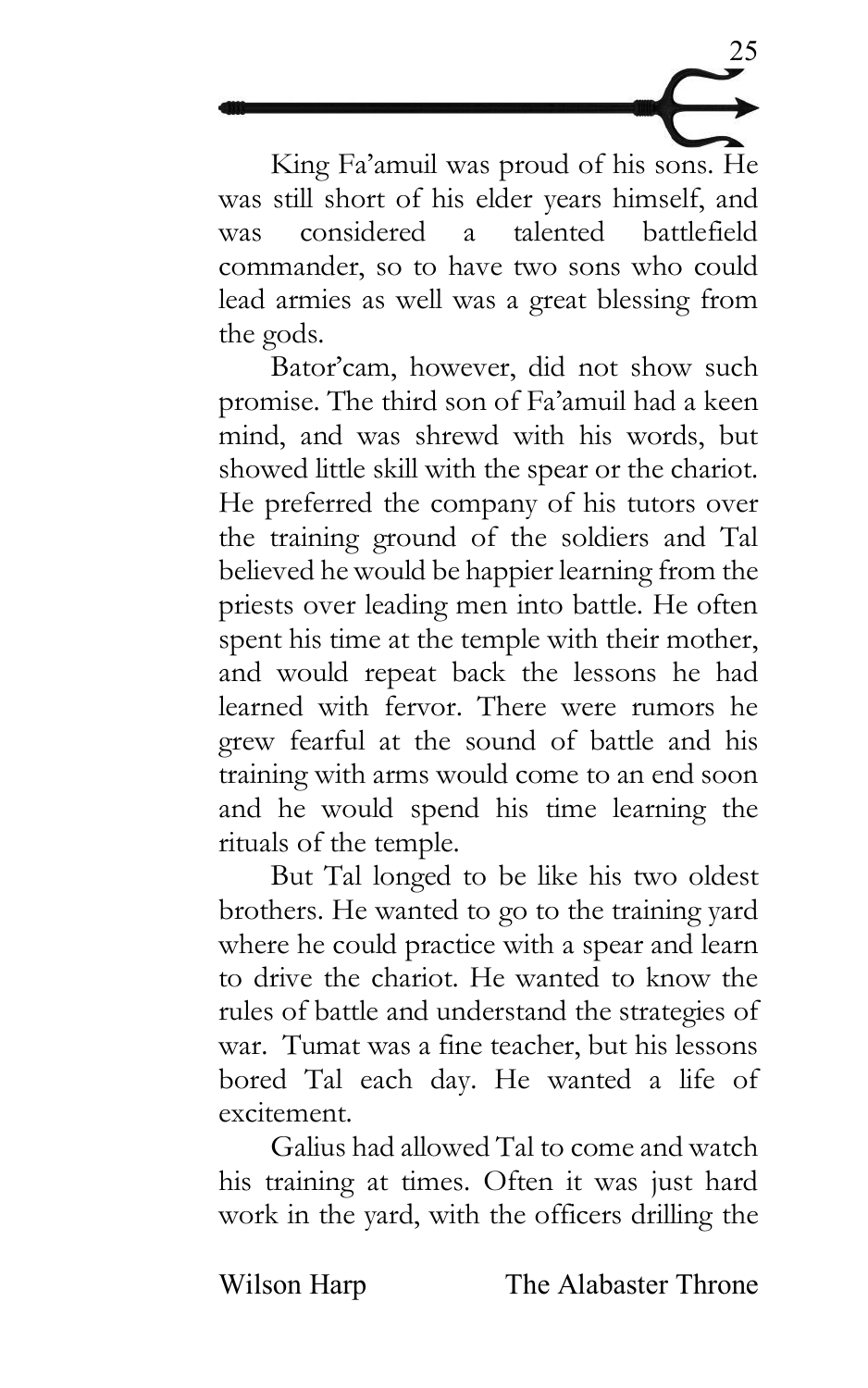same moves over and over. Other times it was like being with a tutor. Tal learned that battle was strictly formalized, the rules structured to not offend the gods. The prime law of Atlantis was kings could never fight amongst themselves, and this extended to their families as well. So the commanders of each battle were carefully selected before the battle began. No member of a royal house could be in a battle against another member of a royal house without permission by the High King.

With King Fa'amuil's two sons as commanders, he held the advantage over most of the kings who had a single son or, as was the case of King Comris of Diaprepes, no sons that were capable of leading an army.

The first rays of the sun had fallen on the palace and worked their way down to the square when Queen Jala and her women descended the stairs from the royal apartments. The workers increased their pace as they saw the queen approach.

The queen used a firmer hand than her husband when it came to servants. She found insults and slights in the slightest error, and to displease the Queen meant a swift, severe punishment.

Tal devoured the rest of the fruit he held and rushed over to meet his mother as she entered the square.

"Good morning, Mother," he said.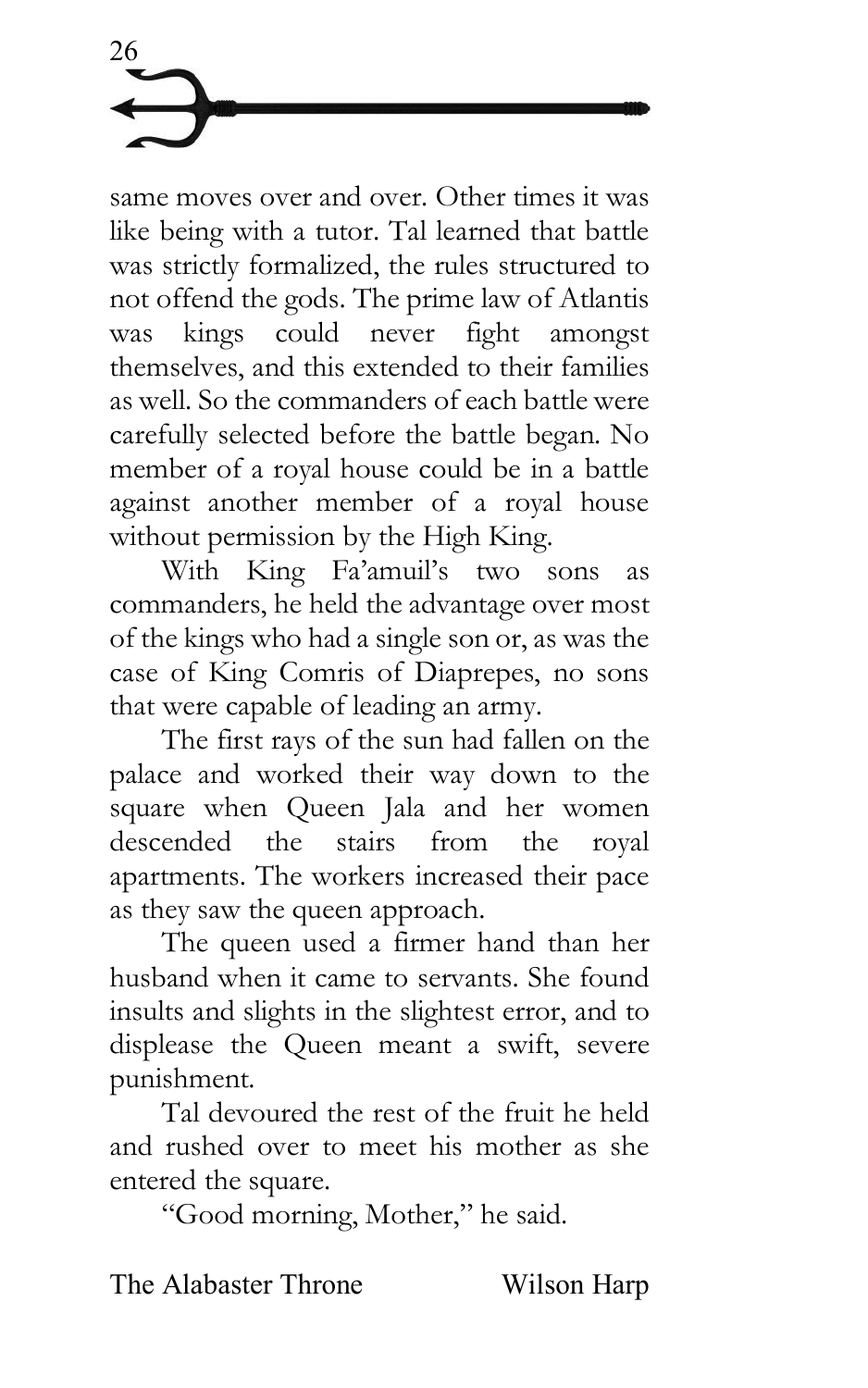

"Good morning, my son. I'm surprised to see you up this early. From what I hear, it isn't unusual for you to lie in bed until mid-day."

Tal winced at her chastisement. Sometimes he lolled in bed, but it wasn't as bad as his mother implied.

"I was excited for today. Galius will return in victory and Father will place a crown on his head," Tal said.

The queen lifted her face into the sun, closed her eyes, smiled and took a deep breath. "Yes. It will be a grand ceremony. But we have much to prepare for and must be diligent if we are to be ready."

She motioned for one of the women near her and took a cup as it was offered. Tal knew it was the dark, aromatic caft which his mother enjoyed warm in the morning, but was very rare and expensive. His father and Olatic were the only ones he knew who drank it daily.

As the Queen moved into the square, Tal motioned Meleus to follow.

"Come. When the square fills up, we'll return and do what we want, but if we stay here now, my mother will find work for us."

The boys ran off to a side garden where they sat and watched the fishing boats leave the harbor to seek out their daily catch. There were three trade ships, but they remained anchored in the harbor as there was a high tide that morning. They would launch in a few hours as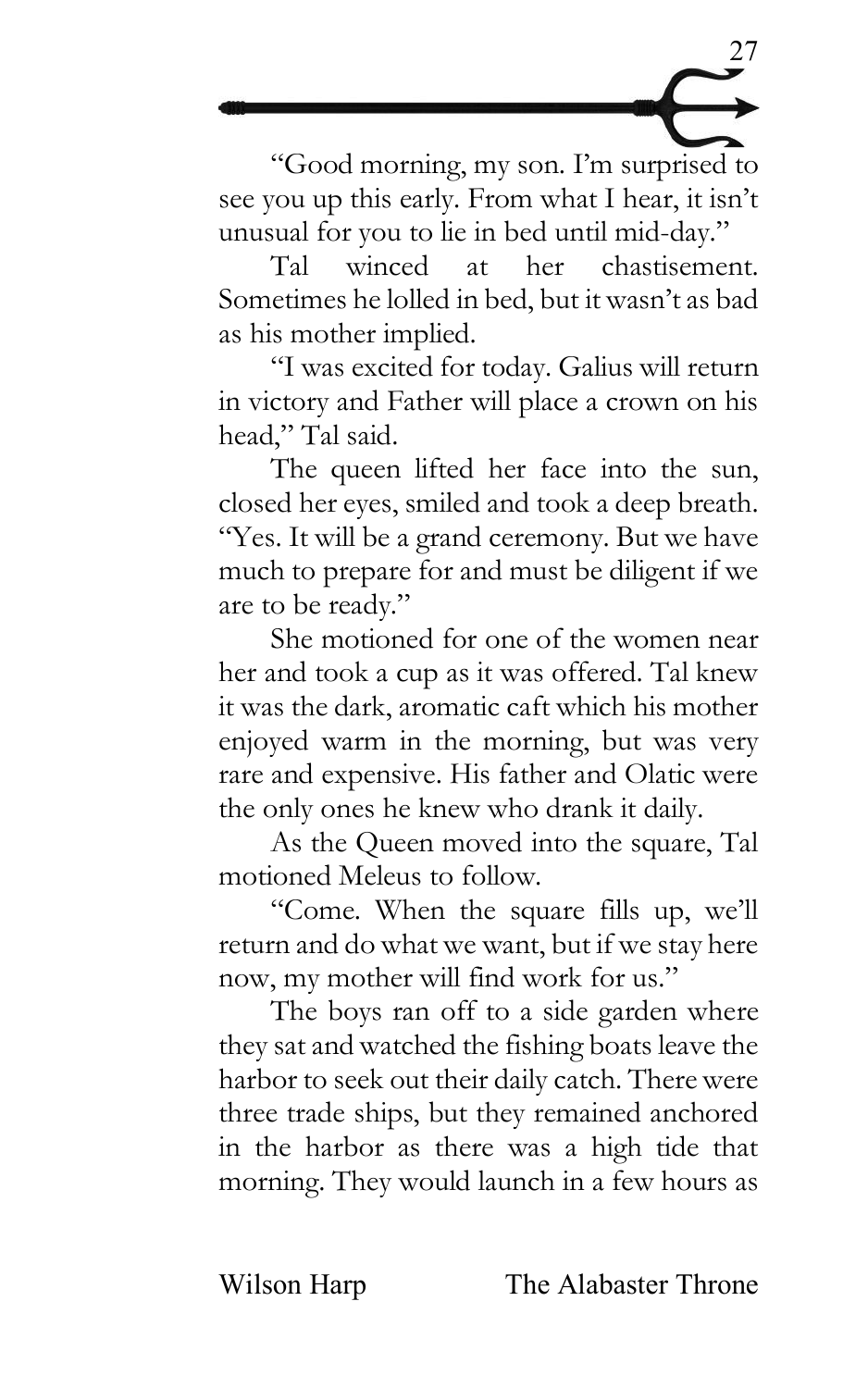

the tide started to drop and winds shifted to their favor.

It was nearly noon before the boy's hunger drove them back to the square and the tables laden with food. Tal's mother had apparently not given him another thought and hadn't sent someone to fetch him from wherever he had hidden himself.

As they slipped through the crowds, Tal saw his younger brother and sister, An'toko and Hela, at a table near his mother. She was attended by several of the women of the court and were occupied with mirth and merriment. He waved at his siblings and slipped back into the crowds before they told his mother he was back. If she had seen him, she would've pulled him to the table and made him sit there until their father arrived, but Tal wanted to go experience the festivities without being watched and lectured about his duties.

The boys were at a cloth merchant when they heard the first blast of the horn from the gate of the city. The crowd stopped and turned to the sound. The merchant took the time to move his valuable cloth back into the baskets and joined everyone else as they listened for the sounds of distance horns. Tal shifted his feet and bit his lower lip as he waited. And then he heard it. The wind fought the thin sound of the distant horn, but the crowd cheered out loud when it reached them. Galius was on his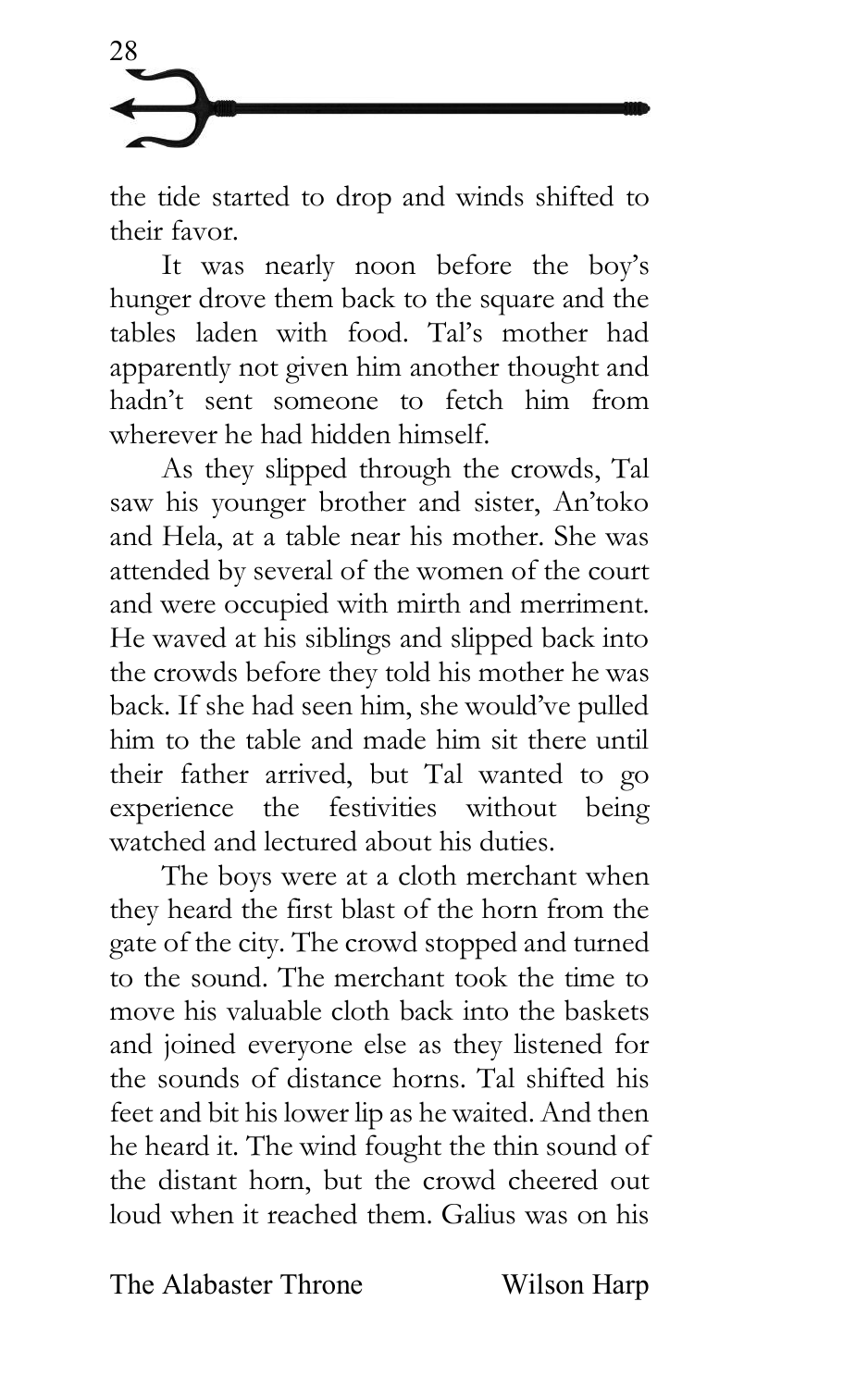

way back to the city and the celebration would begin in earnest within the hour.

"Let's run to the gate," Melius said. He took several steps before he realized Tal wasn't with him.

"What's wrong? Why aren't you coming? Don't you want to go?" he asked

"I think I should go back and wait with father," said Tal. "I don't want to disappoint him."

"You want to go back and wait? If Galius sees us at the gate, he'll let us ride with him in his chariot!"

Tal shook his head. "No, he wouldn't. It's his processional and then we would need to run through the crowds to be here for his welcome ceremony."

Melius frowned as he followed Tal back to the square. A few workers hurried as they made last-minutes preparations, but the crowd was already in full revel. The horns blared from the gates every few minutes and each sounding drove the crowd into a frenzy of excitement.

"I'm glad I didn't have to send someone to look for you," Queen Jala said as Tal approached his seat. "You're the last one to arrive, even Mira has pulled herself away from her suitors to join the family at the table."

"I know, Mother," Tal said.

Queen Jala had turned to other conversation by the time her son had spoken.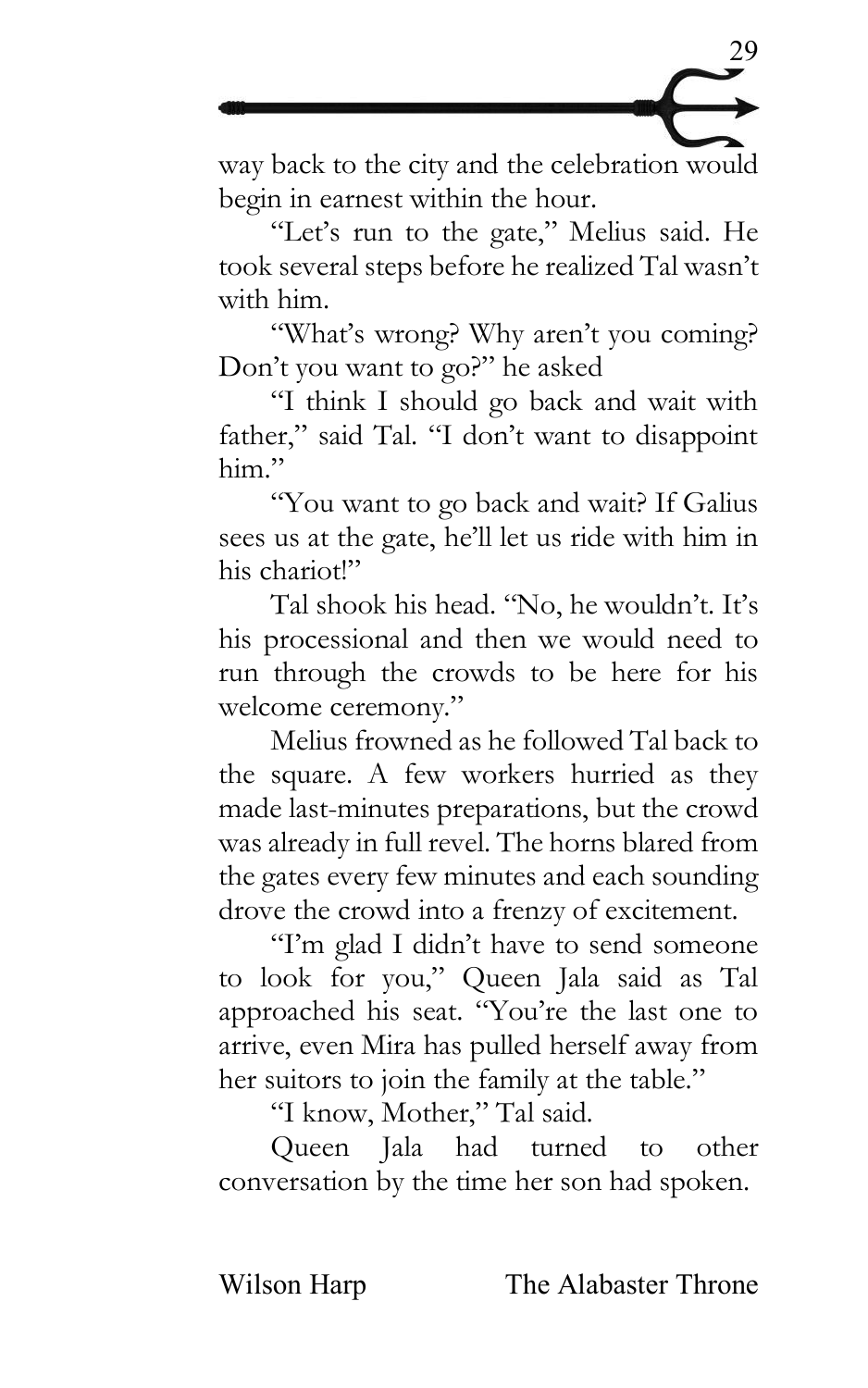

Meleus sat a full glass of watered wine in front of Tal. "We could've stayed a few more minutes," he whispered. "We would've gotten back in plenty of time."

"I know. I just... my stomach hurts," Tal said. "Maybe I ate too much this morning."

Meleus sat behind him and waited. If Tal needed anything, he just had to motion with his hand. When the feast and celebration was over, Meleus would go and eat with the other servants in the kitchen area. Tal would slip him food through the meal, of course, but Meleus would remain quiet and attentive until Tal went to his rooms that night.

Tal's mind turned to his dream and his stomach twisted again. Everyone celebrated, and yet he knew what would happen. He hoped it was just a dream, his fear had caused him to see things as he slept. And yet, he knew in his heart the dream was true. He wondered how the others celebrating with him would react? Mestor fielded a better army than Azaes. Its troops were better trained and more wellfed. It's horses stronger, spears longer, and chariots faster. This battle was not a vital affair, for both kingdoms knew Galius would be taking the field today and King Feltro of Azaes would have fielded a green commander himself.

The horn sounded again and the cheers went up. But there was a strangeness to the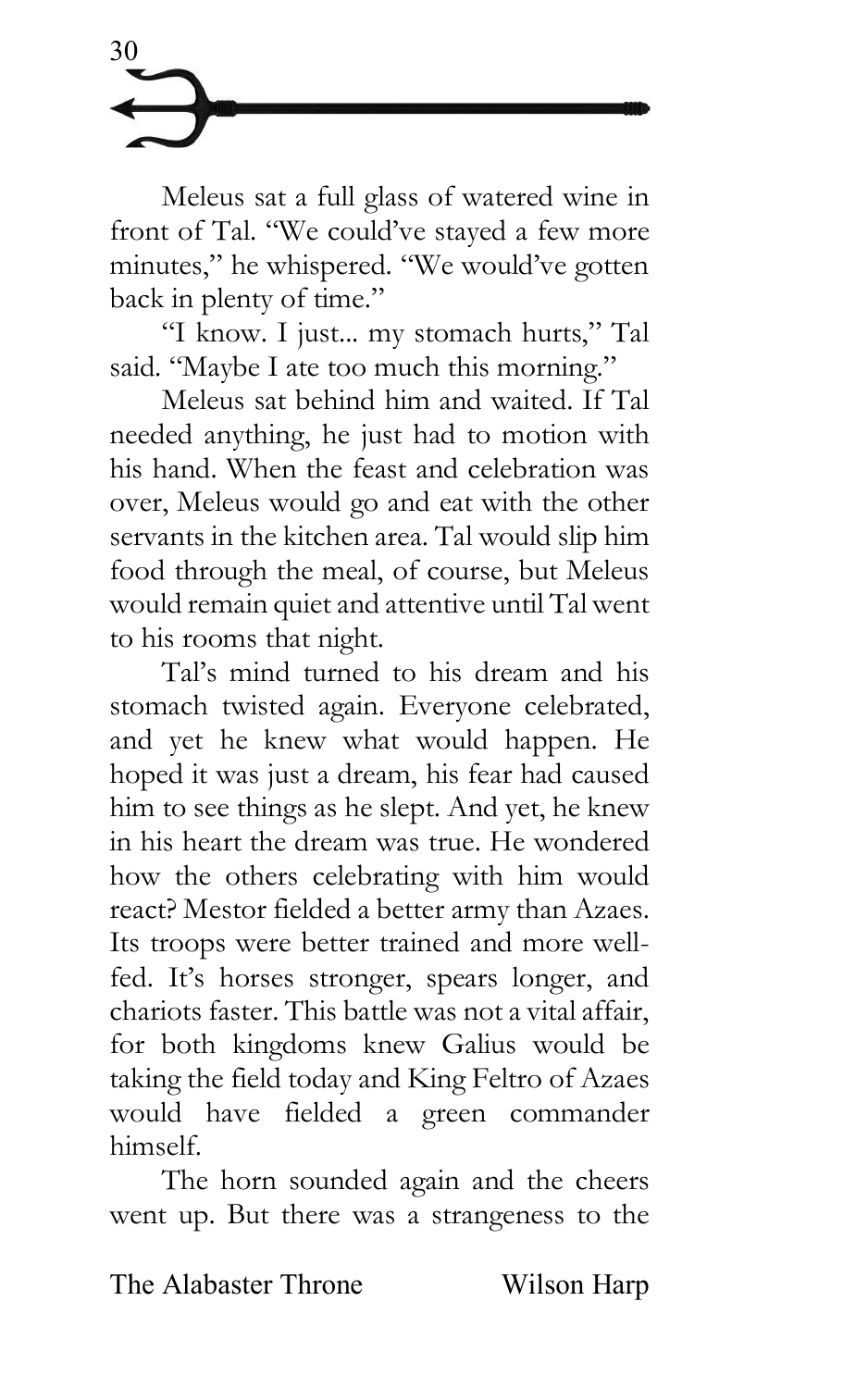

sound which came from the far gates. Tal cringed as he thought the news of Galius would spread through the city before the celebrants in the square would discover it. The whole of Mestor would mourn before Galius' death was known to his own family.

A trumpet sounded from behind him, and Tal looked back at the Temple of Balket. The priests had stoked the sacrificial fires high and were preparing the altar. Their trumpets announced the entry of the chariots into the gates of the city, for they had a lookout in the high spire who would watch for the moment.

Tal looked back at the Palace and the great doorway opened. The king stepped onto the top of the wide stairs and threw his arms open. He called for the people and they responded with a cheer for their king.

Tal heard a voice call and looked toward his right, along the far side of the table. There Siande stood by her mother, her face euphoric as she watched the king descend. Tal was shocked to see her here, but if she were old enough to be tutored, she would be old enough to attend the ceremonies.

His eyes went back to his father and then darted for a second back to the temple. This would be the first time she watched the sacrifices. His jaw clenched as he thought of the first time he saw them. He felt sick and wanted to stop it, but he knew those men had to be sacrificed to please the gods. He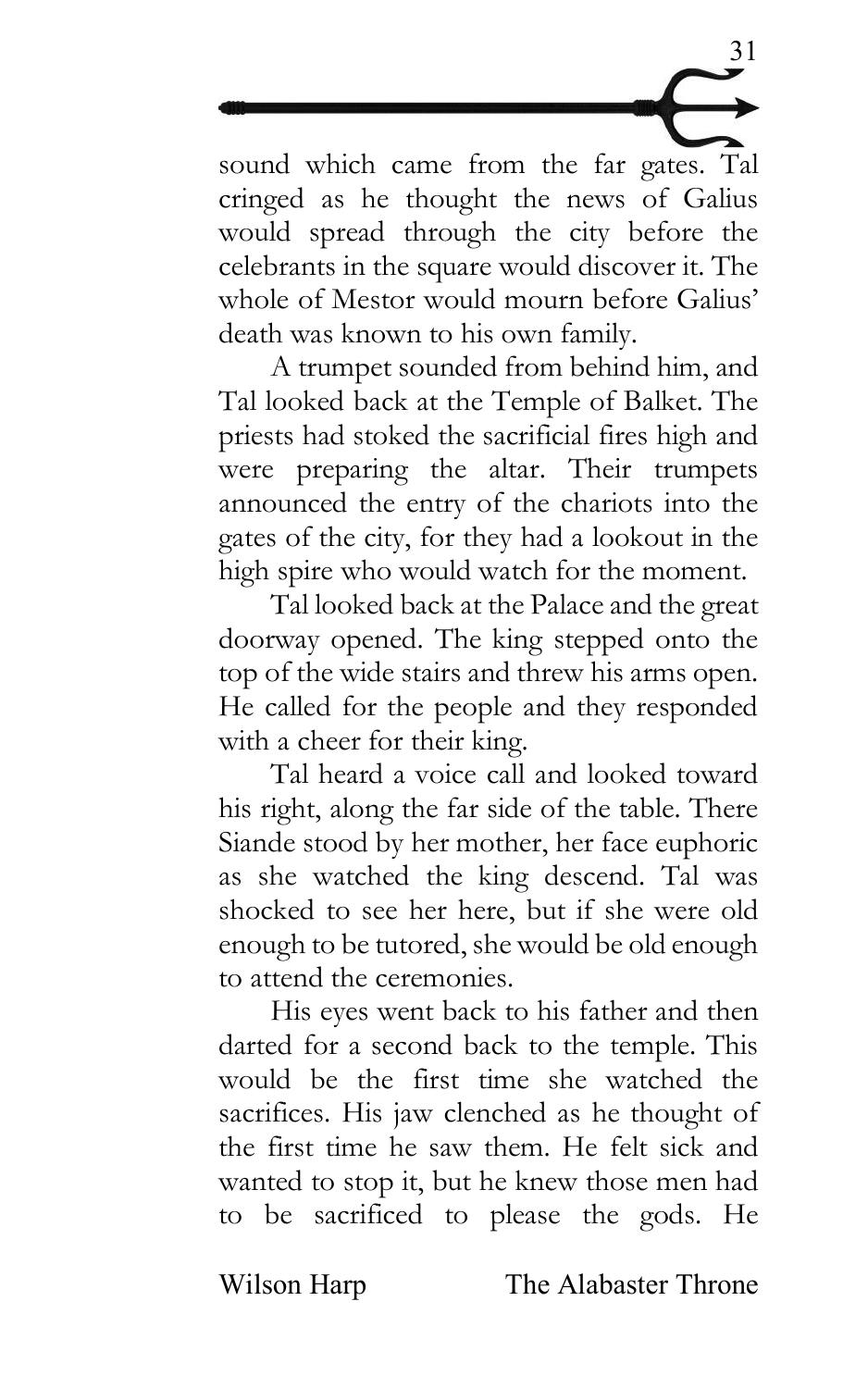

wondered if she would feel the same, or would she stare in wonder and joy like so many others did.

The king reached the bottom of the stairs and a large roar went up from the crowd. He smiled at his children and kissed Queen Jala on the cheek.

"My son has returned," he said. "Let us feast in his honor!"

The king sat among the cheers and the feast began in earnest. Tal, though, listened to the wails of sorrow which could just be heard as the servants brought the platters of roasted meats from the cooking pits.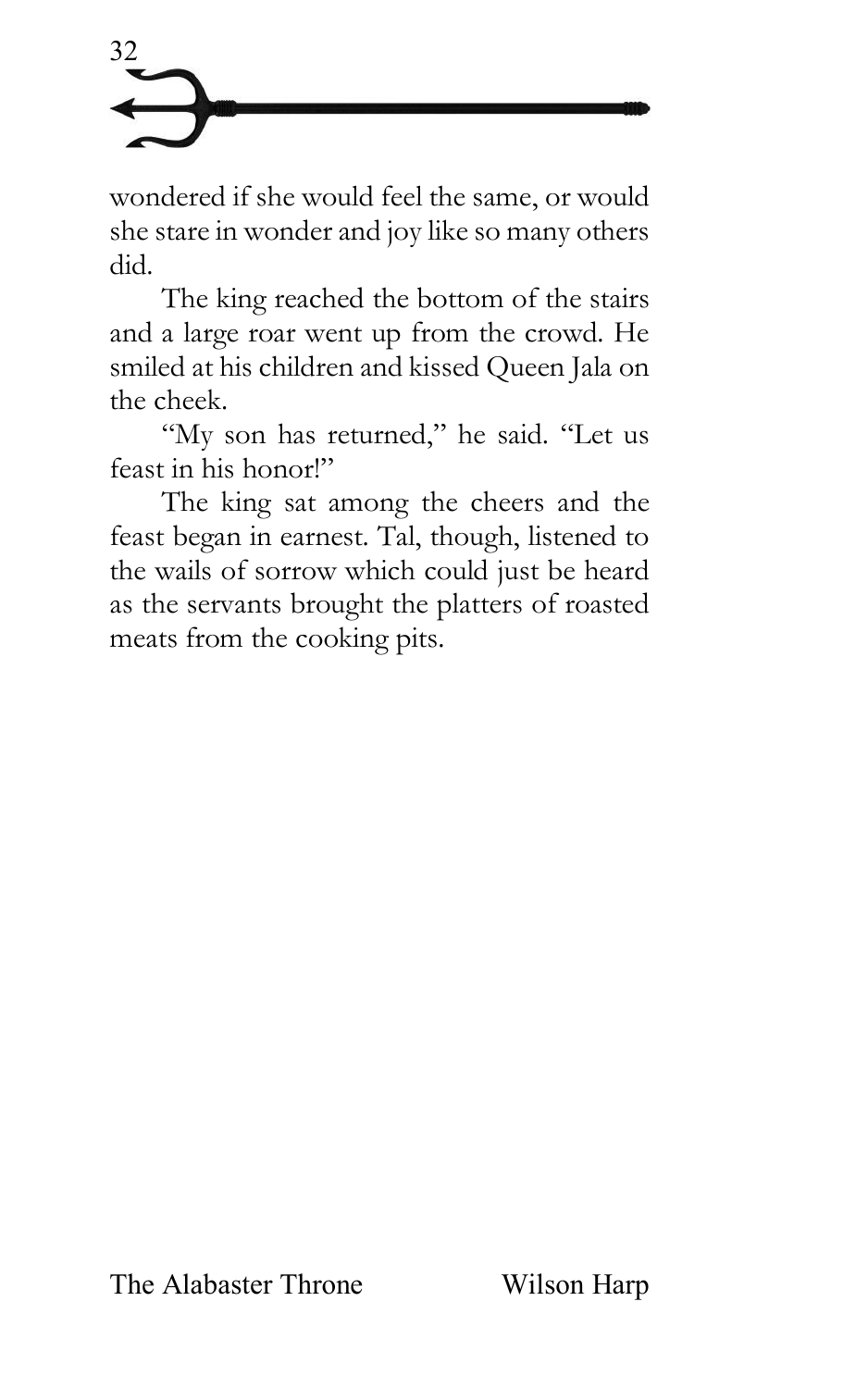

al tensed as the cheers which rang through the city turned to the mournful howls of despair. Those in the square quieted as they sensed the change and there appeared at the edge of the square a soldier. He pushed his way past the last few people who stood between him and the wide opening and threw himself before the royal table.  $\overline{\mathsf{T}}_{\text{d}}^{a}$ 

His helmet and spear had been lost along his frantic run. Tal thought he probably hurled them away as they impeded his frantic and desperate mission. The soldier, out of breath and with a look of panic, shook as he lay before the king.

The wail and sounds of despair grew loud and the guests at the feast whispered dark thoughts as they watched the king motion the servers back to their ovens.

"What is this?" the king asked the soldier. "Why have you rushed in here and left in your wake the sound of a city in sorrow?"

"Your majesty," the soldier said. His voice cracked from strain and he gasped for breath. "I was at the gate and saw. I was sent to run with the news."

"What have you seen?"

The soldier stood and then ran out of the way of the sounds behind him. A racket of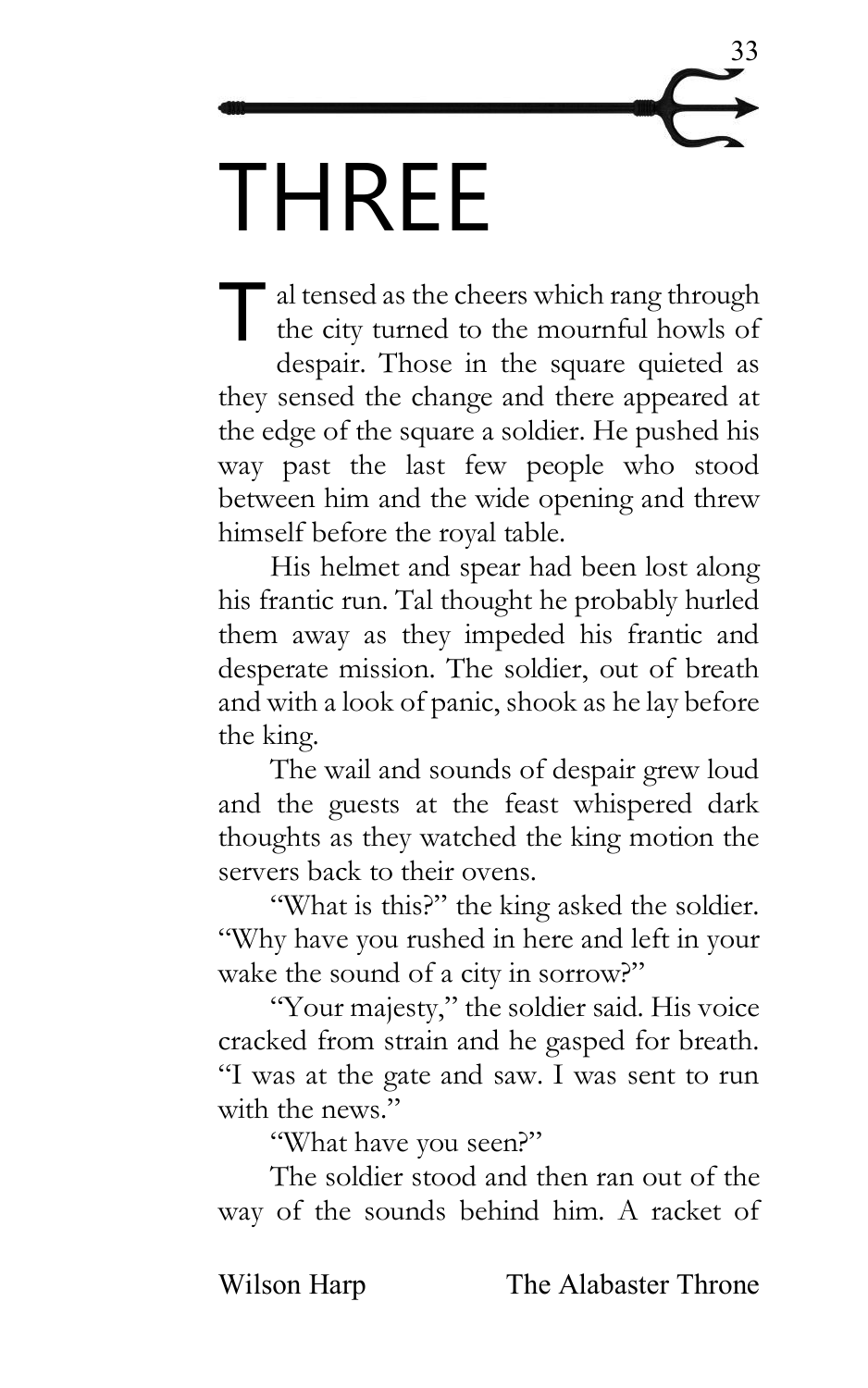horses and wheels broke through the wails and cries which now enveloped the city. Chariots burst into view, not hindered by people too slow to move aside. The horse hooves trampled flesh as easily as stone, and the heavy wheels jostled softly over every impediment.

There were three chariots, the last two full of men, but the first chariot had a single driver. It was Galius's royal chariot, and General Praset drove the horses into the square and turned them in front of the table.

Tal's eyes filled with tears as he saw what he knew he must. The body of Galius lay in the chariot, his hands across his chest, his helmet and spear by his side.

"No," cried the king. "This cannot be. Tell me this isn't so."

General Praset stepped around the body of the prince and hopped down. He bowed low to the king and spoke in a voice which filled the square.

"Your majesty, there was an accident in battle. I fear than an arrow found its way into the back of our beloved Prince Galius during our initial charge."

Tal saw his father fall hard into his seat. Several servants moved to help the king, to support him physically or to bring him drink, but were waved away.

"The charge," the king bellowed as he leapt to his feet. "The charge. Am I to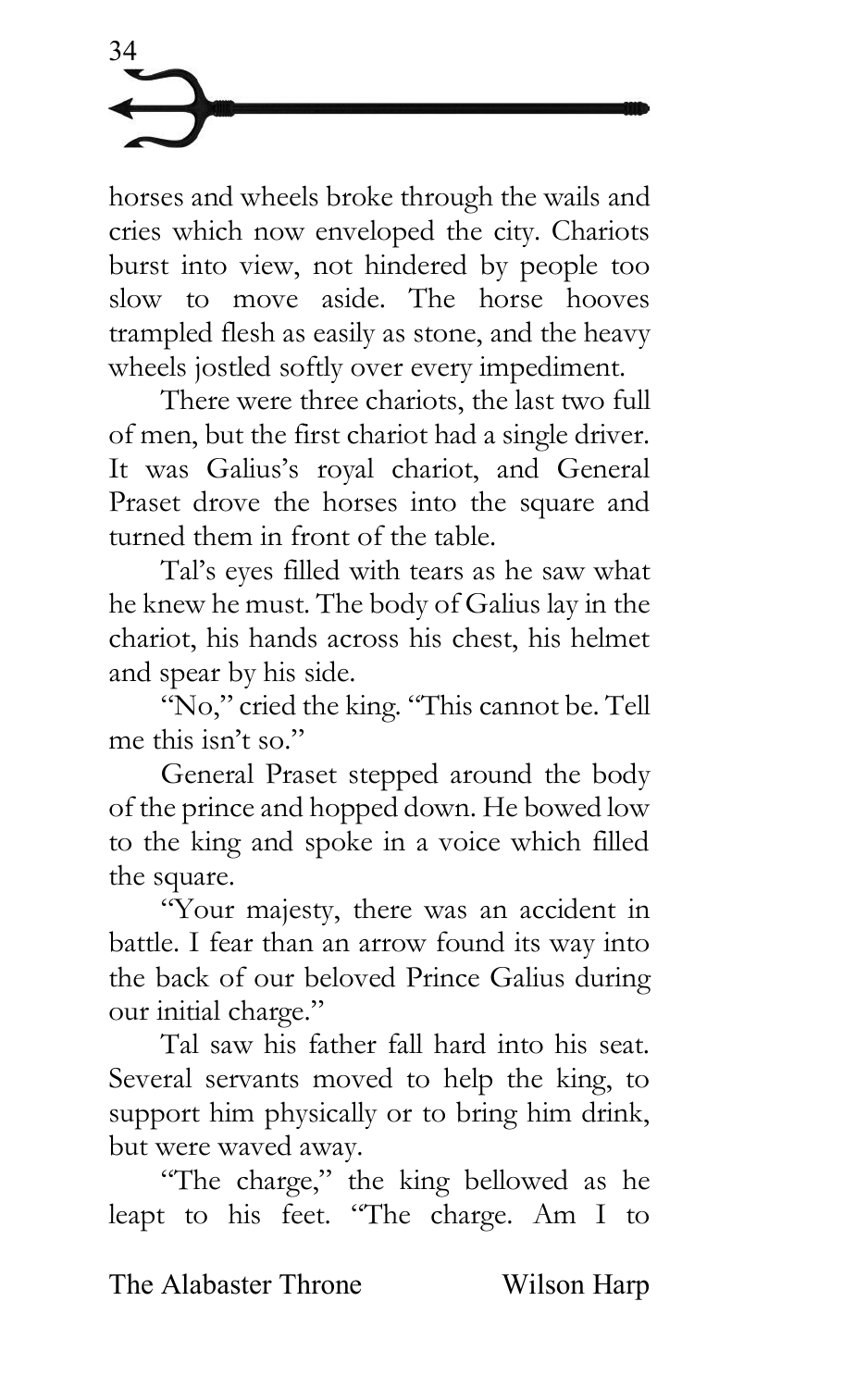

understand that my son was killed by one of his own men? That an arrow blessed by Hondre took my son's glorious life?"

Praset nodded. "Galius's plan was brilliant, perfect even. The enemy was destroyed in a single charge, driven from the field at the first clash of chariots. His strategy will give us great victories in the future, though its cost was great. His influence on the way we wage war will be seen in all future battles. He will remain as heroic in death as he was in life."

"Who did this to my son?"

Praset signaled to one of the chariots which sat at the edge of the square. It moved forward and three men, bound and bloodied, were taken from the back by soldiers.

Their hands were bound before them and chains linked their legs together. The soldiers pushed them to the middle of the square where all stared at them with contempt and hatred.

"These three men all had arrows in their quivers which matched the arrow that took the prince's life," the general said.

Tal noticed each man's beard was caked in blood, and the men looked as though they had been beaten for days. He realized their tongues had been cut out.

"Prepare them for the fires," King Fa'amuil said. "They are to be sacrificed as traitors."

Praset motioned to his men and they led away the sacrifices from the square. They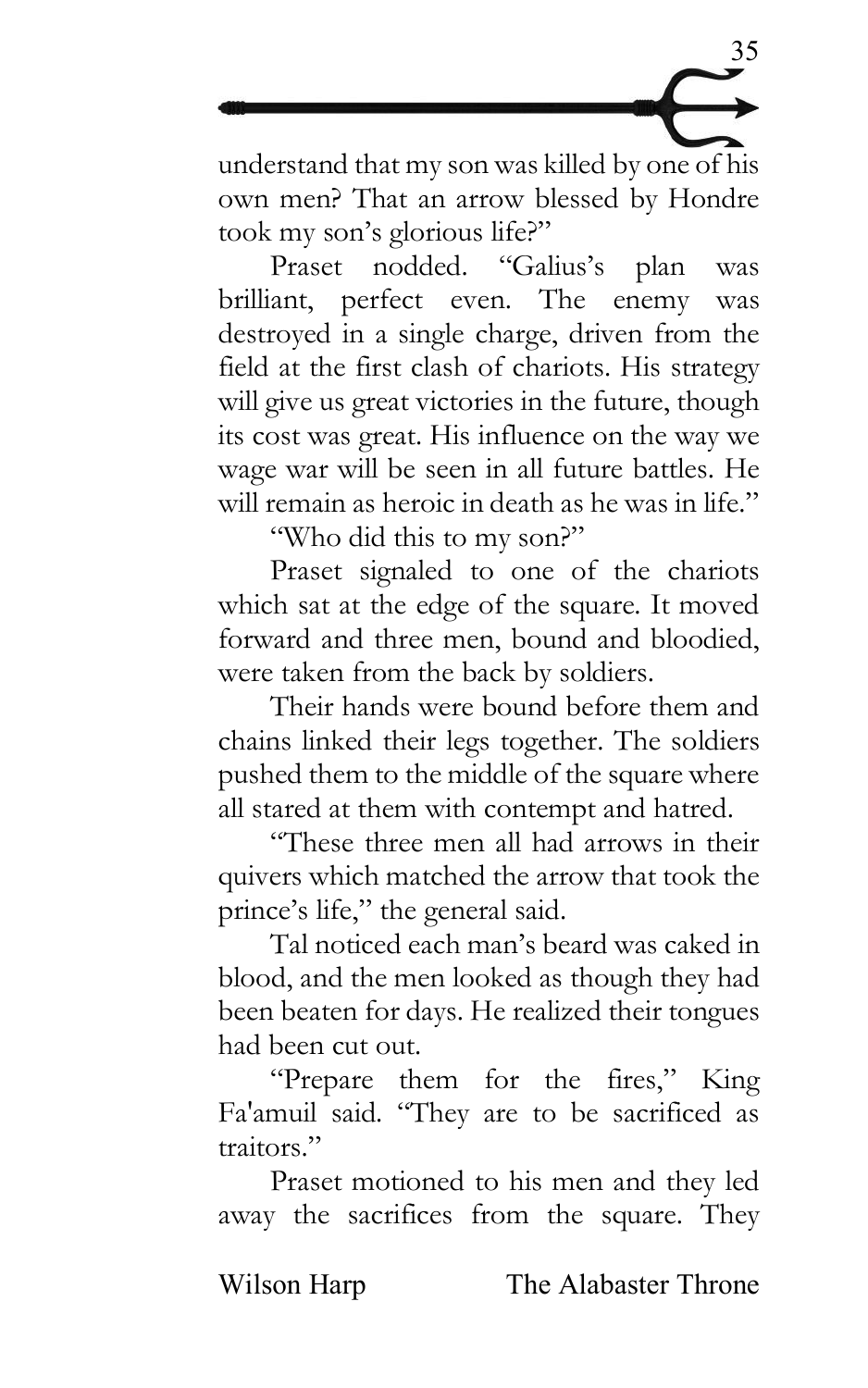would go to the temple by the low gate and be stripped and flogged before they were fed into the holy fire. Declared traitors, they would not be given the elixir of Rosta, which would dull their senses and grant them serenity in their last minutes.

Tears flowed down the cheeks of the king, and Tal was surprised to feel his own cheeks soaked as he wiped his eyes clear. All of the guests wept at the elegant praise the Praset bestowed up the fallen prince.

Olitac approached the king and placed his arm around his father. They spoke softly to each other. Tal forced his sight away from the private moment between his father and oldest brother. He didn't want to look at Galius again, so he looked down the royal table and saw his brothers and sisters in the same shock and mourning as everyone. Queen Jala had Bator'cam in her arms and whispered into his ear. Tracks of tears lined her cheeks, but her eyes were clear and darted from the King to Praset.

"My son, my son," the king cried.

Olatic motioned for two servants, and they moved the heavy table from in front of the king. The King approached the chariot that displayed his son's body. Olatic climbed into the chariot and went behind his fallen brother. He cradled Galius's head and lifted him up for the King to look directly at him.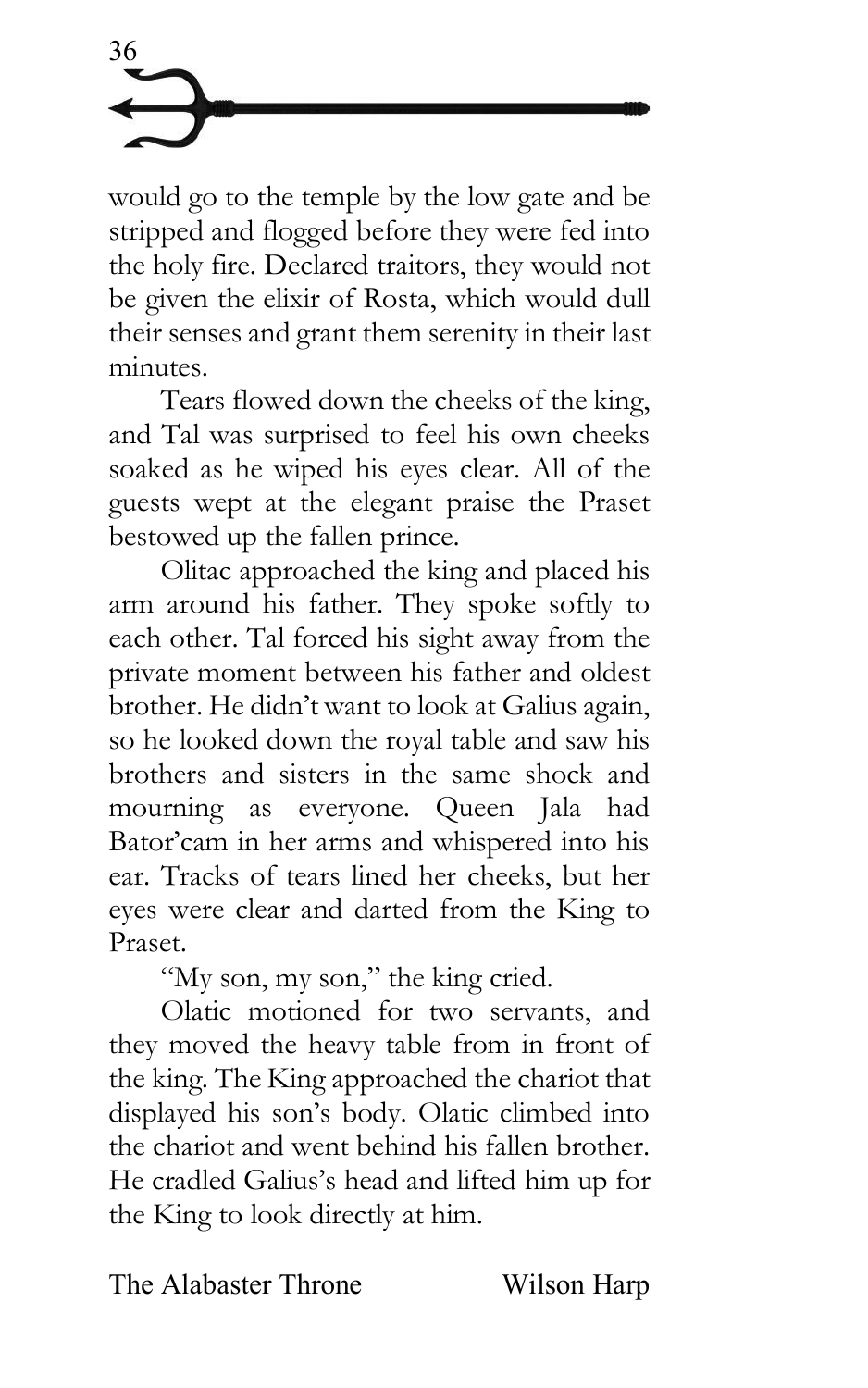

King Fa'amuil brushed his son's cold face with his fingers and then sobbed again. A servant carried a large wooden box and set it by the king's feet, opened it, and stepped back.

Tal watched as his father reached into the box and retrieved a silver crown. It had a leopard's head on the brow and the band itself was crafted to be the waves of the ocean. It was truly the crown for a prince of Atlantis.

The king placed the coronet on Galius's head and kissed his son's cheek.

"Today my son has won a great victory, and Mestor has lost a great leader. We cheer and drink his triumph as we mourn and sorrow our loss."

All of the assembled people lifted their drinks to the air and cried "Hail Mestor" as one voice.

Tal drank his watered wine as he stared at the crown which sat on his brother's head. The crown he knew Galius would wear. The crown he knew his father would place upon him. His mother knew it as well, and so too Presat. And the man in the dream.

The king turned and looked at Queen Jala. She hurried to him and embraced him. She whispered words into his ear, and when he nodded, she signaled a priest standing near the steps to the temple. The priest was joined by several acolytes as he walked to the chariot.

The queen guided the king back to his seat as the priests carried the body of the fallen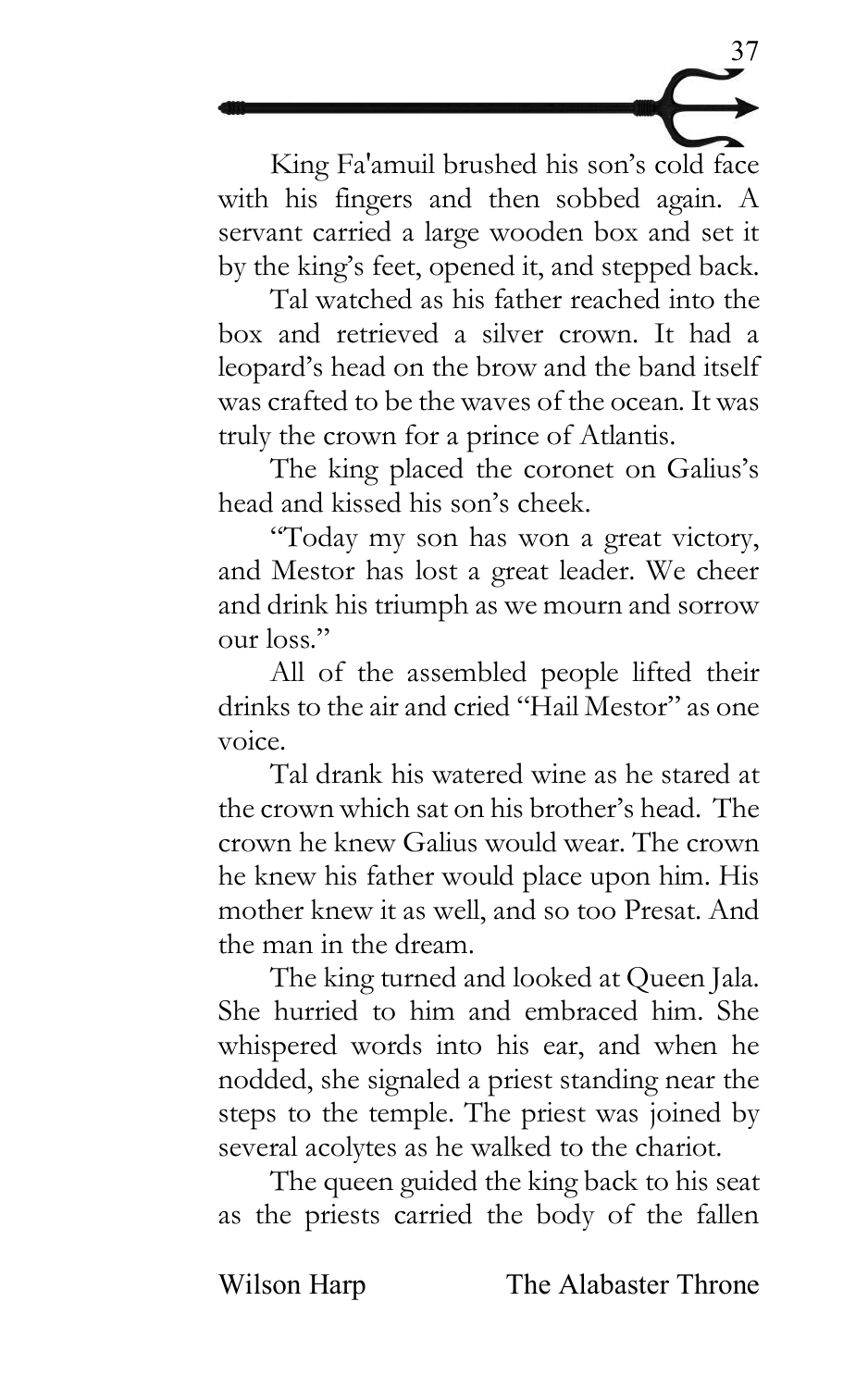prince up to the temple. Tal shook as he wept. He wished this were just a nightmare, but he knew it was true. He wiped the tears from his eyes again and looked around the square. Most cried, few talked, and no one ate. There would be no feast, today was a day of grief and anguish.

"Come, let us go," Meleus said in his ear.

Tal turned to see the tear streaked face of his servant.

"Go? Where?"

"To the temple. See?"

Tal noted his brothers and sisters were already halfway up the steps to the temple. He was the only one still seated at the royal table.

"The others cannot ascend before you," Meleus said. "They wait for you, Prince Taldirun."

Tal nodded. It would have been blasphemy for those who were not of the royal family to proceed him up to the ceremony.

He stood and Meleus reached to steady him.

"I'm strong," he said and headed toward the steps.

The fires of Balket soared high into the sky. Tal knew he was too far to feel their heat, but he could sense the anger of the gods in those infernos.

The ancient carved steps which led from the city to the temple were older than even the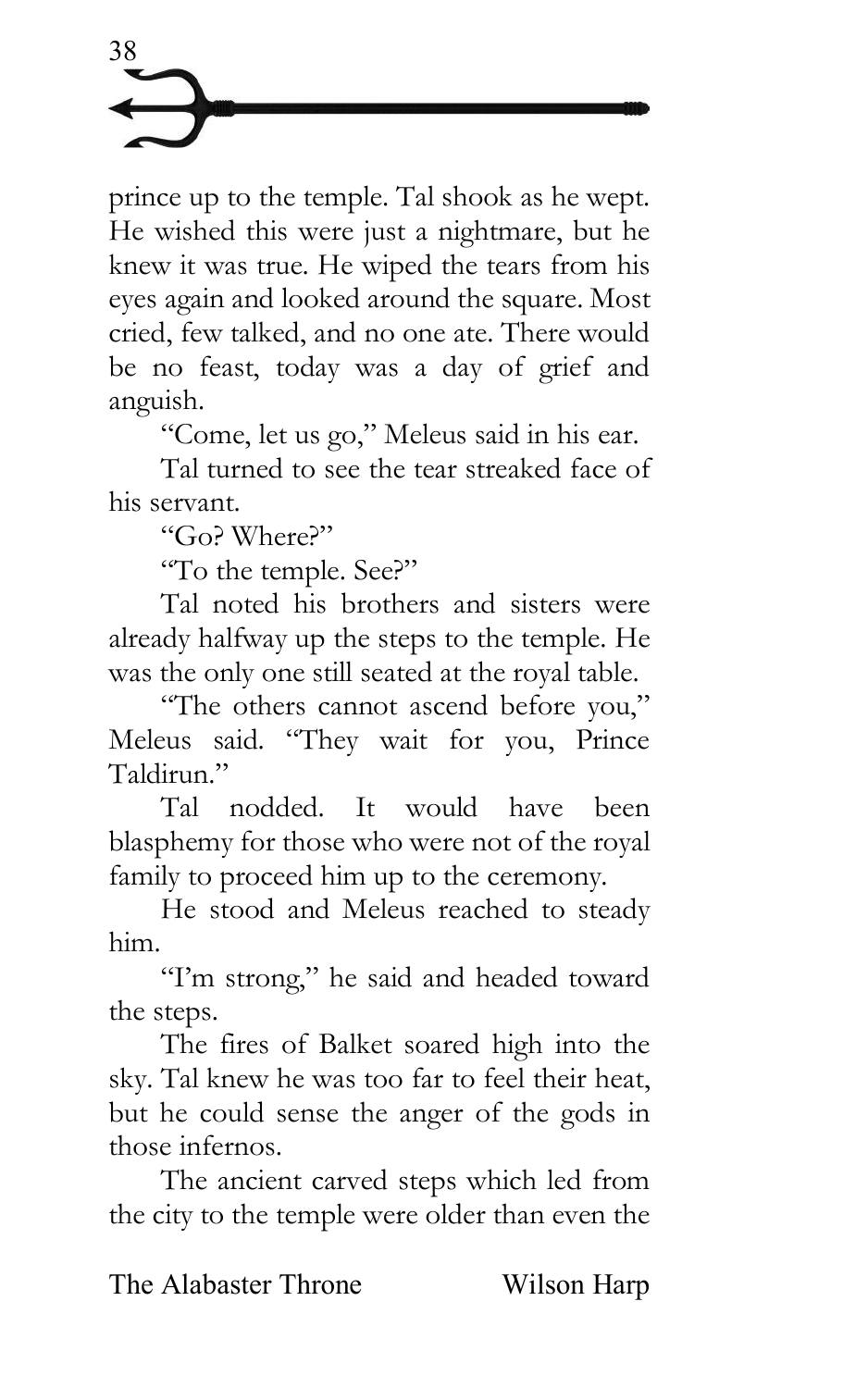palace itself. Mestor, the brother of Atlas, the son of Belkat himself, had carved these very steps out of the side of the mountain. The temple was an imitation of the temple which sat atop Mount Atlas just outside the holy city by the same name. The walls of the temple were covered in silver which shone like the moonlight and red copper details told the stories and legends that inspired all Atlanteans. The spires of the temple were polished gold, gleaming bright even in the darkest storms. The temple sat higher than any other structure and its spires could be seen from any place in the city.

39

Tal heard the crowds behind him on the steps. He knew they followed at a respectful distance, with the members of the court first, the nobles and merchants next, and then the common people of the city. The servants would clean up the square and adorn the palace and the royal apartments with the symbols of grieving.

Galius was laid on a golden table before the altar by the time Tal passed through the columns into the temple itself. A bier made of cypress and cedar was prepared and ready to receive the body of the fallen prince.

High Priest Faldrir emerged from the room behind the altar and approached the king. He intoned a blessing and then sprinkled the body of Galius with water from the holy cistern from beneath the temple.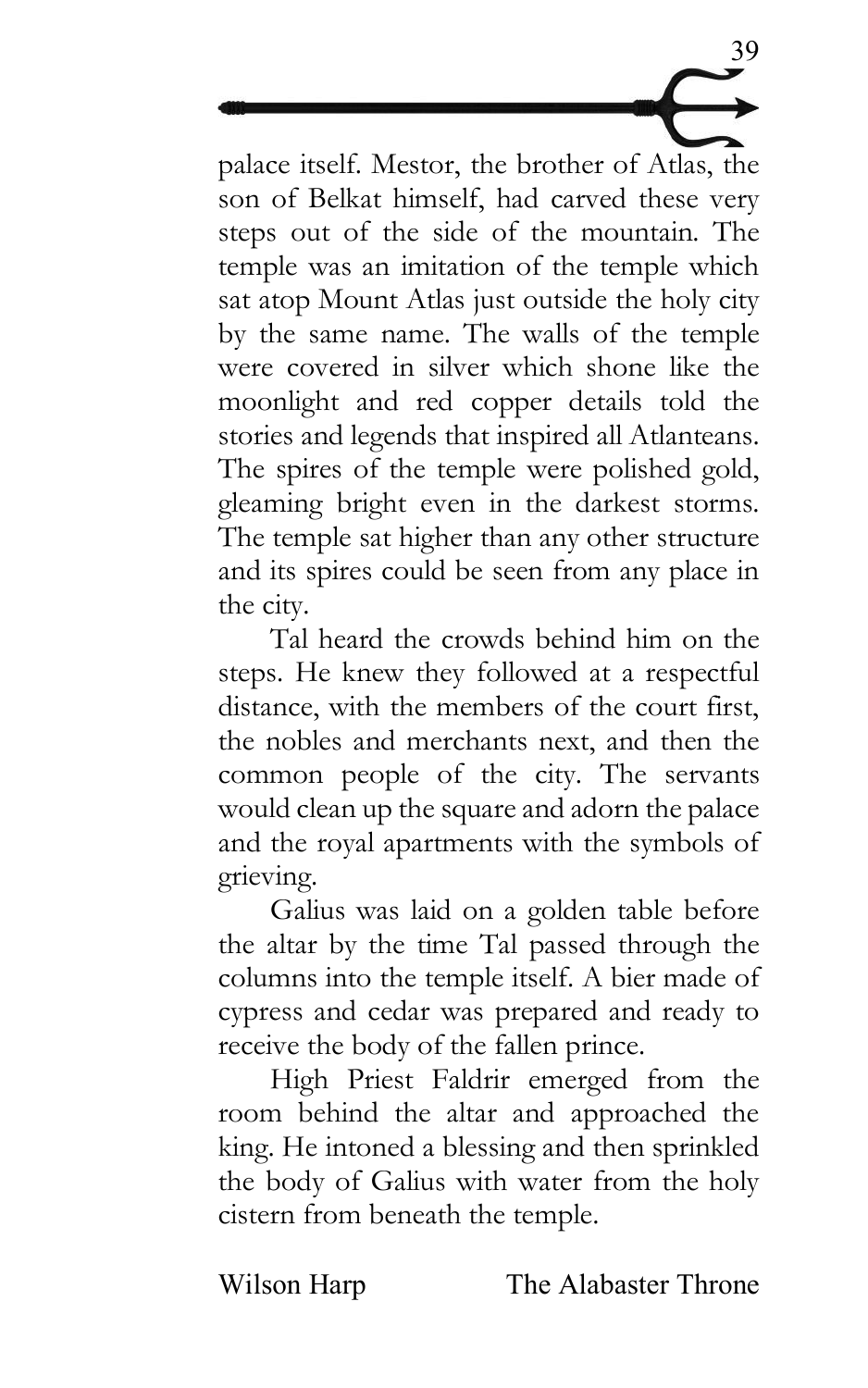Tal looked around as the ceremony continued. He had been to many funerals before, but none were as ritualized and profound as a funeral for a member of the royal family. He turned his head a little and saw the sacrifices as they awaited their fate. Their hands were now bound with linen strips and their bodies had been washed and scrubbed. They shook and rolled their eyes, but tried to remain brave and stand still. Their beards had been ripped out of their faces, and small clumps of hair still tufted out from the bloody, mangled jaws they kept shut tight.

"One of those men killed Galius", Tal reminded himself. "They deserve to die for daring to touch a member of our family. How much more they deserve to burn in the fires and be dragged down to the domain of Ochtur for killing one of us."

A horn blew from the back of the temple and Tal looked back at the ceremony. Four priests lifted Galius from the golden table and placed him on the bier. The High Priest then turned to the fire which raged behind him and opened the gate. The narrow walkway which led to the pit was covered in copper. The sacrifices would walk the several steps along the blistering walkway before stepping into the inferno which was the wrath of the gods.

Tal had once grabbed a piece of copper which one of the smiths had been working on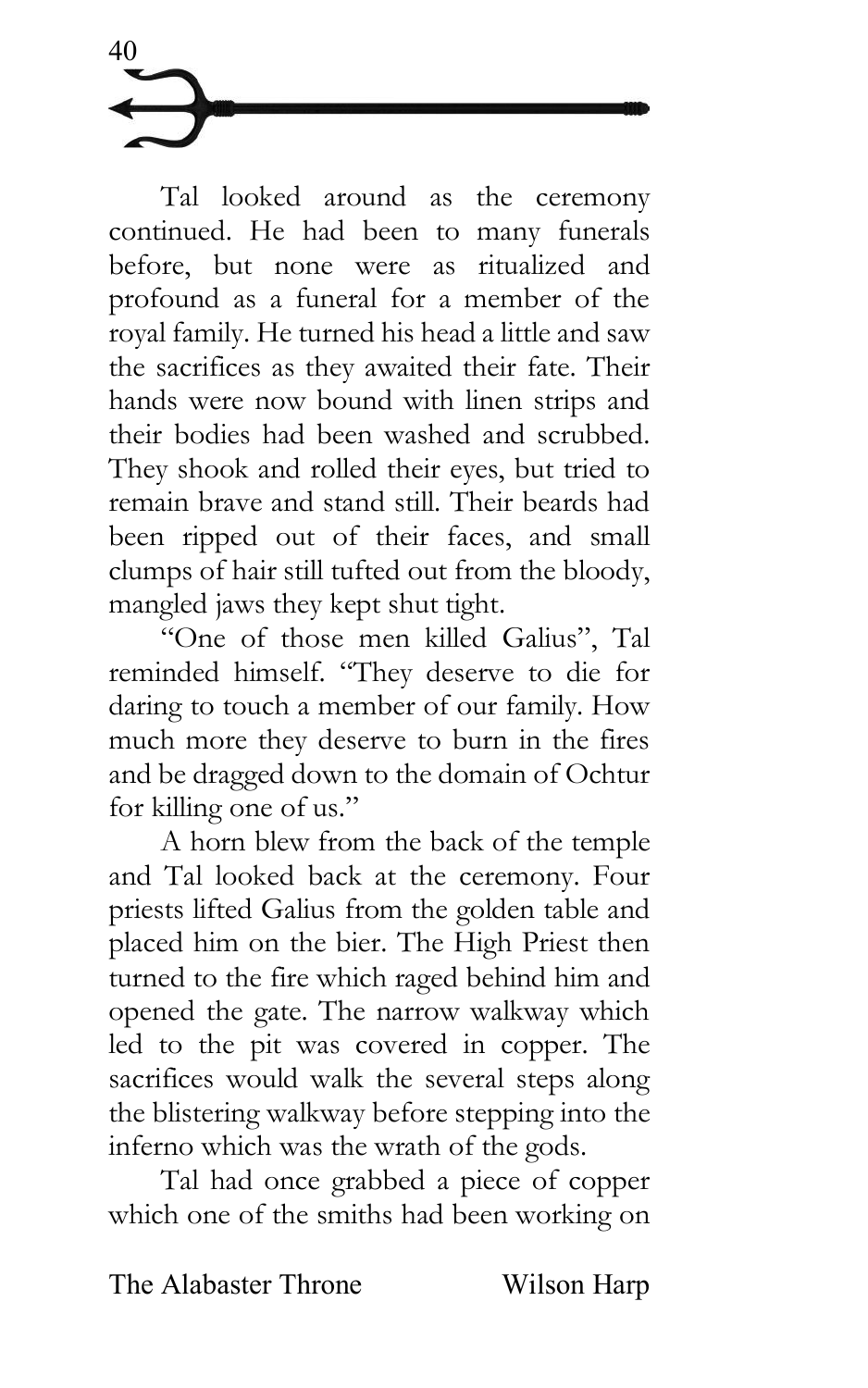when he visited the soldier's practice yard. It had already cooled for a few seconds, but still burned his hand enough to make him cry out. There was no scar left, but he could still remember the pain. He couldn't imagine what it would be like to walk barefoot and naked along copper which glowed from the heat.

41

The High Priest finished his prayer to Balket and motioned for the prisoners. He cursed each one as they were pushed onto the blistering platform. The first two men raced forward and jumped off the end of the platform, but the third man walked in a measured pace to the end. Instead of jumping, he turned back to the assembled crowd. He wrenched his mouth open, and blood spewed out.

Tal convulsed as he realized the man's mouth had been sewn shut. The man yelled out what Tal was sure was a curse to the gods. He then stepped backwards off the platform and into the fiery pit.

His screams echoed in the temple, and still longer in Tal's mind. His sisters and brothers, including Olatic, looked stunned at what they witnessed. The king and queen, however, remained expressionless as the High Priest closed the gate to the pit and intoned one final curse on the souls of those sacrificed.

Tal heard a whimper behind him and looked. The young girl Siande had her face buried in her mother's skirts. She held onto her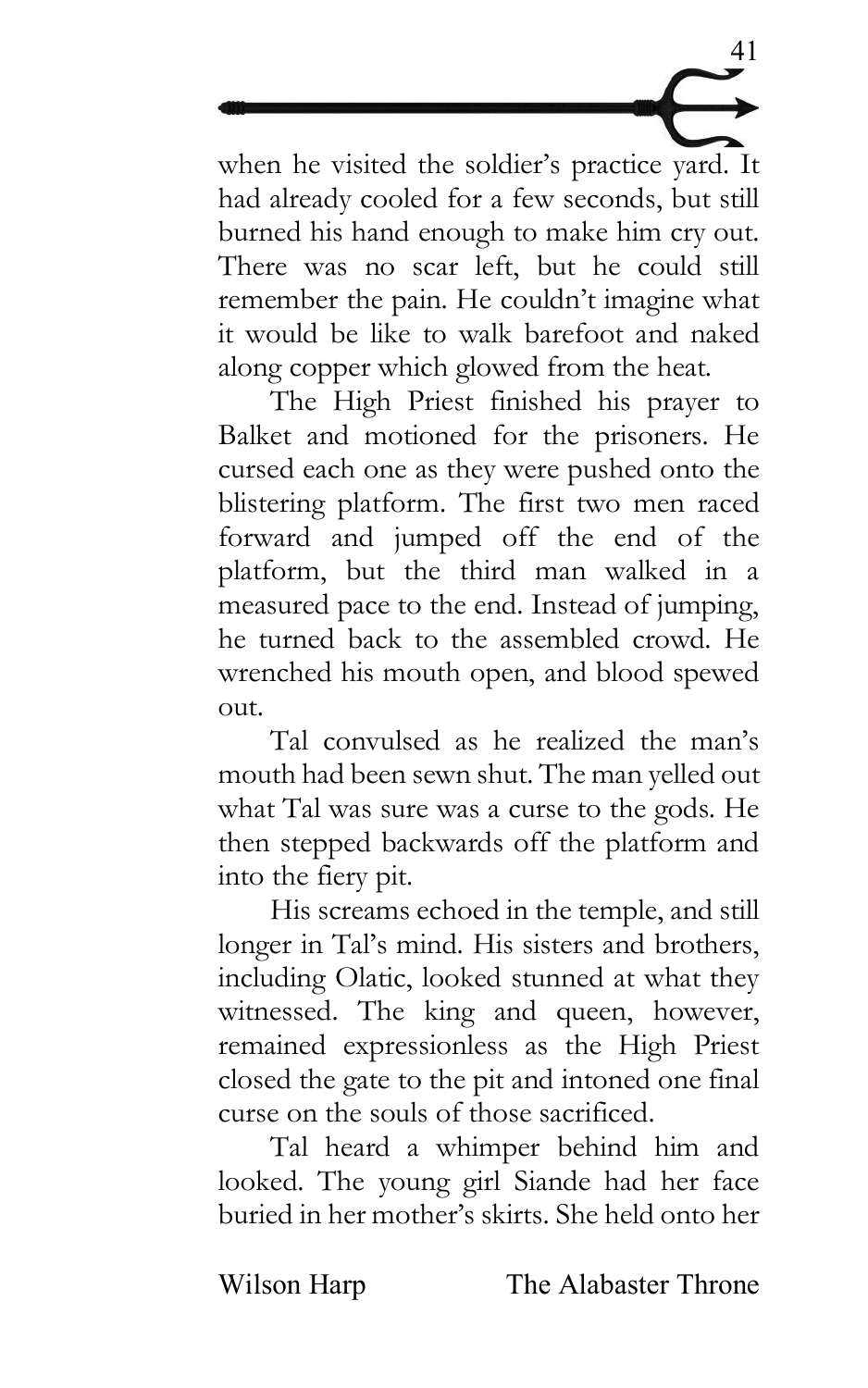mother's leg and sobbed. Tal had wanted to do the same when he saw his first sacrifice. It was a weakness of his, one his mother despised, but he couldn't help but imagine what another person experienced.

A horn blew from outside the temple and the priests lifted the bier which held Galius. They left through the narrow door that led down to the sacred grotto. Only the royal family would follow for this ceremony. Tal nodded to Meleus as he took his place behind Bator'cam. While all others were buried in the harbor, members of the royal family were always buried in the sacred grotto. It was there Mestor was guided by Balket and given dominion over this portion of Atlantis.

The steps wound down the steep side of the cliff. Hidden from view by outcroppings of rock and the trees of the temple gardens, the family descended at a slow, careful pace. It was over a hundred steps from the door of the temple down to the narrow strip of rock which provided a place to stand at the edge of the water.

The priests were even slower than the family, and there were times the king had to wait as the priests maneuvered the bier along the tricky and precarious path, but in a short time, all the family were lined up to say their final farewells to Galius.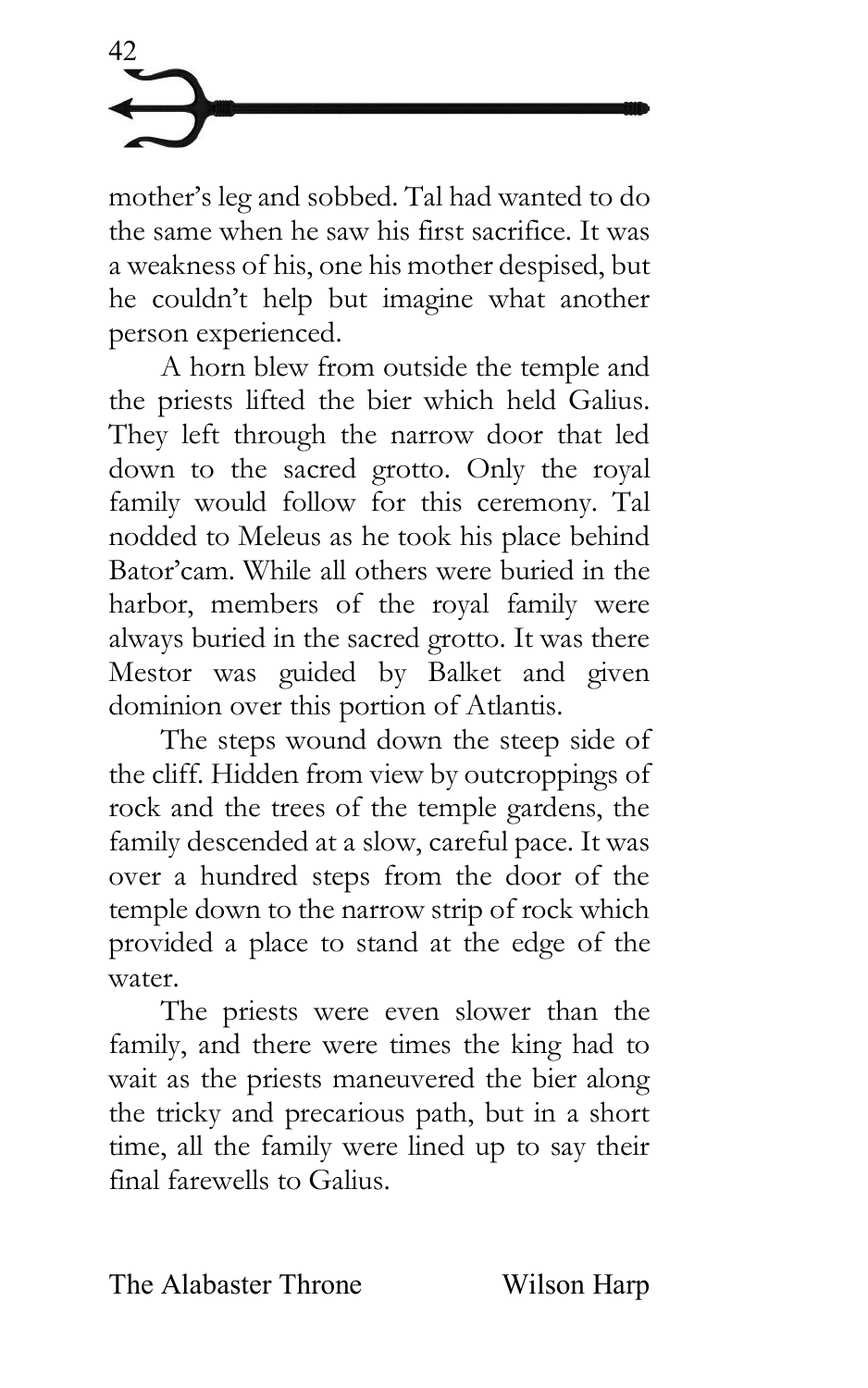The sacrifice ceremony was long and intricate, but the actual burial itself was brief and simple. King Fa'amuil went forward and kissed Galius on the lips and cheeks, and Queen Jala did likewise. Olatic, Mira and Bator'cam went forward and kissed his cheeks and hands, and then it was Tal's turn. He took the steps needed to reach his brother, and placed a kiss on both cheeks and then the hands. The skin was cold and he knew his brother was gone. What was left was simply the meat, sinew and bone which would be taken away by Balket when the tide swept the grotto empty.

43

After his younger brother and sister had said farewell, the priests waded out into the grotto with the bier until the water reached their shoulders. They then lowered the bier into the water. Tal watched through his tears as Galius was lowered into the water, never to return.

When the priests were done, they left the water without a word and started up the long steps. King Fa'amuil followed and then the rest of the family in order.

Tal's legs ached by the time they reached the temple. Meleus was there with a cup of wine. This one was not watered, and Tal was sure neither were the cups for his younger siblings.

The royal family left the temple and went to the palace, where the king would soon hear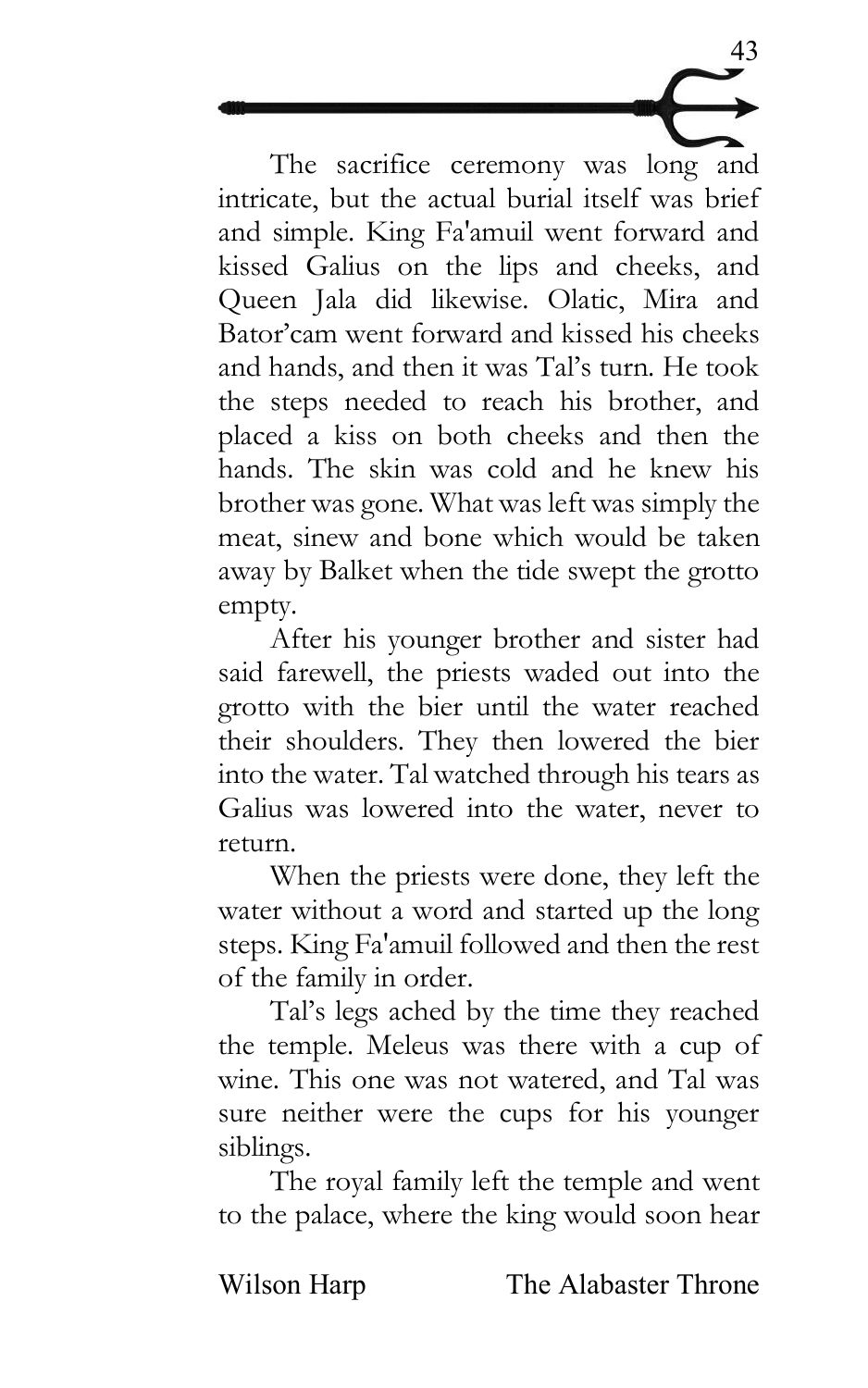the report of the battle and learn more details of what happened to Galius.

"I'm hungry," Tal told Meleus as they walked by the square. "See if you can find something to eat and take it to my room. I will meet you there in a bit. I will attend my father until he gives me leave."

Meleus went off to find food and Tal continued into the throne room. King Fa'amuil sat on his throne and talked quietly with Praset. When the family was settled in place, the king dismissed most of the servants, including the general. He called the children to him, starting with the youngest. Olatic gave Tal a tight, pained smile. Galius and Olatic were as close as brothers could be. They were constant companions, always at each other's side.

"Tal," Vistral said.

Tal looked to where he was being motioned forward by his father's chief servant.

He walked up to the throne and bowed.

"I attend thee, Father," he said. It was the formal answer before the throne, and one even great tragedy could not remove from his mind.

"I see you, son," his father replied. "Do you mourn your brother greatly?"

"I do, indeed. His passing pains me in my heart and I fear his cold visage will haunt me for eternity."

"I am the same, my child. I see the sorrow on your face, but you've not expressed the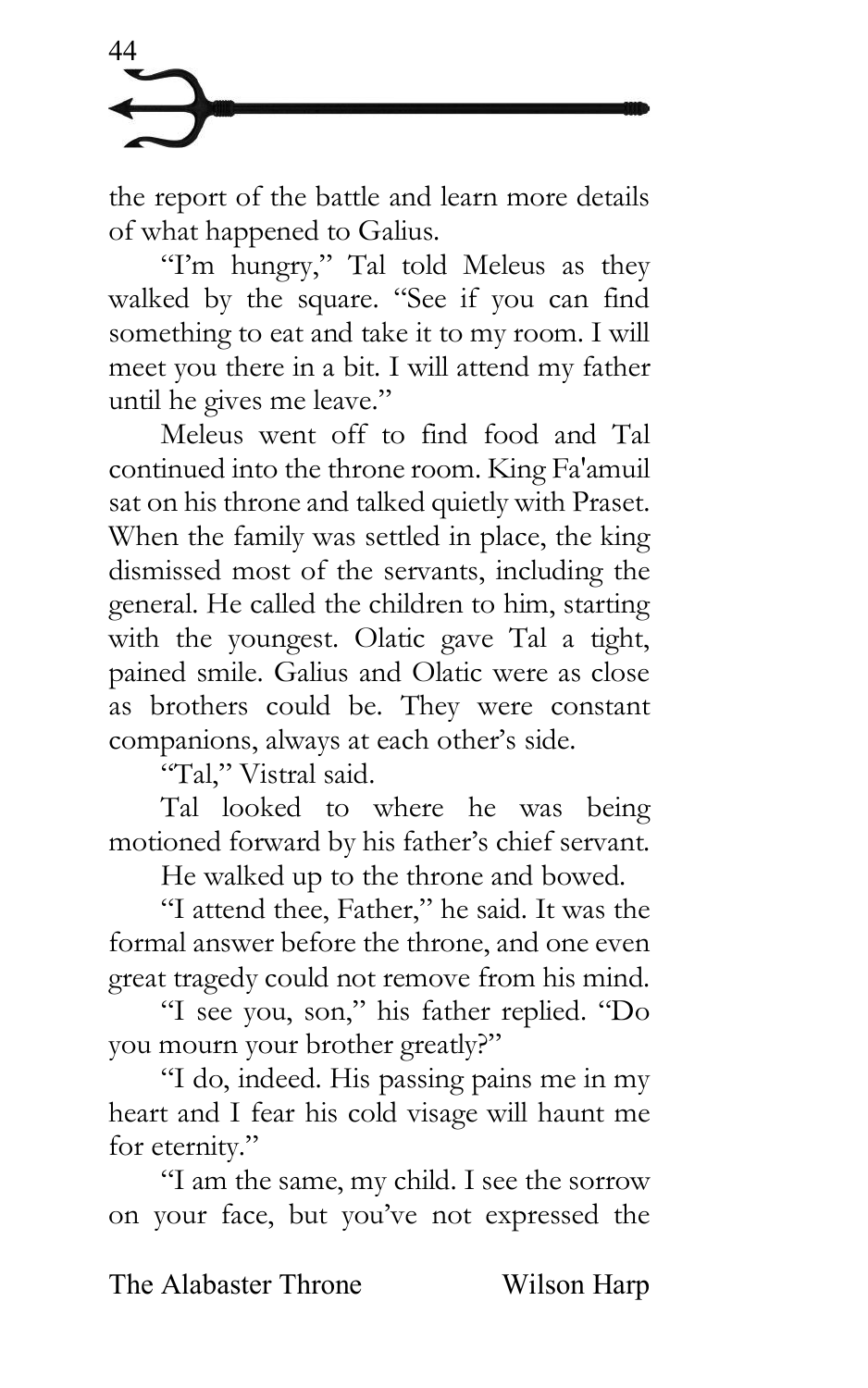

disbelief the way your younger brother and sister have. Have you grown so much these last years that I didn't recognize you were becoming a man?"

Tal hesitated. For his father to talk of him becoming a man was something which would indicate a chance to work in the yard with the soldiers. It was what he desired more than anything. But the man in the dream had told him he should follow the truth more than follow his own desires.

"No, father. I'm not in disbelief, but it's not because I have grown beyond it."

"Why then? When I was crying out in shock and despair, I happened to look upon your face. You accepted Galius' death even before I put the crown on his head. Did you understand so quickly?"

"No, father. My mind's not as quick and nimble as Bator's. Yesterday I would have cried out with you."

The king waved away several of the servants and leaned forward.

"Come closer and tell me what's happened."

Tal stepped toward the throne and lowered his voice.

"I had a dream."

"And you dreamed your brother died in battle?"

Tal shook his head. "No, I had a talk with a man. And the man asked me what would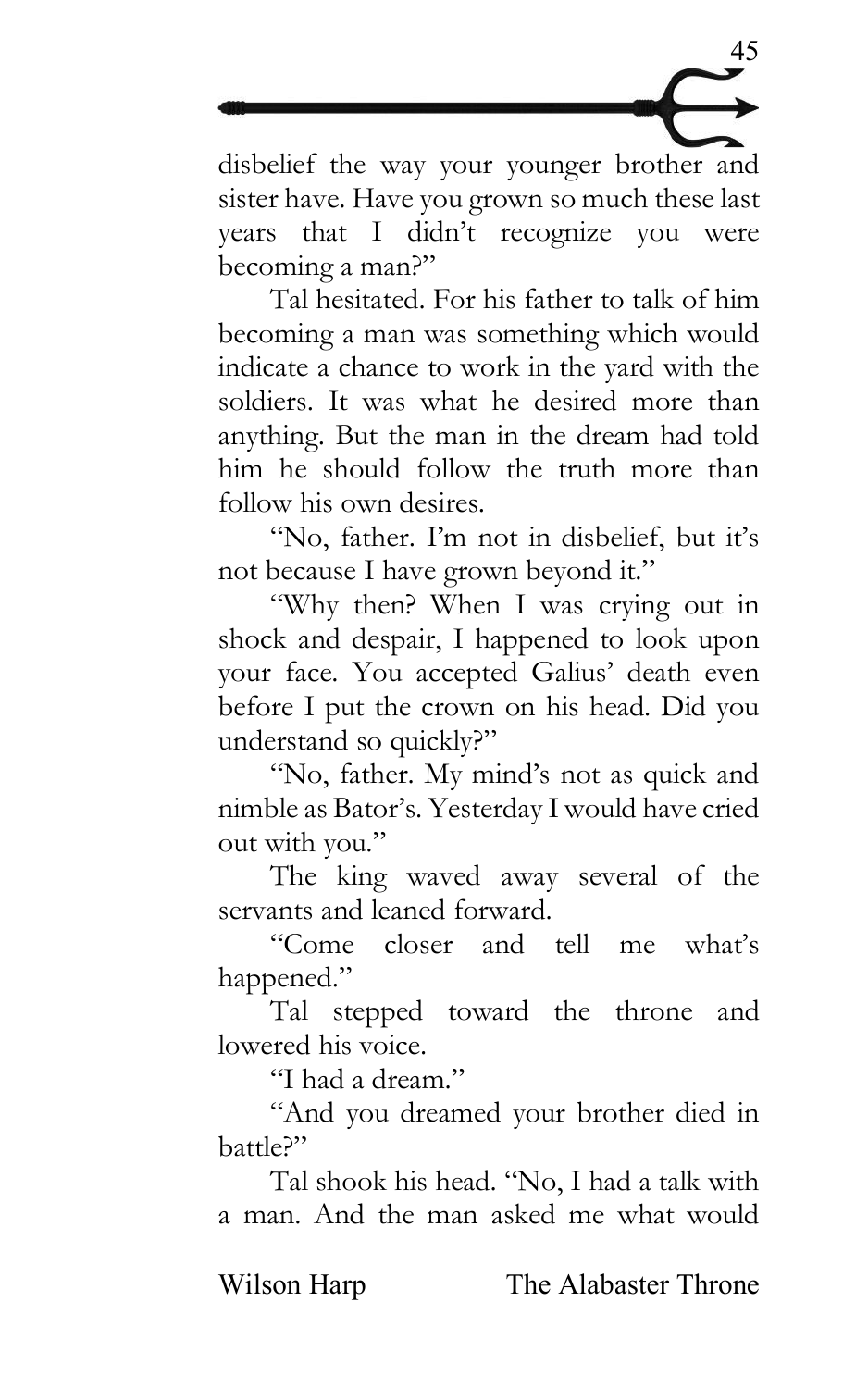happen today. I told him Galius would die. He told me I knew it in my heart because it was true. He said the truth was written in my heart, and I needed to simply follow the truth."

"Your majesty," High Priest Faldrir said.

The king leaned back as the holy man whispered in his ear. Tal realized the High Priest must have stood directly behind the throne. It was the only way that Tal wouldn't have seen him as he approached.

King Fa'amuil and the high priest whispered back and forth several times before the king leaned forward again.

"Have you ever had a dream like this before, Taldirun?"

Tal shuddered as he heard his name. His father usually only said his name when he was in trouble. But his father looked concerned, not angry.

"No, father."

"Are you sure?"

"Yes. I would have remembered a dream like this."

"What did the man look like?"

"He was old. But not really. He had a beard and hair to his shoulders. He was well built, but not overly tall or bulky."

"Where were you in the dream?"

"A forest of some kind. Almost like an orchard. The trees were well tended, but there were trees of every kind."